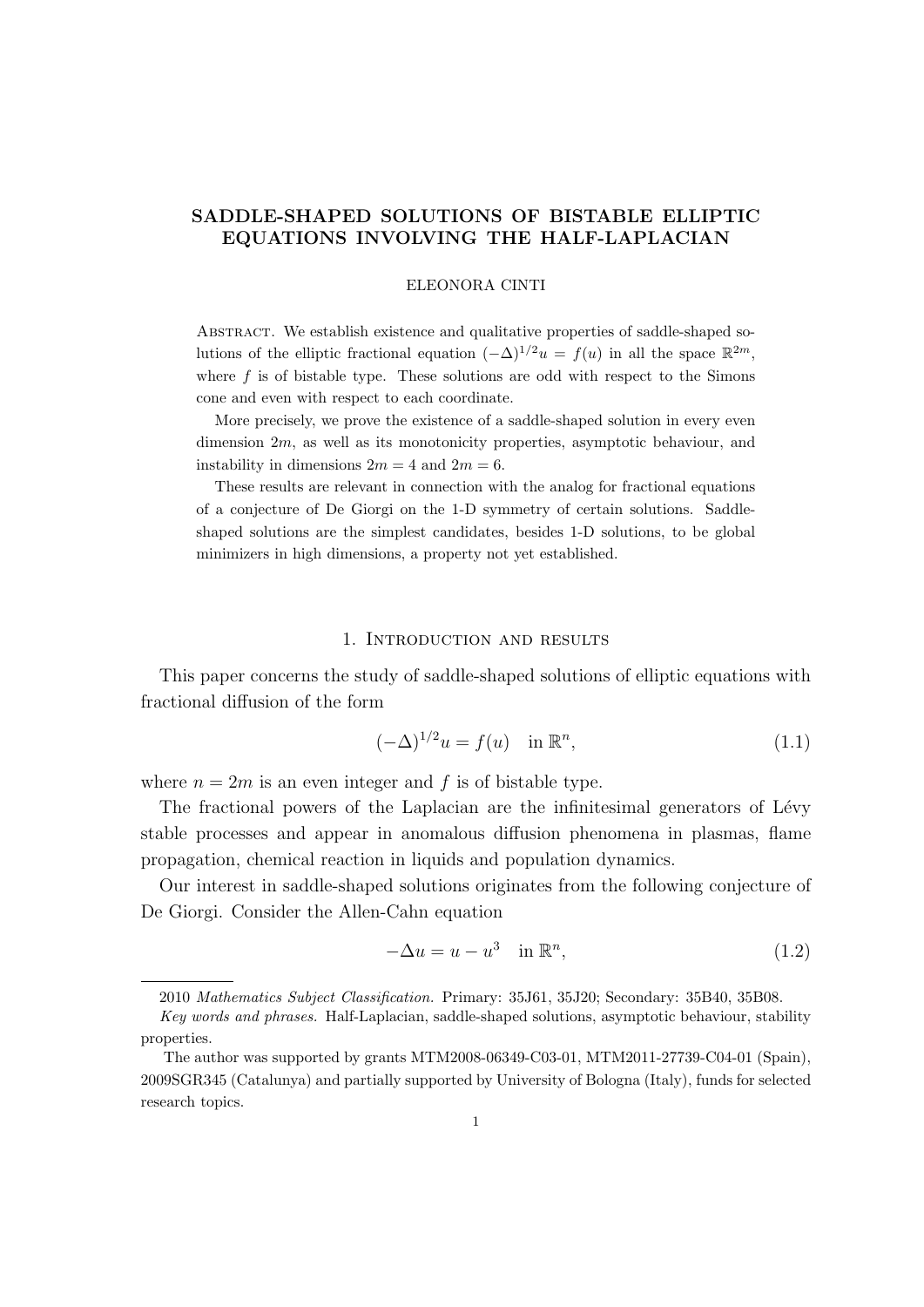which models phase transitions. In 1978 De Giorgi conjectured that the level sets of every bounded solution of (1.2), which is monotone in one direction, must be hyperplanes, at least if  $n \leq 8$ . That is, such solutions depend only on one Euclidian variable.

The conjecture has been proven to be true in dimension  $n = 2$  by Ghoussoub and Gui [16] and in dimension  $n = 3$  by Ambrosio and Cabré [2]. For  $4 \leq n \leq 8$ , if  $\partial_{x_n} u > 0$ , and assuming the additional condition

$$
\lim_{x_n \to \pm \infty} u(x', x_n) = \pm 1 \quad \text{for all } x' \in \mathbb{R}^{n-1},
$$

it has been established by Savin [20]. Recently a counterexample to the conjecture for  $n \geq 9$  has been found by del Pino, Kowalczyk and Wei [14].

For the fractional equation  $(-\Delta)^s u = f(u)$  in  $\mathbb{R}^n$  with  $0 < s < 1$ , the conjecture has been proven to be true when  $n = 2$  and  $s = 1/2$  by Cabré and Solà-Morales [8], and when  $n = 2$  and for every  $0 \lt s \lt 1$  by Cabré and Sire [6], and by Sire and Valdinoci  $[22]$ . In two recent papers  $[4, 5]$ , Cabré and the author prove the conjecture in dimension  $n = 3$  for every power  $1/2 \leq s < 1$ .

Coming back to the classical Allen-Cahn equation, Savin [20], proved that if  $n \leq 7$ then every global minimizer of the equation  $-\Delta u = u - u^3$  in  $\mathbb{R}^n$  is one-dimensional. A natural question arises: is there a global minimizer in  $\mathbb{R}^8$  which is not onedimensional? Saddle-shaped solutions are the candidates to give a positive answer to this question, which is still an open problem.

Moreover, by a result of Jerison and Monneau [17], if one could prove that saddleshaped solutions are global minimizers in  $\mathbb{R}^8$ , one would have a counterexample to the conjecture of De Giorgi in  $\mathbb{R}^9$ , in an alternative way to that of [14].

Saddle-shaped solutions are expected to have relevant variational properties due to a well known connection between nonlinear equations modeling phase transitions and the theory of minimal surfaces. This connection also motivated the conjecture of De Giorgi.

More precisely, the saddle-shaped solutions that we consider are even with respect to the coordinate axes and odd with respect to the Simons cone, which is defined as follows. For  $n = 2m$  the Simons cone C is given by:

$$
\mathcal{C} = \{x \in \mathbb{R}^{2m} : x_1^2 + \dots + x_m^2 = x_{m+1}^2 + \dots + x_{2m}^2\}.
$$

We recall that the Simons cone has zero mean curvature at every point  $x \in C \setminus \{0\}$ , in every dimension  $2m \geq 2$ . Moreover Bombieri, De Giorgi, and Giusti [3] proved that in dimensions  $2m \geq 8$  it is a minimizer of the area functional, that is, it is a minimal cone (in the variational sense).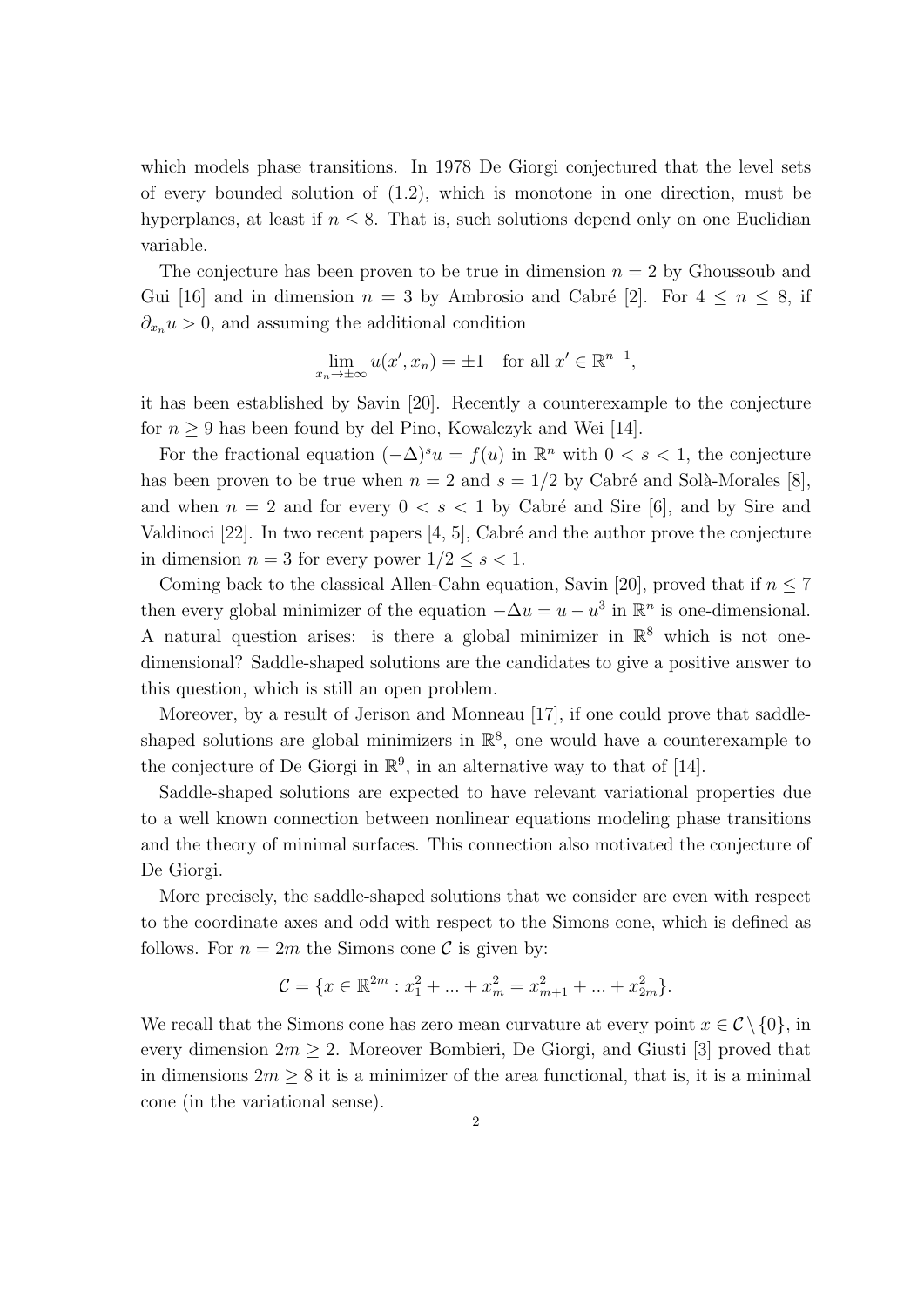We define two new variables

$$
s = \sqrt{x_1^2 + \dots + x_m^2}
$$
 and  $t = \sqrt{x_{m+1}^2 + \dots + x_{2m}^2}$ ,

for which the Simons cone becomes  $\mathcal{C} = \{s = t\}.$ 

We now introduce the notion of saddle-shaped solution. These solutions depend only on *s* and *t*, and are odd with respect to the Simons cone.

**Definition 1.1.** Let *u* be a bounded solution of  $(-\Delta)^{1/2}u = f(u)$  in  $\mathbb{R}^{2m}$ , where  $f \in C^1$  is odd. We say that  $u : \mathbb{R}^{2m} \to \mathbb{R}$  is a *saddle-shaped* (or simply *saddle*) solution if

- (a) *u* depends only on the variables *s* and *t*. We write  $u = u(s, t)$ ;
- (b)  $u > 0$  for  $s > t$ ;
- (c)  $u(s,t) = -u(t,s)$ .

*Remark* 1.1. If *u* is a saddle solution then, in particular,  $u = 0$  on the Simons cone  $\mathcal{C} = \{s = t\}$ . In other words,  $\mathcal{C}$  is the zero level set of *u*.

Saddle solutions for the classical equation  $-\Delta u = f(u)$  were first studied by Dang, Fife, and Peletier in [13] in dimension  $2m = 2$  for f odd, bistable and  $f(u)/u$  decreasing for  $u \in (0,1)$ . They proved the existence and uniqueness of saddle-shaped solutions and established monotonicity properties and the asymptotic behaviour. The instability property of saddle solutions in dimension  $2m = 2$  was studied by Schatzman  $[21]$ . In two recent works  $[10, 11]$ , Cabré and Terra proved the existence of saddle-shaped solutions for the equation  $-\Delta u = f(u)$  in  $\mathbb{R}^{2m}$ , where f is of bistable type, in every even dimension 2*m*. Moreover they established some qualitative properties of these solutions, such as monotonicity properties, asymptotic behaviour, and also instability in dimensions  $2m = 4$  and  $2m = 6$ .

In this work, we establish existence and qualitative properties of saddle-shaped solutions for the bistable fractional equation (1.1).

To study the nonlocal problem  $(1.1)$  we will realize it as a local problem in  $\mathbb{R}^{n+1}_+$ with a nonlinear Neumann condition on  $\partial \mathbb{R}^{n+1}_+ = \mathbb{R}^n$ . More precisely, if  $u = u(x)$  is a function defined on  $\mathbb{R}^n$ , we consider its harmonic extension  $v = v(x, \lambda)$  in  $\mathbb{R}^{n+1}_+$  $\mathbb{R}^n \times (0, +\infty)$ . It is well known (see [8, 12]) that *u* is a solution of (1.1) if and only if *v* satisfies

$$
\begin{cases}\n\Delta v = 0 & \text{in } \mathbb{R}_+^{n+1}, \\
-\partial_\lambda v = f(v) & \text{on } \mathbb{R}^n = \partial \mathbb{R}_+^{n+1}.\n\end{cases}
$$
\n(1.3)

Problem (1.3), associated to the nonlocal equation (1.1), allows to introduce the notions of *energy*, *stability*, and *global minimality* for a solution *u* of problem (1.1).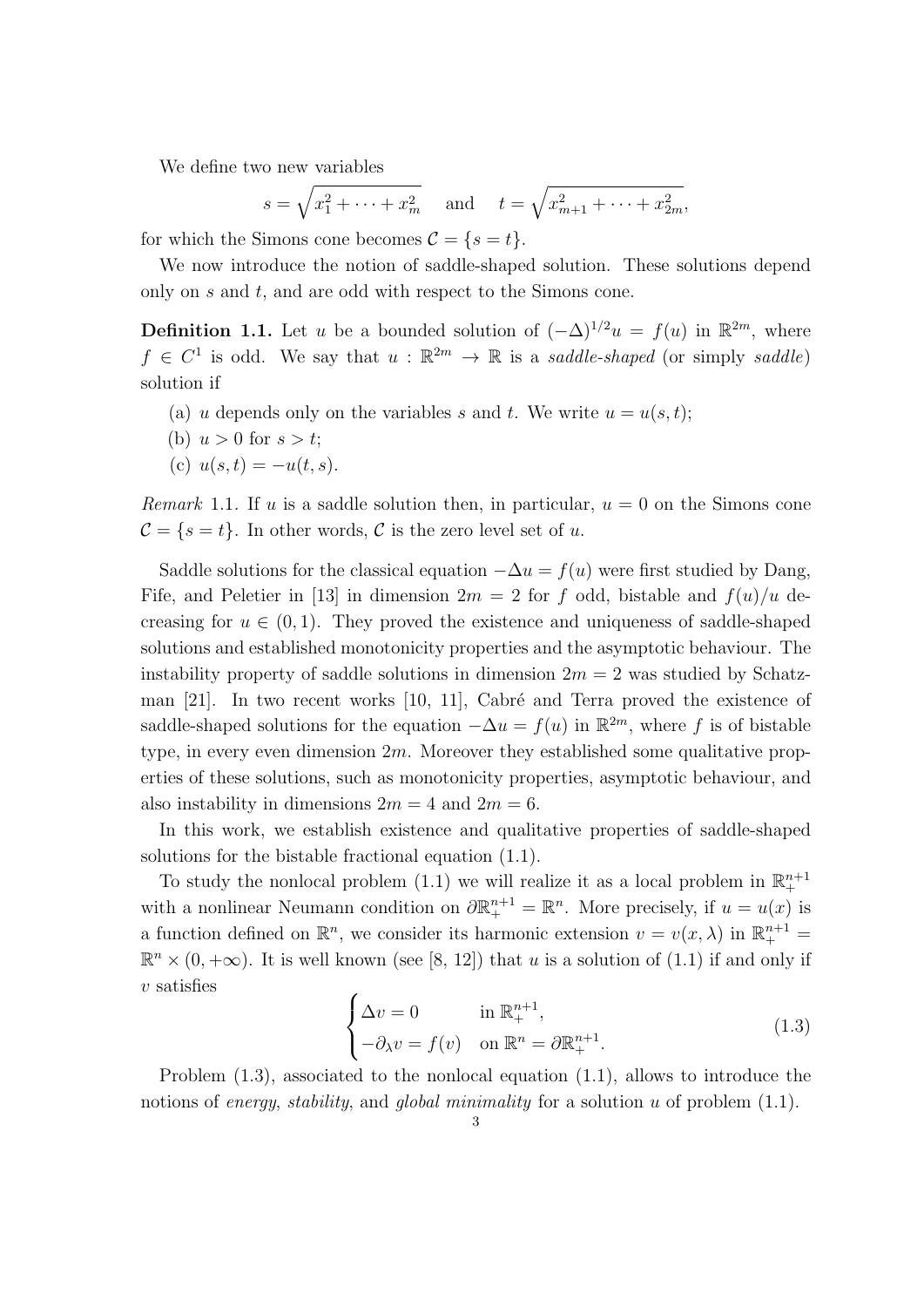Let  $\Omega \subset \mathbb{R}^{n+1}_+$  be a bounded domain. We denote by

$$
\widetilde{B}_r^+ = \{(x,\lambda) \in \mathbb{R}^{2m+1} : \lambda > 0, \ |(x,\lambda)| < r\}
$$

and by  $\tilde{B}_r^+(x,\lambda) = (x,\lambda) + \tilde{B}_r^+$ .

We define the following subset of *∂*Ω:

$$
\partial^0 \Omega := \{ (x, 0) \in \mathbb{R}^{n+1}_+ : \widetilde{B}^+_{\varepsilon}(x, 0) \subset \Omega \text{ for some } \varepsilon > 0 \}
$$
\n(1.4)

and

$$
\partial^+ \Omega := \overline{\partial \Omega \cap \mathbb{R}^{n+1}_+}. \tag{1.5}
$$

Given a  $C^{1,\alpha}$  nonlinearity  $f : \mathbb{R} \to \mathbb{R}$ , for some  $0 < \alpha < 1$ , define

$$
G(u) = \int_u^1 f.
$$

We have that  $G \in C^2(\mathbb{R})$  and  $G' = -f$ .

Let *v* be a  $C^1(\overline{\Omega})$  function. We consider the energy functional

$$
\mathcal{E}_{\Omega}(v) = \int_{\Omega} \frac{1}{2} |\nabla v|^2 + \int_{\partial^0 \Omega} G(v). \tag{1.6}
$$

Observe that the potential energy is computed only on the boundary  $\partial^0 \Omega \subset \partial \mathbb{R}^{n+1}_+$ . This is a quite different situation from the one of interior reactions.

We start by recalling that problem (1*.*3) can be viewed as the Euler-Lagrange equation associated to the energy functional *E*.

**Definition 1.2.** *a)* We say that a bounded solution *v* of  $(1.3)$  is *stable* if the second variation of energy  $\delta^2 \mathcal{E}/\delta^2 \xi$ , with respect to perturbations  $\xi$  compactly supported in  $\mathbb{R}^{n+1}_+$ , is nonnegative. That is, if

$$
Q_v(\xi) := \int_{\mathbb{R}^{n+1}_+} |\nabla \xi|^2 - \int_{\partial \mathbb{R}^{n+1}_+} f'(v)\xi^2 \ge 0 \tag{1.7}
$$

for every  $\xi \in C_0^{\infty}(\mathbb{R}^{n+1}_+).$ 

We say that *v* is *unstable* if and only if *v* is not stable.

b) We say that a bounded solution *u* of  $(1.1)$  in  $\mathbb{R}^{2m}$  is *stable* (*unstable*) if its harmonic extension  $v$  is a stable (unstable) solution for the problem  $(1.3)$ .

Another important notion related to the energy functional  $\mathcal E$  is the one of global minimality.

**Definition 1.3.** *a*) We say that a bounded  $C^1(\mathbb{R}^{n+1}_+)$  function *v* in  $\mathbb{R}^{n+1}_+$  is a *global minimizer* of (1*.*3) if

$$
\mathcal{E}_{\Omega}(v) \leq \mathcal{E}_{\Omega}(v+\xi),
$$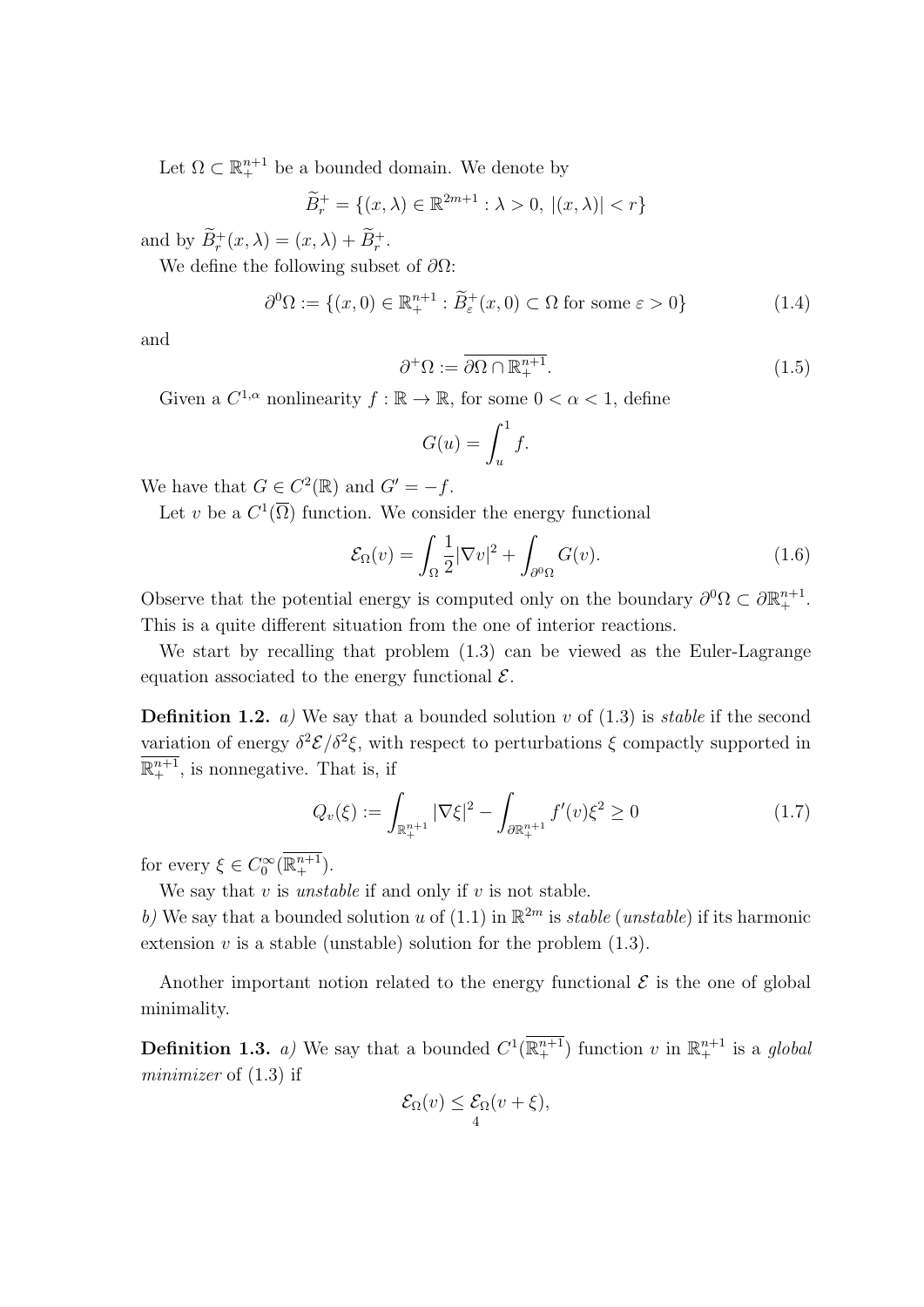for every bounded domain  $\Omega \subset \mathbb{R}^{n+1}_+$  and every  $C^{\infty}$  function  $\xi$  with compact support in  $Ω ∪ ∂<sup>0</sup>Ω$ .

b) We say that a bounded  $C^1$  function *u* in  $\mathbb{R}^n$  is a *global minimizer* of (1.1) if its harmonic extension  $v$  is a global minimizer of  $(1.3)$ .

Observe that the perturbations  $\xi$  do not need to vanish on  $\partial^0\Omega$ , in contrast from interior reactions.

In some references, global minimizers are called "local minimizers", where local stands for the fact that the energy is computed in bounded domains. Clearly, every global minimizer is a stable solution.

In what follows we will assume some or all of the following properties on *f*:

$$
f \text{ is odd};\tag{1.8}
$$

$$
G \ge 0 = G(\pm 1) \text{ in } \mathbb{R}, \text{ and } G > 0 \text{ in } (-1, 1); \tag{1.9}
$$

$$
f' \text{ is decreasing in } (0, 1). \tag{1.10}
$$

Note that, if (1.8) and (1.9) hold, then  $f(0) = f(\pm 1) = 0$ . Conversely, if f is odd in R, positive with  $f'$  decreasing in  $(0, 1)$  and negative in  $(1, \infty)$  then  $f$  satisfies  $(1.8)$ ,  $(1.9)$  and  $(1.10)$ . Hence, the nonlinearities f that we consider are of "balanced bistable" type", while the potentials *G* are of "double well type". Our three assumptions (1.8), (1.9), (1.10) are satisfied for the scalar Allen-Cahn type equation

$$
(-\Delta)^{1/2}u = u - u^3. \tag{1.11}
$$

In this case we have that  $G(u) = (1/4)(1 - u^2)^2$  and  $(1.8)$ ,  $(1.9)$ ,  $(1.10)$  hold. The three hypothesis also hold for the Peierls-Nabarro problem

$$
(-\Delta)^{1/2}u = \sin(\pi u), \tag{1.12}
$$

for which  $G(u) = (1/\pi)(1 + \cos(\pi u)).$ 

By a result of Cabré and Solà-Morales  $[8]$ , assumption  $(1.9)$  on  $G$  guarantees the existence of an increasing solution, from *−*1 to 1, of (1.1) in R. We call these solutions *layer* solutions. In addition, such an increasing solution is unique up to translations.

The following is the precise result established in [8].

**Theorem 1.2.** ([8]) Let *f* be any  $C^{1,\alpha}$  function with  $0 < \alpha < 1$  and  $G' = -f$ . Then:

• *There exists an increasing solution*  $u_0$ :  $\mathbb{R} \to (-1,1)$  *of*  $(-\Delta)^{1/2}u_0 = f(u_0)$  *in*  $\mathbb{R}$  *(that is, a layer solution*  $u_0$ *) if and only if* 

$$
G'(-1) = G'(1) = 0, and G > G(-1) = G(1) in (-1, 1).
$$

• If  $f'(\pm 1) < 0$ , then a layer solution of  $(1.3)$  is unique up to translations.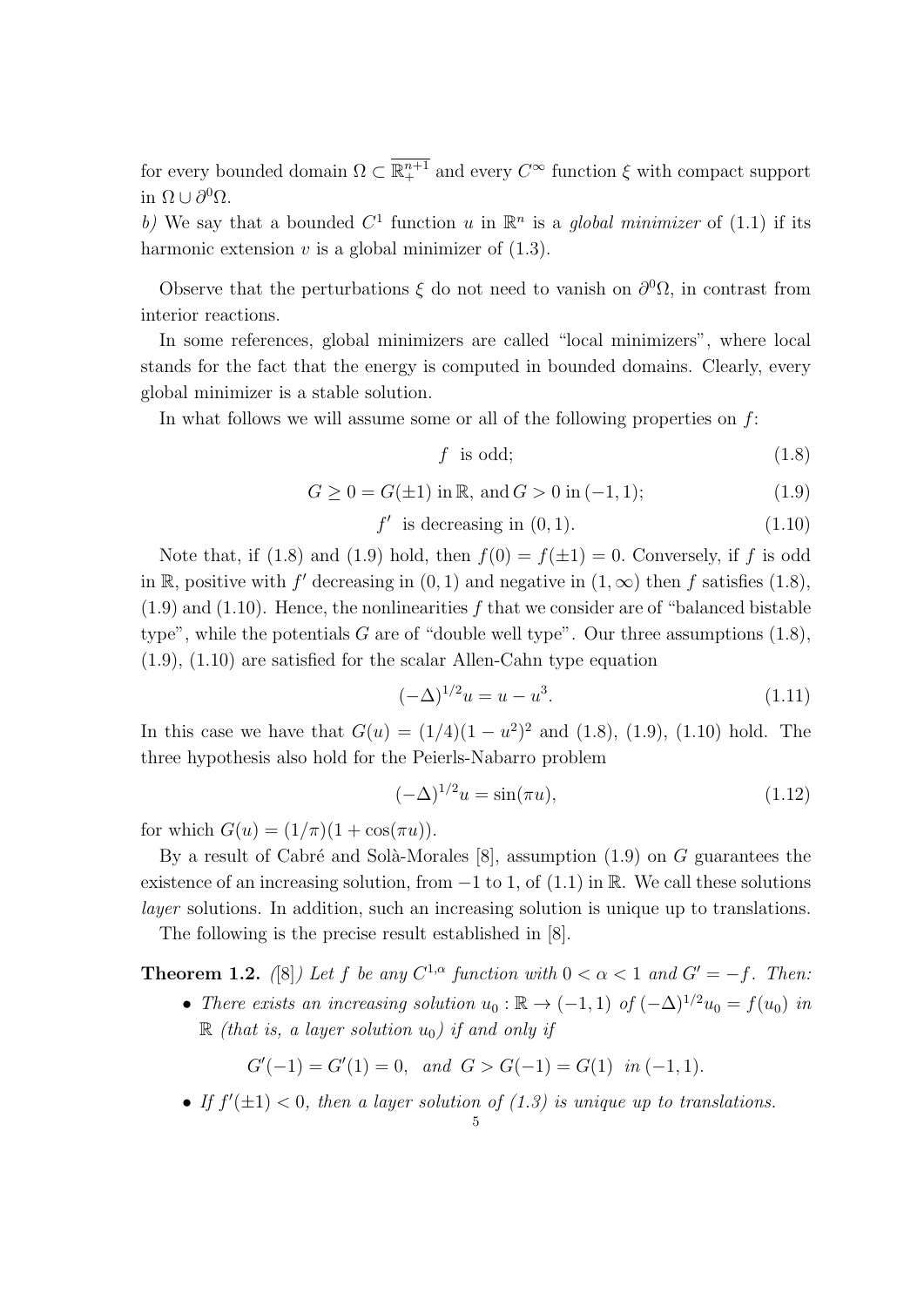• If *f* is odd and  $f'(\pm 1) < 0$ , then every layer solution of (1.3) is odd in *x* with *respect to some half-axis. That is,*  $u(x + b) = -u(-x + b)$  *for some*  $b \in \mathbb{R}$ *.* 

Normalizing the layer solution to vanishing at the origin, we call it  $u_0$  and its harmonic extension in the half-plane  $v_0$ . Thus we have

$$
\begin{cases}\nu_0: \mathbb{R} \to (-1, 1) \\
u_0(0) = 0, \quad u'_0 > 0 \\
(-\Delta)^{1/2}u_0 = f(u_0) \quad \text{in } \mathbb{R}.\n\end{cases}
$$
\n(1.13)

The monotone bounded solution  $u_0$  of the Peierls-Nabarro problem (1.12) in  $\mathbb R$  is explicit. Calling  $v_0$  its harmonic extension in  $\mathbb{R}^2_+$  we have that

$$
v_0(x, \lambda) = \frac{2}{\pi} \arctan \frac{x}{\lambda + 1/\pi}.
$$

In the following theorem, we establish the existence of a saddle-shaped solution for problem (1.1) in every even dimension  $n = 2m$ . We use the following notations:

$$
\mathcal{O} := \{x \in \mathbb{R}^{2m} : s > t\} \subset \mathbb{R}^{2m}
$$

$$
\widetilde{\mathcal{O}} := \{(x, \lambda) \in \mathbb{R}_{+}^{2m+1} : x \in \mathcal{O}\} \subset \mathbb{R}_{+}^{2m+1}
$$

Note that

 $∂*O* = *C*.$ 

We define the cylinder

$$
C_{R,L} = B_R \times (0,L),
$$

where  $B_R$  is the open ball in  $\mathbb{R}^{2m}$  centered at the origin and of radius R.

**Theorem 1.3.** For every dimension  $2m \geq 2$  and every nonlinearity f satisfying (1.8) and (1.9)*, there exists a saddle solution*  $u$  of  $(-\Delta)^{1/2}u = f(u)$  in  $\mathbb{R}^{2m}$ *, such that*  $|u| < 1$  *in*  $\mathbb{R}^{2m}$ *.* 

Let *v* be the harmonic extension of the saddle solution *u* in  $\mathbb{R}^{2m+1}_+$ . If in addition *f satisfies* (1.10)*, then the second variation of the energy*  $Q_v(\xi)$  *at v, as defined in* (1.7)*, is nonnegative for all function*  $\xi \in C^1(\mathbb{R}^{2m+1})$  *with compact support in*  $\mathbb{R}^{2m+1}_+$ *and vanishing on*  $\mathcal{C} \times [0, +\infty)$ *.* 

We prove the existence of a saddle solution *u* for problem (1.1), by proving the existence of a solution  $v$  for problem  $(1.3)$ , with the following properties:

- (1) *v* depends only on the variables *s*, *t* and  $\lambda$ . We write  $v = v(s, t, \lambda)$ ;
- (2)  $v > 0$  for  $s > t$ ;
- (3)  $v(s,t,\lambda) = -v(t,s,\lambda).$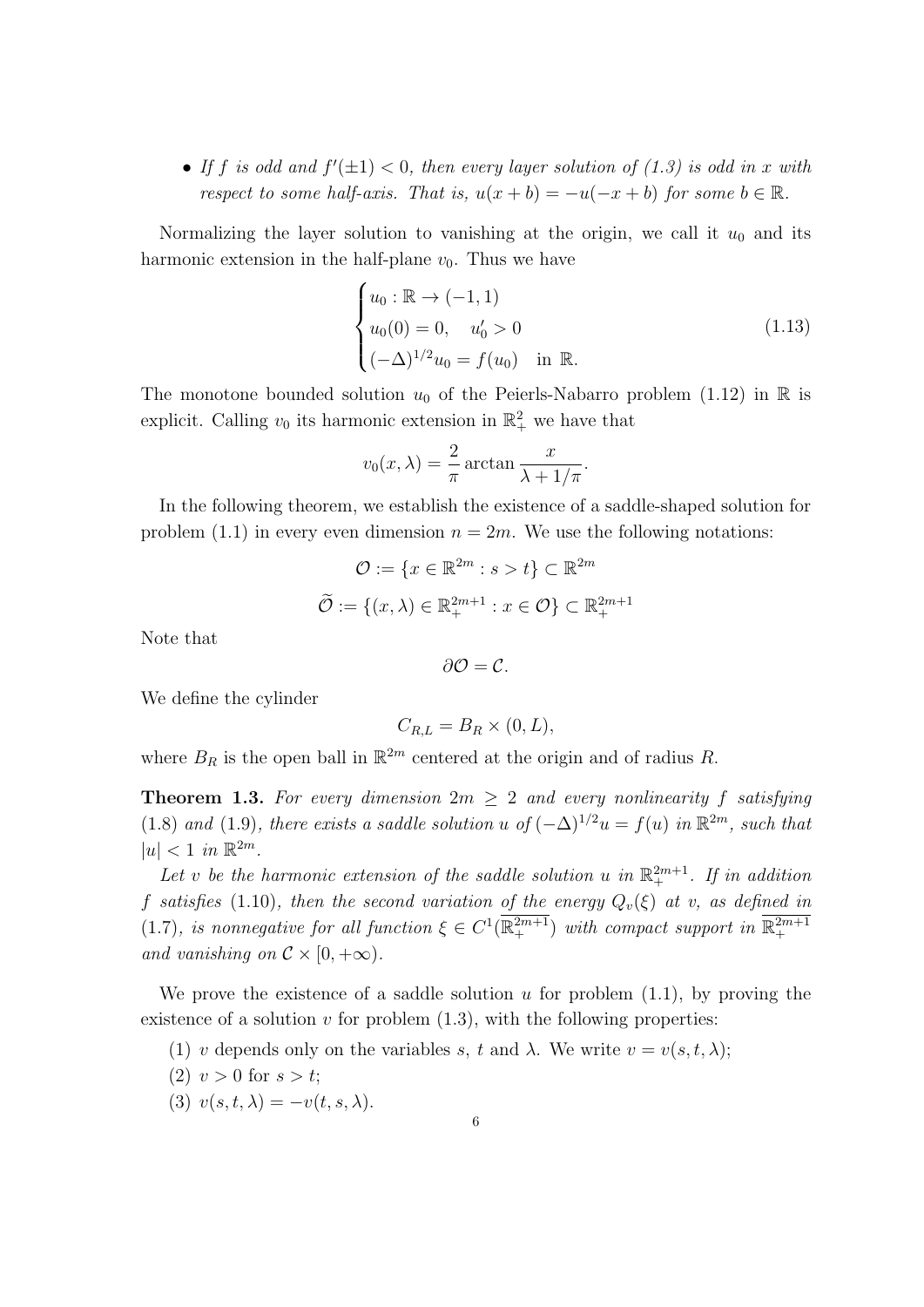Using a variational technique we construct a solution *v* for the following problem

$$
\begin{cases}\n\Delta v = 0 & \text{in } \widetilde{\mathcal{O}} \\
v > 0 & \text{in } \widetilde{\mathcal{O}} \\
v = 0 & \text{on } \mathcal{C} \times [0, +\infty) \\
-\partial_{\lambda} v = f(v) & \text{on } \mathcal{O} \times \{\lambda = 0\}.\n\end{cases}
$$

Then, since f is odd, by odd reflection with respect to  $\mathcal{C} \times [0, +\infty)$  we obtain a solution  $v$  in the whole space which satisfies properties  $(1)$ ,  $(2)$ ,  $(3)$ . Clearly the function  $u(x) = v(x, 0)$  is a saddle solution for problem (1.1).

To prove this existence result, we will use the following non-sharp energy estimate for *v*. Given  $1/2 \leq \gamma < 1$ , there exists  $\varepsilon = \varepsilon(\gamma) > 0$  such that

$$
\mathcal{E}_{C_{S,S}(\mathcal{V})}(\mathbf{v}) \leq C S^{2m-\varepsilon}.\tag{1.14}
$$

In Theorem 1.7 of  $[4]$ , Cabré and the author establish the following sharp energy estimates for saddle-shaped solutions,

$$
\mathcal{E}_{C_{S,S}}(v) \leq C S^{2m-1} \log S.
$$

Here, (1.14) is not sharp, but it is enough to prove the existence of a saddle solution.

For solutions of problem (1.3) depending only on the coordinates  $s$ ,  $t$  and  $\lambda$ , problem (1.3) becomes

$$
\begin{cases}\n-(v_{ss} + v_{tt} + v_{\lambda\lambda}) - (m-1) \left(\frac{v_s}{s} + \frac{v_t}{t}\right) = 0, & \text{in } \mathbb{R}_+^{2m+1} \\
-\partial_{\lambda} v = f(v) & \text{on } \partial \mathbb{R}_+^{2m+1},\n\end{cases}
$$
\n(1.15)

while the energy functional becomes

$$
\mathcal{E}(v,\Omega) = c_m \left\{ \int_{\Omega} s^{m-1} t^{m-1} \frac{1}{2} (v_s^2 + v_t^2 + v_\lambda^2) ds dt d\lambda + \int_{\partial^0 \Omega} s^{m-1} t^{m-1} G(v) ds dt \right\},\tag{1.16}
$$

where  $c_m$  is a positive constant depending only on  $m$ —here we have assumed that  $\Omega \subset \mathbb{R}^{2m+1}$  is radially symmetric in the first *m* variables and also in the last *m* variables, and we have abused notation by identifying  $\Omega$  with its projection in the  $(s, t, \lambda)$  variables.

In section 5, we prove the existence and monotonicity properties of a maximal saddle solution.

To establish these results, we need to introduce a new nonlocal operator  $D_{H,\varphi}$ , which is the square root of the Laplacian for functions defined in domains  $H \subset \mathbb{R}^n$ which do not vanish on *∂H*. We introduce this operator and we establish maximum principles for it, in section 4.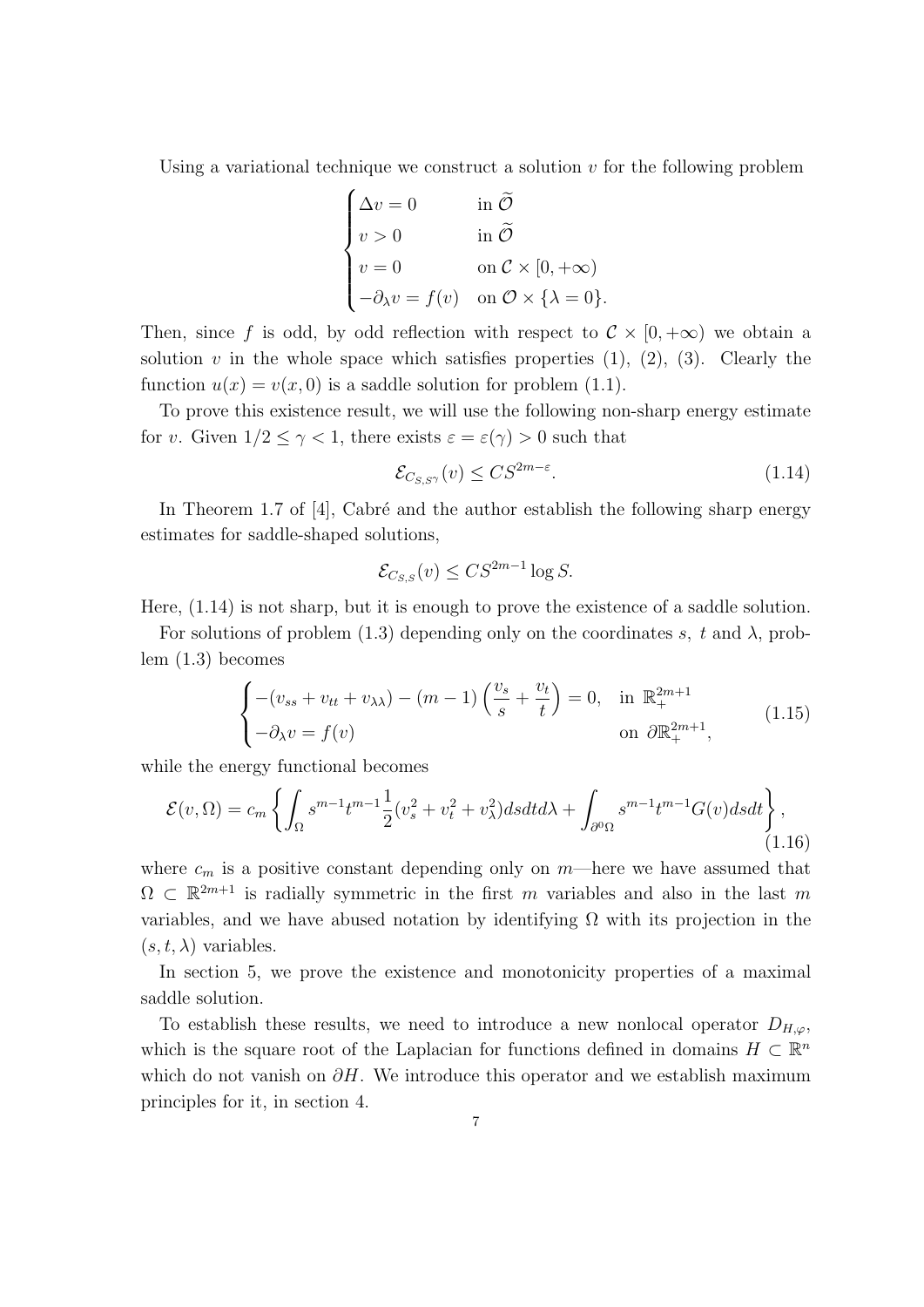We define the new variables

$$
\begin{cases}\n y = \frac{s+t}{\sqrt{2}} \\
 z = \frac{s-t}{\sqrt{2}}.\n\end{cases}
$$
\n(1.17)

Note that  $|z| \leq y$  and that we may write the Simons cone as  $\mathcal{C} = \{z = 0\}.$ 

The following theorem concerns the existence and monotonicity properties of a maximal saddle solution.

**Theorem 1.4.** *Let f satisfy conditions* (1.8)*,* (1.9)*, and* (1.10)*.*

*Then, there exists a saddle solution*  $\overline{u}$  *of*  $(-\Delta)^{1/2}\overline{u} = f(\overline{u})$  *in*  $\mathbb{R}^{2m}$ *, with*  $|u| < 1$ *, which is maximal in the following sense. For every solution u* of  $(-\Delta)^{1/2}u = f(u)$  *in* R <sup>2</sup>*<sup>m</sup>, vanishing on the Simons cone and such that u has the same sign as s − t, we have*

$$
0
$$

*As a consequence, we also have*

$$
0 \le |u| \le |\overline{u}| \quad \text{in } \ \mathbb{R}^{2m}.
$$

*In addition, if*  $\overline{v}$  *is the harmonic extension of*  $\overline{u}$  *in*  $\mathbb{R}^{2m+1}$ *, then*  $\overline{v}$  *satisfies:* 

- $\partial_s \overline{v} \geq 0$  *in*  $\mathbb{R}^{2m+1}_+$ *. Furthermore*  $\partial_s \overline{v} > 0$  *in*  $\mathbb{R}^{2m+1}_+ \setminus \{s = 0\}$  *and*  $\partial_s \overline{v} = 0$  *in {s* = 0*};*
- (b)  $\partial_t \overline{v} \leq 0$  *in*  $\mathbb{R}^{2m+1}_+$ *. Furthermore*  $\partial_t \overline{v} < 0$  *in*  $\mathbb{R}^{2m+1}_+ \setminus \{t = 0\}$  *and*  $\partial_t \overline{v} = 0$  *in {t* = 0*};*

(c) 
$$
\partial_z \overline{v} > 0
$$
 in  $\overline{\mathbb{R}^{2m+1}} \setminus \{0\};$ 

(d)  $\partial_y \overline{v} > 0$  *in*  $\{s > t\} \times [0, +\infty)$ . *As a consequence, for every direction*  $\partial_{\eta} = \alpha \partial_{y} - \beta \partial_{t}$ *, with*  $\alpha$  *and*  $\beta$  *positive constants,*  $\partial_n \overline{v} > 0$  *in*  $\{s > t > 0\} \times [0, +\infty)$ .

Theorem 1.4 above is the analog of Theorem 1.7 in [11] for reactions in the interior. In [11] two important ingredients in the proof of the existence and monotonicity properties of the maximal saddle solution are the following. Let  $u^{(1)}$  be a saddle solution of  $-\Delta u^{(1)} = f(u^{(1)})$  in  $\mathbb{R}^{2m}$ , with *f* bistable, and let  $u_0^{(1)}$  be the layer solution in dimension  $n = 1$  of  $(-u_0^{(1)})$  $f(0^{(1)})'' = f(u_0^{(1)})$  $\binom{1}{0}$  (whose existence is guaranteed by hypothesis (1.9) on *f*). Then

i) 
$$
u_0^{(1)}(|s-t|/\sqrt{2})
$$
 is a supersolution of  $-\Delta u^{(1)} = f(u^{(1)})$  in  $\mathcal{O}$ ;  
\nii)  
\n $|u^{(1)}(x)| < |u_0^{(1)}(d(x, \mathcal{C}))| = |u_0^{(1)}(\frac{|s-t|}{|s|})|$  for every  $x \in \mathbb{R}^{2m}$ . (1.18)

$$
|u^{(1)}(x)| \le |u_0^{(1)}(d(x,\mathcal{C}))| = |u_0^{(1)}\left(\frac{|s-t|}{\sqrt{2}}\right)| \quad \text{for every } x \in \mathbb{R}^{2m},\tag{1.18}
$$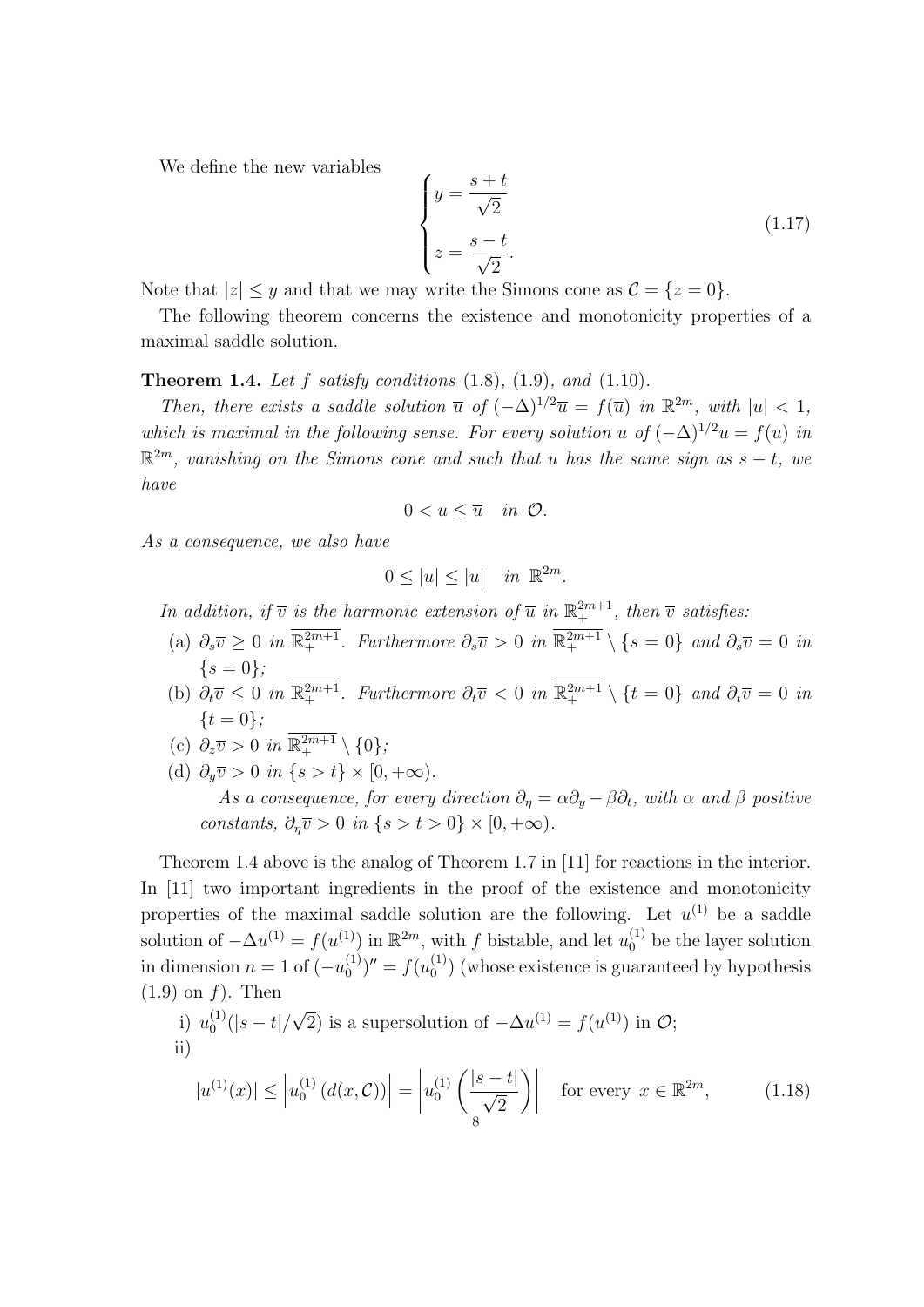where  $d(\cdot, \mathcal{C})$  denotes the distance to the Simons cone.

The following proposition establishes the analog for boundary reactions of point i) above.

**Proposition 1.5.** *Let f satisfy hypothesis* (1.8)*,* (1.9)*,* (1.10)*. Let u*<sup>0</sup> *be the layer solution, vanishing at the origin, of problem*  $(1.1)$  *in*  $\mathbb{R}$  *and let*  $v_0$  *be its harmonic extension in*  $\mathbb{R}^2_+$ *.* 

Then, the function 
$$
v_0(z, \lambda) = v_0 \left( \frac{s - t}{\sqrt{2}}, \lambda \right)
$$
 satisfies  

$$
\begin{cases} -\Delta v_0 \ge 0 & \text{in } \tilde{\mathcal{O}} \\ -\partial_{\lambda} v_0 \ge f(v_0) & \text{on } \mathcal{O} \times \{0\}. \end{cases}
$$

Concerning point ii) above, estimate (1.18) follows by an important gradient bound of Modica [19] for the classical equation  $-\Delta u = f(u)$  in  $\mathbb{R}^n$ .

In the fractional case Cabré and Solà-Morales  $[8]$  and Cabré and Sire  $[6]$  established a non-local version of the Modica estimate in dimension  $n = 1$ , the analog estimate for dimentsions  $n > 1$  is still an open problem. Therefore, we are not able to deduce the analog of (1.18) for solutions of the equation  $(-\Delta)^{1/2}u = f(u)$  in  $\mathbb{R}^{2m}$ . For this reason, to give an upper barrier for saddle solutions, that at the same time is a *√* supersolution, we consider the function  $\min\{Kv_0(|s-t|/\sqrt{2},\lambda),1\}$  where  $K\geq 1$  is a large constant depending only on *n*,  $||u||_{\infty}$ , and *f*. Proposition 1.5 implies that this function is a supersolution in  $\mathcal{O}$ . Moreover, we will show that there exists  $K \geq 1$ , depending only on *n*,  $||u||_{\infty}$ , and *f*, such that if *v* is a bounded solution of problem  $(1.3)$ , vanishing on  $\mathcal{C} \times [0, +\infty)$ , then

$$
|v(x,\lambda)| \le \min\{Kv_0(|s-t|/\sqrt{2},\lambda),1\}, \quad \text{for every } (x,\lambda) \in \overline{\mathbb{R}^{2m+1}_+}.\tag{1.19}
$$

Estimate (1.19) follows by regularity results established in [8].

In section 6, we prove the following theorem concerning the asymptotic behaviour at infinity for a class of solutions which contains saddle-shaped solutions.

**Theorem 1.6.** *Let f satisfy conditions* (1.8)*,* (1.9)*, and* (1.10)*, and let u be a bounded* solution of  $(-\Delta)^{1/2}u = f(u)$  in  $\mathbb{R}^{2m}$  such that  $u \equiv 0$  on C,  $u > 0$  in  $\mathcal{O} = \{s > t\}$  and  *<i>is odd with respect to <i>. √*

*Then, denoting*  $U(x) := u_0((s-t)/$  $(2) = u_0(z)$  *we have,* 

$$
u(x) - U(x) \to 0 \quad and \quad \nabla u(x) - \nabla U(x) \to 0,\tag{1.20}
$$

*uniformly as*  $|x| \to \infty$ *. That is,* 

$$
||u - U||_{L^{\infty}(\mathbb{R}^{2m} \setminus B_R)} + ||\nabla u - \nabla U||_{L^{\infty}(\mathbb{R}^{2m} \setminus B_R)} \to 0 \text{ as } R \to \infty.
$$
 (1.21)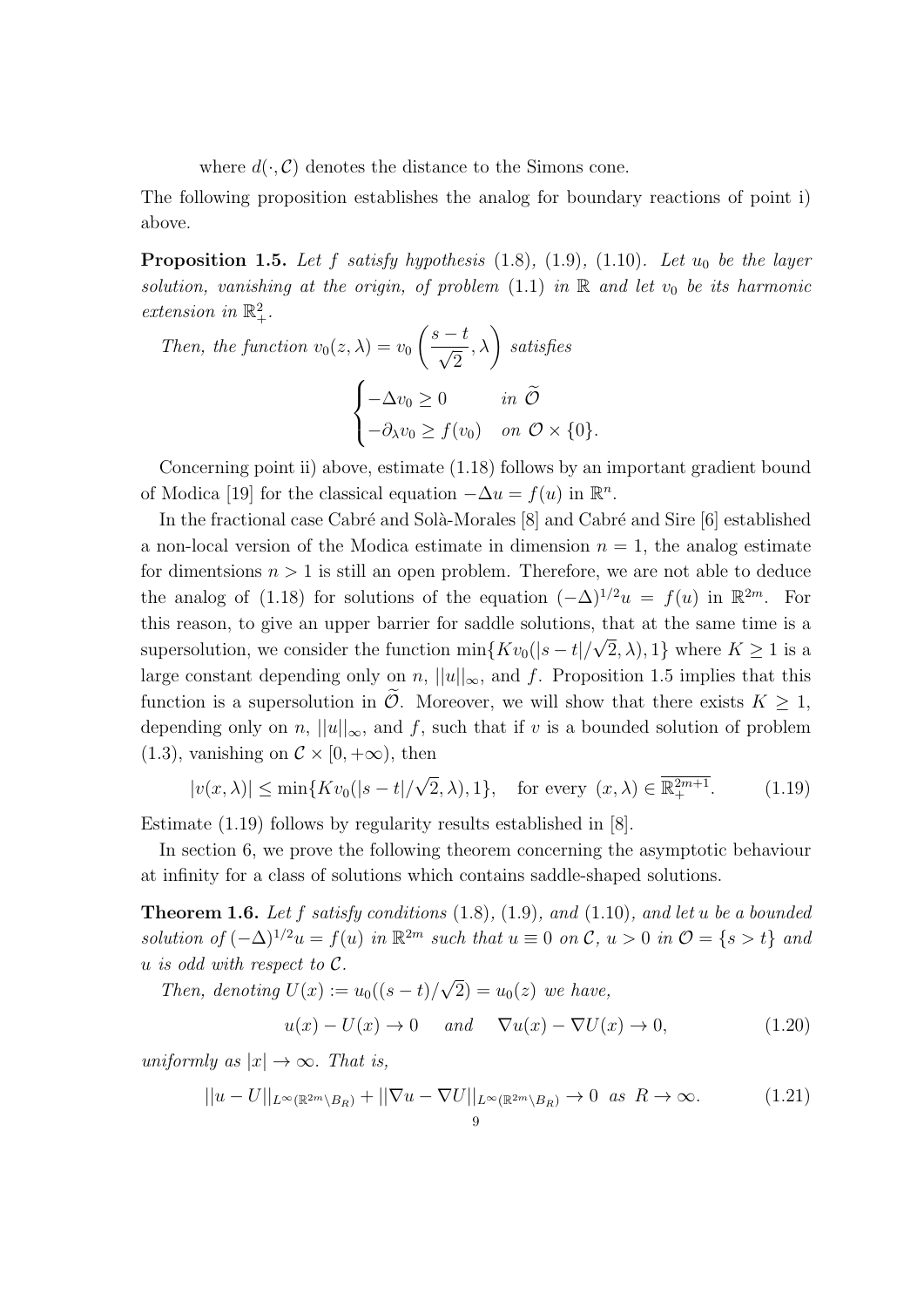Our proof of Theorem 1.6 follows the one given by Cabré and Terra in [11], and uses a compactness argument based on translations of the solutions, combined with two crucial Liouville-type results for nonlinear equations in the half-space and in a quarter of space.

Finally, in section 7 we establish that saddle-shaped solutions are unstable in dimension  $2m = 4$  and  $2m = 6$ .

**Theorem 1.7.** *Let f satisfy conditions* (1.8)*,* (1.9)*,* (1.10)*. Then, every bounded*  $solution u \ of (-\Delta)^{1/2} u = f(u) \ in \ \mathbb{R}^{2m} \ such \ that \ u = 0 \ on \ the \ Simons \ cone \ C = \{s = t\}$ *and u has the same sign as*  $s - t$ *, is unstable in dimension*  $2m = 4$  *and*  $2m = 6$ *.* 

Instability in dimension  $2m = 2$  follows by a result of Cabré and Solà Morales [8] which asserts that every stable solution of  $(1.1)$  in dimension  $n = 2$  is one-dimensional. This is the analog of the conjecture of De Giorgi in dimension  $n = 2$  for the half-Laplacian.

In [10], Cabré and Terra proved instability in dimension  $2m = 4$  for saddle-shaped solutions of the classical equation  $-\Delta u = f(u)$  in  $\mathbb{R}^4$ . A crucial ingredient in the proof of this result is the pointwise estimate (1.18).

However, in dimension  $2m = 6$ , this estimate is not enough to prove instability and thus Cabr´e and Terra used a more precise argument, based on some monotonicity properties and asymptotic behaviour of a maximal saddle solution.

Since, as said before, we cannot prove the analog of (1.18) for solutions of the equation  $(-\Delta)^{1/2}u = f(u)$ , here we follow the argument introduced by Cabré and Terra in dimension  $2m = 6$ , both for the case  $2m = 4$  and  $2m = 6$ .

Using this approach, the crucial ingredients in the proof of Theorem 1.7 are:

- i) the equation satisfied by  $\overline{v}_z$ , where  $\overline{v}$  is the harmonic extension of the maximal saddle solution  $\overline{u}$  in  $\mathbb{R}^{2m+1}_{+}$ ;
- ii) a monotonicity property of  $\overline{v}$ ;
- iii) the asymptotic behaviour at infinity of  $\overline{v}$ .

The paper is organized as follows:

- In section 2 we prove Theorem 1.3 concerning the existence of a saddle solution for the equation (1.1) in every dimension 2*m*.
- In section 3, we give a supersolution and a subsolution for the square root of the Laplacian in a domain  $H \subset \mathbb{R}^n$ . In particular we prove Proposition 1.5.
- *•* In section 4, we introduce the operator *DH,ϕ* and we establish maximum principles for it.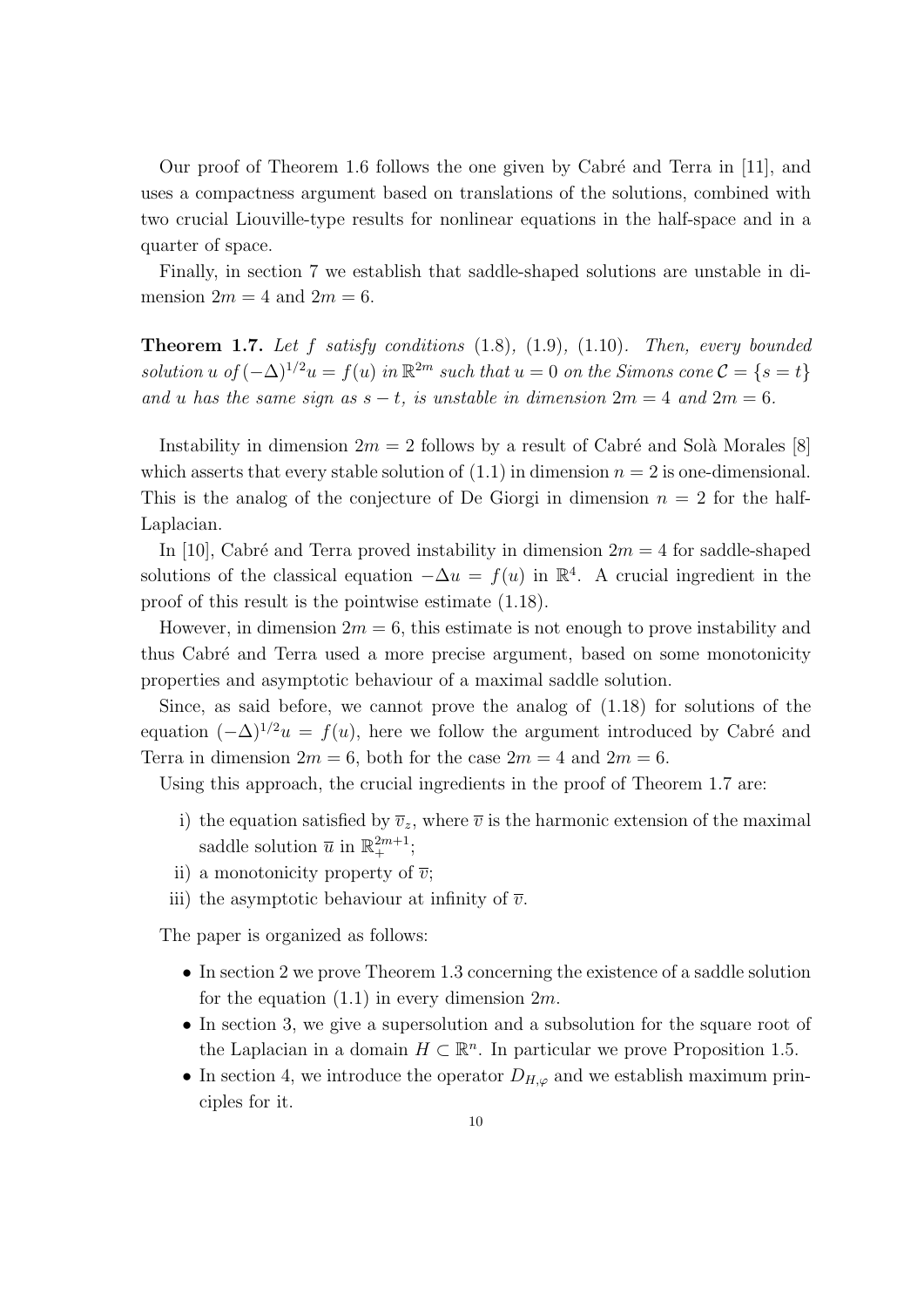- In section 5, we prove the existence of a maximal saddle solution  $\bar{u}$  and its monotonicity properties (Theorem 1.4).
- In section 6, we prove Theorem 1.6, concerning the asymptotic behaviour of saddle solutions.
- In section 7, we prove Theorem 1.7 about the instability of saddle solutions in dimensions  $2m = 4$  and  $2m = 6$ .

# 2. EXISTENCE OF A SADDLE SOLUTION IN  $\mathbb{R}^{2m}$

In this section we prove the existence of a saddle solution *u* for problem (1.1), by proving the existence of a solution *v* for problem (1.3) with the following properties:

- (1) *v* depends only on the variables *s*, *t* and  $\lambda$ . We write  $v = v(s, t, \lambda)$ ;
- (2)  $v > 0$  for  $s > t$ ;
- (3)  $v(s,t,\lambda) = -v(t,s,\lambda).$

We recall that we have defined the sets:

$$
\mathcal{O} = \{x \in \mathbb{R}^{2m} : s > t\} \subset \mathbb{R}^{2m}, \quad \widetilde{\mathcal{O}} = \{(x, \lambda) \in \mathbb{R}^{2m+1}_+ : x \in \mathcal{O}\} \subset \mathbb{R}^{2m+1}_+.
$$

Let  $B_R$  be the open ball in  $\mathbb{R}^{2m}$  centered at the origin and of radius R. We will consider the open bounded sets

$$
\mathcal{O}_R := \mathcal{O} \cap B_R = \{ s > t, |x|^2 = s^2 + t^2 < R^2 \} \subset \mathbb{R}^{2m}.
$$

$$
\widetilde{\mathcal{O}}_{R,L} := (\mathcal{O} \cap B_R) \times (0,L) = \{ (x,\lambda) \in \mathbb{R}_+^{2m+1} : s > t, \ |x|^2 = s^2 + t^2 < R^2, \lambda < L \}.
$$

Note that

$$
\partial \mathcal{O}_R = (\mathcal{C} \cap \overline{B}_R) \cup (\partial B_R \cap \mathcal{O}).
$$

Before giving the proof of Theorem 1.3, we recall some results established in [8] concerning the regularity of weak solutions of problem  $(1.3)$ . Cabré and Solà-Morales (see Lemma 2.2 in  $[8]$ ) proved that every bounded weak solution *v* of problem  $(1.3)$ with  $f \in C^{1,\alpha}$ , satisfies  $v \in C^{2,\alpha}$ , for all  $0 < \alpha < 1$ . This result was deduced using the auxiliary function

$$
w(x,\lambda) = \int_0^\lambda v(x,t)dt,
$$

which is a solution of the Dirichlet problem

$$
\begin{cases}\n-\Delta w = f(v(x,0)) & \text{in } \mathbb{R}_+^{2m+1} \\
w(x,0) = 0 & \text{on } \partial \mathbb{R}_+^{2m+1} \n\end{cases}
$$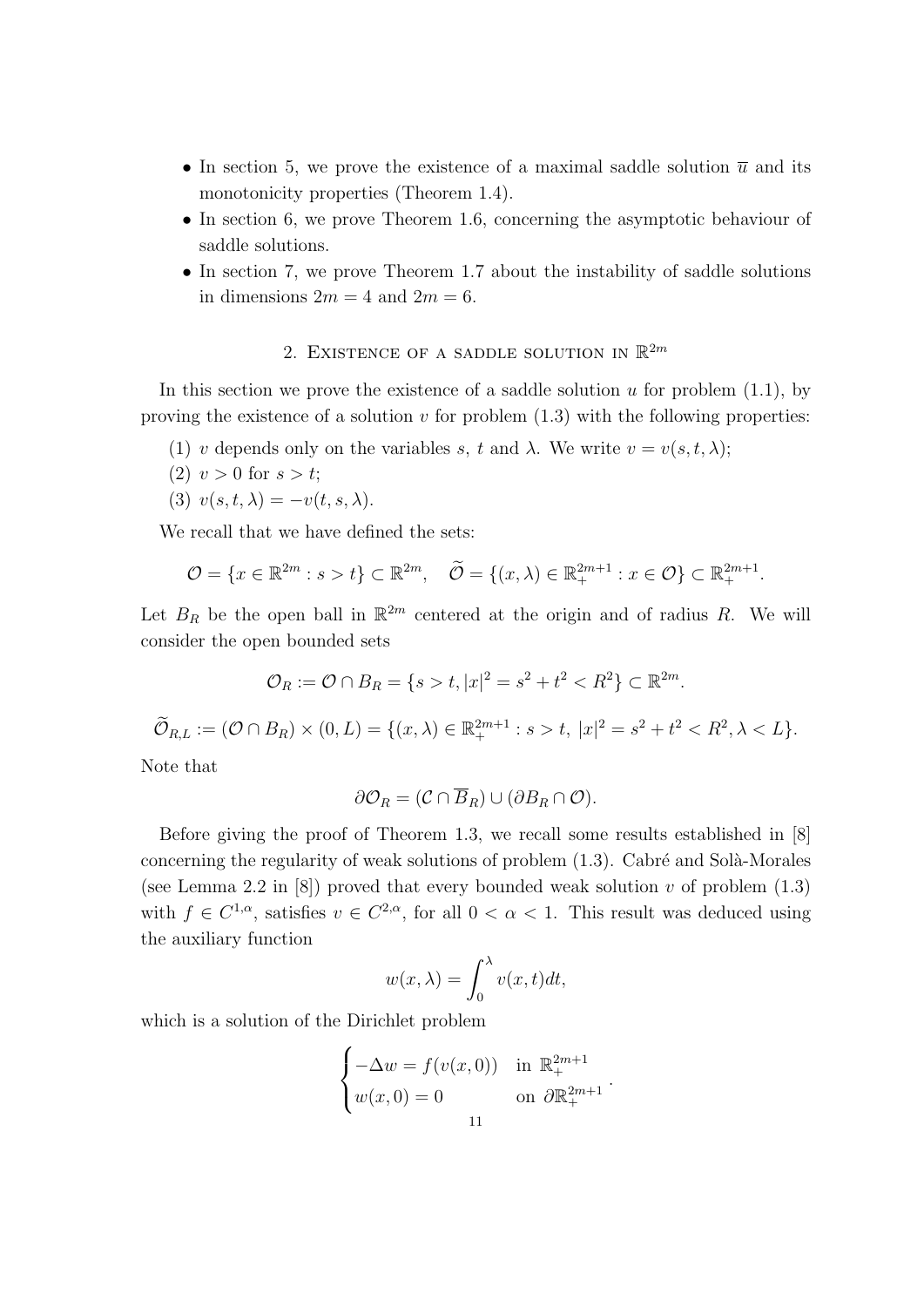Applying standard regularity results for the Dirichlet problem above, they deduce regularity for the solution  $v$  of problem  $(1.3)$ . Moreover, using standard elliptic estimates for bounded harmonic functions, we have that the following gradient bound for *v* holds:

$$
|\nabla v(x,\lambda)| \le \frac{C}{1+\lambda} \quad \text{for every } (x,\lambda) \in \overline{\mathbb{R}^{2m+1}_+}. \tag{2.1}
$$

We define now the sets

$$
\widetilde{L}^2(\widetilde{\mathcal{O}}_{R,L}) = \{ v \in L^2(\widetilde{\mathcal{O}}_{R,L}) : v = v(s, t, \lambda) \text{ a.e.} \}
$$

and

$$
\widetilde{H}_0^1(\widetilde{\mathcal{O}}_{R,L}) = \{ v \in H^1(\widetilde{\mathcal{O}}_{R,L}) : v \equiv 0 \text{ on } \partial^+ \widetilde{\mathcal{O}}_{R,L}, v = v(s, t, \lambda) \text{ a.e.} \}.
$$

They are, respectively, the set of  $L^2$  functions in the bounded open set  $\mathcal{O}_{R,L}$  which depend only on *s*, *t*, and  $\lambda$ , and the set of  $H^1$  functions in the bounded open set  $\mathcal{O}_{R,L}$ which depend only on *s*, *t* and  $\lambda$  and which vanish on the positive boundary  $\partial^+ \tilde{\mathcal{O}}_{R,L}$ in the weak sense.

We recall that the inclusion  $H_0^1(\mathcal{O}_{R,L}) \subset \subset L^2(\mathcal{O}_{R,L})$  is compact (see [8]). Indeed, let  $v \in \tilde{H}^1_0(\mathcal{O}_{R,L})$ . Since  $v \equiv 0$  on  $\partial^+\mathcal{O}_{R,L}$ , we can extend *v* to be identically 0 in  $\mathbb{R}^{2m+1}_{+} \setminus \tilde{\mathcal{O}}_{R,L}$ , so that  $v \in \tilde{H}^{1}(\mathbb{R}^{2m+1}_{+}) = \{v \in H^{1}(\mathbb{R}^{2m+1}_{+}) : v = v(s, t, \lambda) \text{ a.e.}\}.$  We have

$$
\int_{\partial^0 \widetilde{\mathcal{O}}_{R,L}} |v(x,0)|^2 dx = -\int_{\mathbb{R}^{n+1}_+} \partial_{\lambda} (|v|^2) = -2 \int_{\mathbb{R}^{n+1}_+} v \partial_{\lambda} v \leq C ||v||_{\widetilde{L}^2(\widetilde{\mathcal{O}}_{R,L})} ||v||_{\widetilde{H}^1(\widetilde{\mathcal{O}}_{R,L})}.
$$

Now, the compactness of the inclusion, follows from the fact that since  $v \equiv 0$  on  $\partial^+ \mathcal{O}_{R,L}$  a.e., then  $H_0^1(\mathcal{O}_{R,L})$  ⊂  $\mathcal{L}^2(\mathcal{O}_{R,L})$  is compact (to see this it is enough to extend *v* to be identically zero in a  $A \setminus \widetilde{\mathcal{O}}_{R,L}$ , where  $A \subset \mathbb{R}^{n+1}$  is a Lipschitz set containing  $\mathcal{O}_{R,L}$ ).

We can now give the proof of Theorem 1.3.

*Proof of Theorem 1.3.* As already mentioned, we prove the existence of a solution *v* for the problem (1.3) such that  $v = v(s, t, \lambda)$  and  $v(s, t, \lambda) = -v(-t, s, \lambda)$ . The space  $H_0^1(\mathcal{O}_{R,L})$ , defined above, is a weakly closed subspace of  $H^1(\mathcal{O}_{R,L})$ .

Consider the energy functional in  $\widetilde{\mathcal{O}}_{R,L}$ .

$$
\mathcal{E}_{\widetilde{\mathcal{O}}_{R,L}}(v) = \int_{\widetilde{\mathcal{O}}_{R,L}} \frac{1}{2} |\nabla v|^2 + \int_{\partial^0 \widetilde{\mathcal{O}}_{R,L}} G(v) \quad \text{for every } v \in \widetilde{H}_0^1(\widetilde{\mathcal{O}}_{R,L}).
$$

Next, we prove the existence of a minimizer of this functional among functions in  $H_0^1(\mathcal{O}_{R,L})$ . Recall that we assume condition (1.9) on *G*, that is,

$$
G(\pm 1) = 0 \text{ and } G > 0 \text{ in } (-1, 1).
$$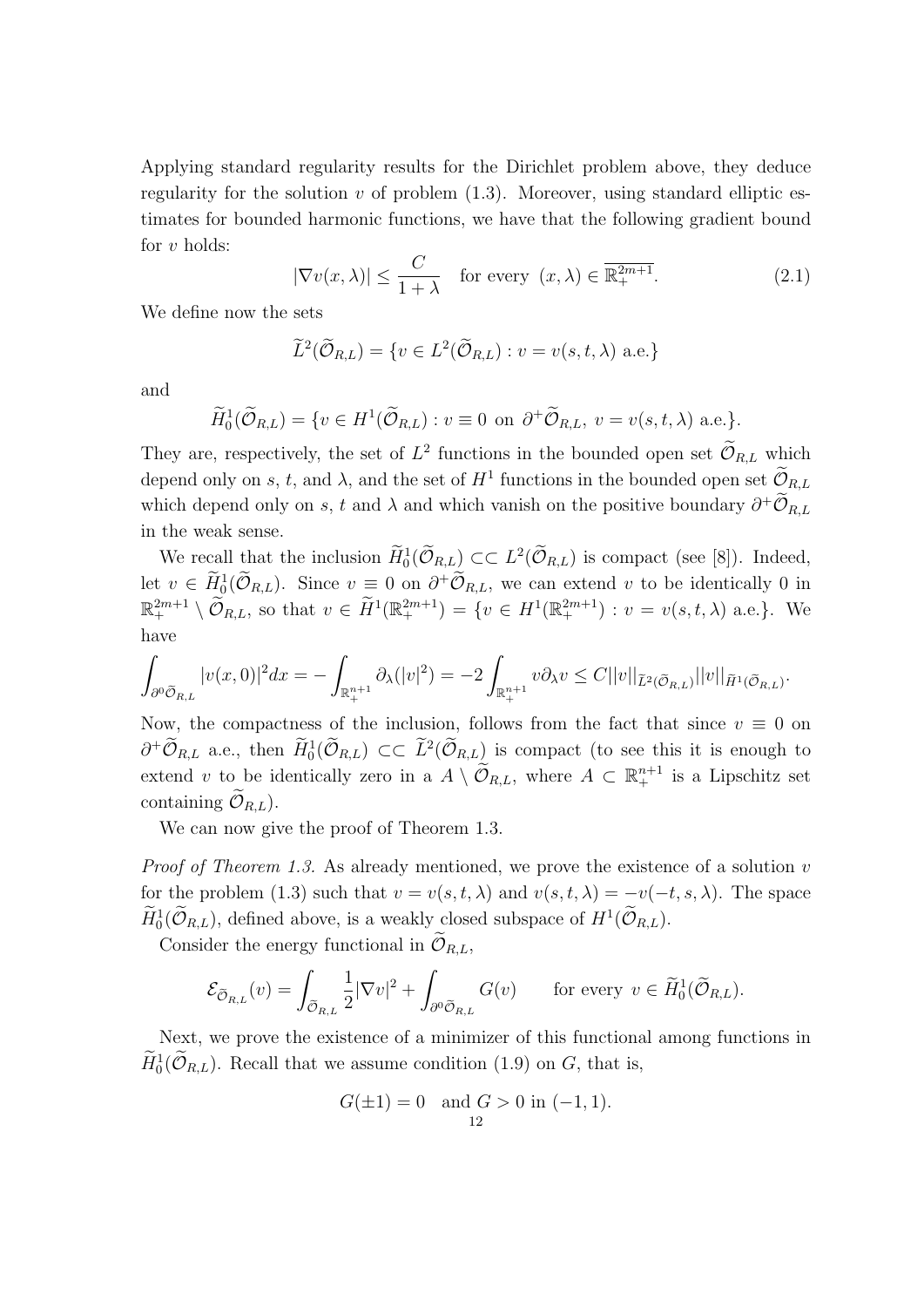We define a continuous function  $\tilde{G}$  which coincides with  $G$  in [−1, 1] and satisfies the following properties:

- $\widetilde{G} = G$  in [−1, 1],
- $\widetilde{G} > 0$  in  $\mathbb{R} \setminus [-1, 1],$
- $\widetilde{G}$  is even,
- $\tilde{G}$  has linear growth at infinity.

We consider the new energy functional

$$
\widetilde{\mathcal{E}}_{\widetilde{\mathcal{O}}_{R,L}}(v) = \int_{\widetilde{\mathcal{O}}_{R,L}} \frac{1}{2} |\nabla v|^2 + \int_{\partial^0 \widetilde{\mathcal{O}}_{R,L}} \widetilde{G}(v) \quad \text{for every} \quad v \in \widetilde{H}_0^1(\widetilde{\mathcal{O}}_{R,L}).
$$

Note that every minimizer *w* of  $\tilde{\mathcal{E}}_{\tilde{\mathcal{O}}_{R,L}}(\cdot)$  in  $\tilde{H}_0^1(\tilde{\mathcal{O}}_{R,L})$  such that  $-1 \leq w \leq 1$  is also a minimizer of  $\mathcal{E}_{\widetilde{\mathcal{O}}_{R,L}}(\cdot)$  in the set

$$
\{v \in \widetilde{H}_0^1(\widetilde{\mathcal{O}}_{R,L}) : -1 \le v \le 1\}
$$

We show that  $\mathcal{E}_{\tilde{\mathcal{O}}_{R,L}}(\cdot)$  admits a minimizer in  $H_0^1(\mathcal{O}_{R,L})$ . Indeed, by the properties of  $\tilde{G}$ , it follows that  $\mathcal{E}_{\tilde{\mathcal{O}}_{R,L}}(\cdot)$  is well-defined, bounded below and coercive in  $H_0^1(\mathcal{O}_{R,L})$ . Hence, using the compactness of the inclusion  $H_0^1(\mathcal{O}_{R,L}) \subset\subset L^2(\partial^0\mathcal{O}_{R,L})$ , taking a minimizing sequence  $\{v_{R,L}^k\} \in H_0^1(\mathcal{O}_{R,L})$  and a subsequence convergent in  $L^2(\partial^0 \mathcal{O}_{R,L}),$ we conclude that  $\mathcal{E}_{\tilde{\mathcal{O}}_{R,L}}(\cdot)$  admits an absolute minimizer  $v_{R,L}$  in  $H_0^1(\mathcal{O}_{R,L})$ .

Note moreover that, without loss of generality, we may assume that  $0 \le v_{R,L}^k \le 1$  in  $\mathcal{O}_{R,L}$  because, if not, we can replace the minimizing sequence  $v_{R,L}^k$  with the sequence  $\min\{|v_{R,L}^k|, 1\} \in H_0^1(\mathcal{O}_{R,L})$ . Indeed, it is also minimizing because  $\tilde{G}$  is even and  $\widetilde{G} \geq \widetilde{G}(1)$ . Then an absolute minimizer  $v_{R,L}$  is such that  $0 \leq v_{R,L} \leq 1$  in  $\widetilde{\mathcal{O}}_{R,L}$ .

Next, we can consider perturbations  $v_{R,L} + \xi$  of  $v_{R,L}$ , with  $\xi$  depending only on *s*, *t* and  $\lambda$ , and having compact support in  $\mathcal{O}_{R,L} \cap \{t > 0\}$ . In particular  $\xi$  vanishes in a neighborhood of  $\{t = 0\}$ . Since the problem  $(1.3)$  in  $(s, t, \lambda)$  coordinates is the first variation of  $\mathcal{E}_{\tilde{\mathcal{O}}_{R,L}}(v)$  —recall that  $\mathcal E$  has the form (1.16) on  $H_0^1$  functions— and the equation is not singular away from  $\{s = 0\}$  and  $\{t = 0\}$ , we deduce that  $v_{R,L}$  is a solution of  $(1.15)$  in  $\mathcal{O}_{R,L} \cap \{t > 0\}.$ 

We now prove that  $v_{R,L}$  is also a solution in all of  $\widetilde{\mathcal{O}}_{R,L}$ , that is, also across  $\{t=0\}$ . To see this for dimensions  $2m + 1 \geq 5$ , let  $\xi_{\varepsilon}$  be a smooth function of t alone being identically 0 in  $\{t < \varepsilon/2\}$  and identically 1 in  $\{t > \varepsilon\}$ . Thus we have that  $|\nabla \xi_{\varepsilon}| \leq 2/\varepsilon$ . Let  $\varphi \in C_0^{\infty}(\mathcal{O}_{R,L} \cup \partial^0 \mathcal{O}_{R,L})$ , we multiply the equation  $-\Delta v_{R,L} = 0$  by  $\varphi \xi_{\varepsilon}$  and integrate by parts to obtain

$$
\int_{\widetilde{\mathcal{O}}_{R,L}}\nabla v_{R,L}\nabla\varphi\,\xi_{\varepsilon}+\int_{\widetilde{\mathcal{O}}_{R,L}\cap\{t<\varepsilon\}}\nabla v_{R,L}\,\varphi\,\nabla\xi_{\varepsilon}+\int_{\partial^0\widetilde{\mathcal{O}}_{R,L}}\partial_{\lambda}v_{R,L}\,\varphi\,\xi_{\varepsilon}=0.
$$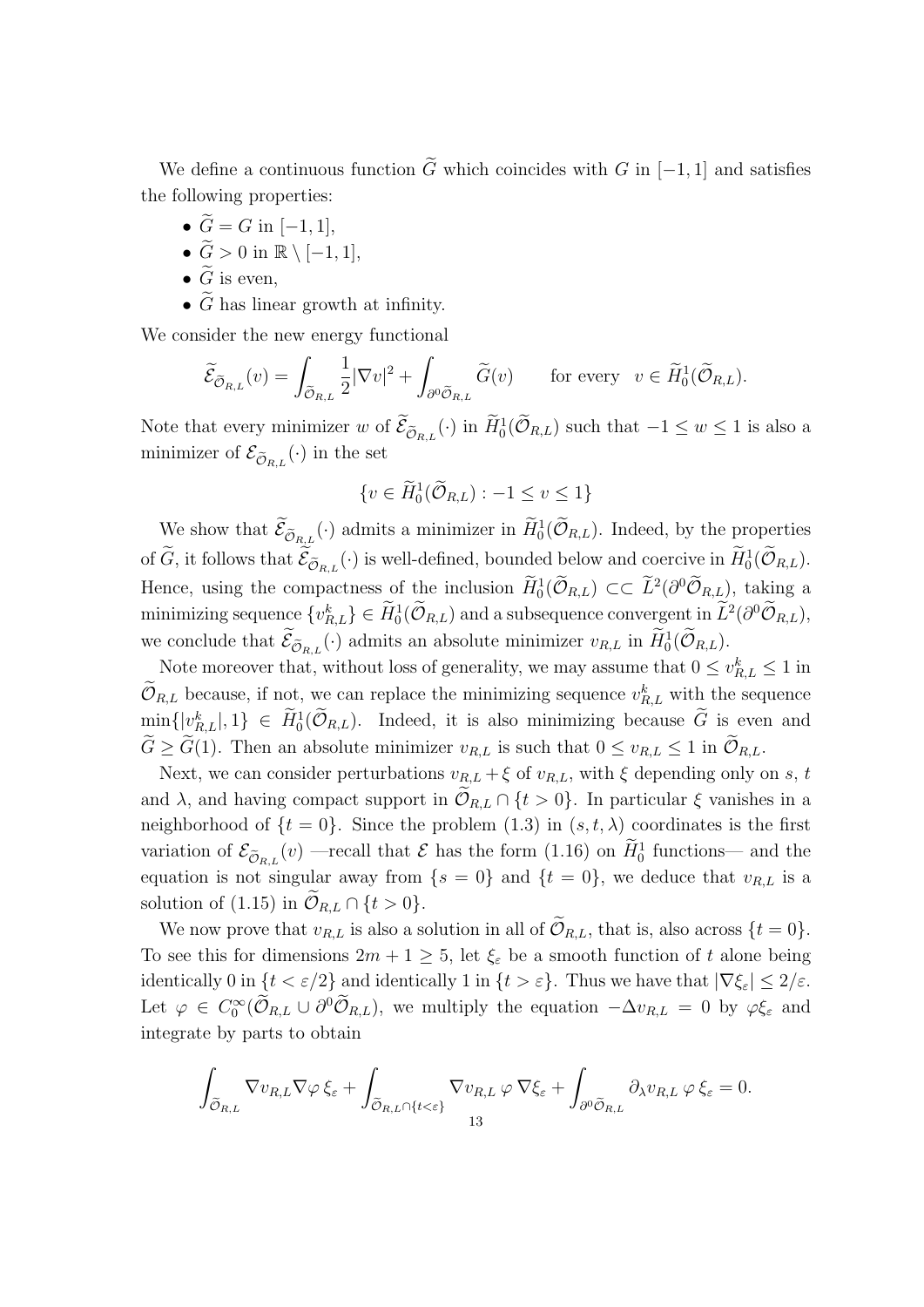Reminding that  $v_{R,L}$  satisfies the Neumann condition  $-\partial_{\lambda}v_{R,L} = f(v_{R,L})$  on  $\partial^{0}\mathcal{O}_{R,L}$ , we get

$$
\int_{\widetilde{\mathcal{O}}_{R,L}} \nabla v_{R,L} \nabla \varphi \, \xi_{\varepsilon} + \int_{\widetilde{\mathcal{O}}_{R,L} \cap \{t < \varepsilon\}} \nabla v_{R,L} \, \varphi \, \nabla \xi_{\varepsilon} = \int_{\partial^0 \widetilde{\mathcal{O}}_{R,L}} f(v_{R,L}) \, \varphi \, \xi_{\varepsilon}.\tag{2.2}
$$

We conclude by seeing that the second integral on the left hand side goes to zero as  $\varepsilon \to 0$ . Indeed, by Cauchy-Schwartz inequality,

$$
\left| \int_{\tilde{\mathcal{O}}_{R,L} \cap \{t < \varepsilon\}} \nabla v_{R,L} \varphi \nabla \xi_{\varepsilon} \, dx \, dx \right|^{2} \leq C \int_{\tilde{\mathcal{O}}_{R,L} \cap \{t < \varepsilon\}} |\nabla v_{R,L}|^{2} \, dx \, dx \int_{\tilde{\mathcal{O}}_{R,L} \cap \{t < \varepsilon\}} |\nabla \xi_{\varepsilon}|^{2} \, dx \, dx. \tag{2.3}
$$

Since  $|\nabla \xi_{\varepsilon}|^2 \le C/\varepsilon^2$ ,  $|\mathcal{O}_{R,L} \cap {\{t < \varepsilon\}}| \le C_R \varepsilon^m L$ , and  $m \ge 2$ , the second factor in the previous bound, is bounded independently of  $\varepsilon$ . At the same time, the first factor tends to zero as  $\varepsilon \to 0$ , since  $|\nabla v_{R,L}|^2$  is integrable in  $\mathcal{O}_{R,L}$ .

In dimension  $2m + 1 = 3$ , the previous proof does not apply and we argue as follows. We consider perturbations  $\xi \in \tilde{H}^1_0(\tilde{\mathcal{O}}_{R,L})$  which do not vanish on  $\{t=0\}$ . Considering the first variation of energy and integrating by parts, we find that the boundary flux  $s^{m-1}t^{m-1}\partial_t v_{R,L} = \partial_t v_{R,L}$  (here  $m-1=0$ ) must be identically 0 on  ${t = 0}$ . This implies that  $v_{R,L}$  is a solution also across  ${t = 0}$ .

We have established the existence of a solution  $v_{R,L}$  in  $\widetilde{\mathcal{O}}_{R,L}$  with  $0 \le v_{R,L} \le 1$ . Considering the odd reflection of  $v_{R,L}$  with respect to  $\mathcal{C} \times \mathbb{R}^+$ ,

$$
v_{R,L}(s,t,\lambda) = -v_{R,L}(t,s,\lambda),
$$

we obtain a solution in  $B_R \setminus \{0\} \times (0, L)$ . Using the same cut-off argument as above, but choosing now 1*−ξ<sup>ε</sup>* to have support in the ball of radius *ε* around 0, we conclude that  $v_{R,L}$  is also solution around 0, and hence in all of  $B_R \times (0, L)$ . Here, the cut-off argument also applies in dimension 3.

We now wish to pass to the limit in *R* and *L*, and obtain a solution in all of  $\mathbb{R}^{2m+1}_+$ . Let  $S > 0$ ,  $L' > 0$  and consider the family  $\{v_{R,L}\}\$  of solutions in  $B_{S+2} \times [0, L' + 2]$ , with  $R > S + 2$  and  $L > L' + 2$ . Since  $|v_{R,L}| \leq 1$ , regularity results proved in Lemma 2.2 of [8], applied in  $B_2 \times [0,2]$  where  $B_2$  is centered at points in  $\overline{B}_S \times [0,L']$ , give a uniform  $C^{2,\alpha}(\overline{B}_S\times[0,L'])$  bound for  $v_{R,L}$  (uniform with respect to R and L). We have

$$
|\nabla v_{R,L}| \le C \quad \text{in } B_S \times [0, L'], \quad \text{for all } R > S+2, \ L > L' + 2 \tag{2.4}
$$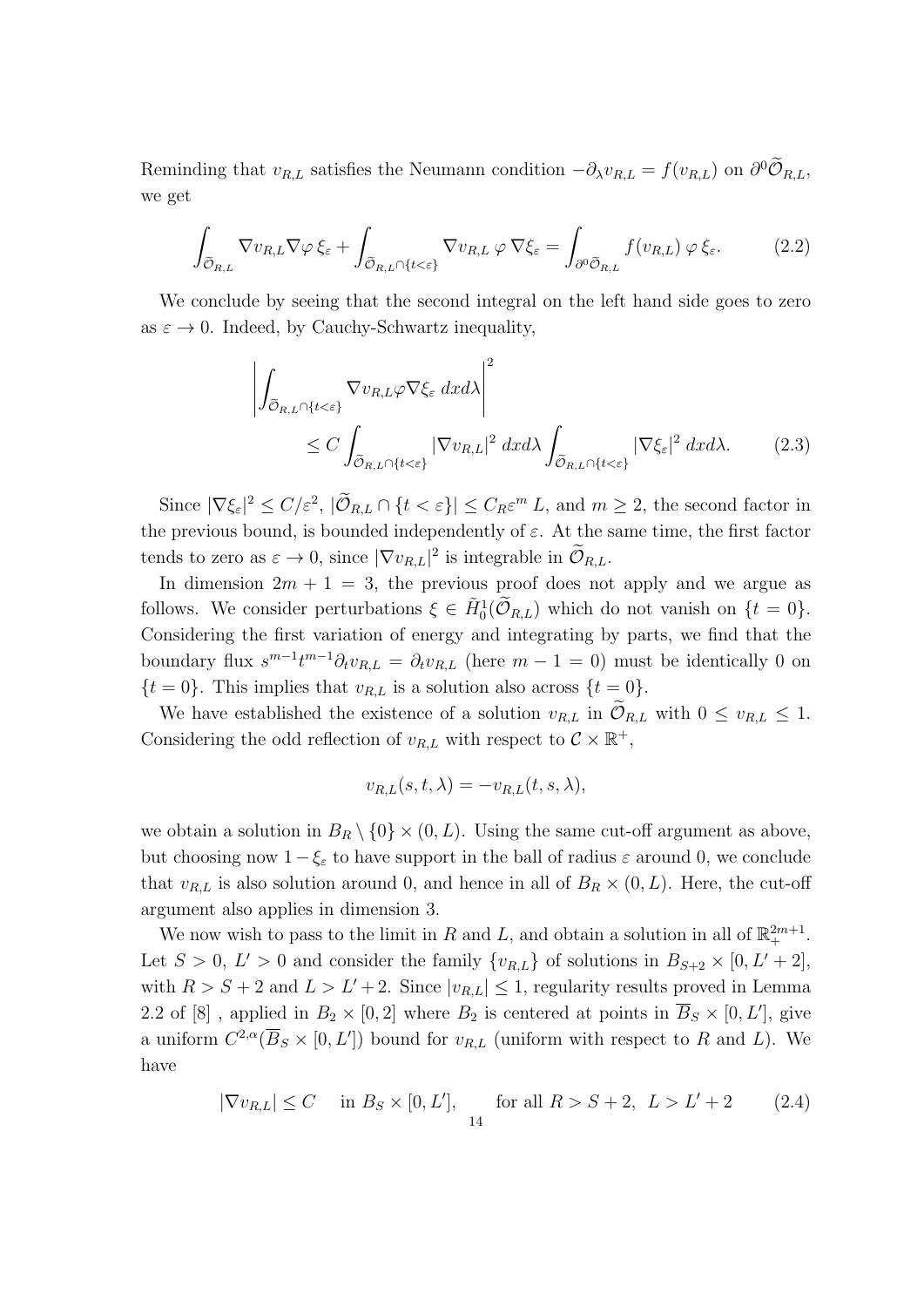for some constant *C* independent of *S*, *R*, *L* and *L'*. Moreover since  $v_{R,L}$  is harmonic and bounded we have that

$$
|\nabla v_{R,L}(x,\lambda)| \le \frac{C}{\lambda} \quad \text{in} \ B_R \times (1,L). \tag{2.5}
$$

Choose now  $L = R^{\gamma}$ , with  $1/2 < \gamma < 1$  (this choice will be used later to prove that the solution that we construct is not identically zero). By the Arzelà-Ascoli Theorem, a subsequence of  $\{v_{R,R} \}$  converges in  $C^2(\overline{B}_S \times [0, S^\gamma])$  to a solution in  $B_S \times (0, S^{\gamma})$ . Taking  $S = 1, 2, 3, \ldots$  and making a Cantor diagonal argument, we obtain a sequence  $v_{R_j, R_j^{\gamma}}$  converging in  $C_{loc}^2(\mathbb{R}^{2m+1}_+)$  to a solution  $v \in C^2(\mathbb{R}^{2m+1}_+)$ . By construction we have found a solution *v* in  $\mathbb{R}^{2m+1}$  depending only on *s*, *t* and  $\lambda$ , such that  $v(s, t, \lambda) = -v(t, s, \lambda)$ ,  $|v| \leq 1$  and  $v \geq 0$  in  $\{s > t\}$ . We want to prove now that  $|v|$  < 1. Indeed, remind that *v* satisfies

$$
\begin{cases} \Delta v = 0 & \text{in } \mathbb{R}^{2m+1}_+ \\ -\partial_{\lambda} v = f(v) & \text{on } \partial \mathbb{R}^{2m+1} \end{cases}
$$

Since  $f(1) = 0$  and *v* is not identically 1 (because  $v \equiv 0$  on  $\mathcal{C} \times \mathbb{R}^+$ ), using that  $v \le 1$ and applying the maximum principle and Hopf's Lemma, we conclude that  $v < 1$ . In the same way we prove that  $v > -1$ .

It only remains to prove that  $v \neq 0$  in  $\mathbb{R}^{2m+1}_+$ . Then, the strong maximum principle and Hopf's Lemma lead to  $v > 0$  in  $\{s > t\} \times \mathbb{R}^+$  since  $f(0) = 0$  and  $v \ge 0$  in  $\{s > t\} \times \mathbb{R}^+.$ 

To prove that  $v \neq 0$  in  $\mathbb{R}^{2m+1}_+$ , we establish an energy estimate for the saddle solution constructed above, which is not sharp, but it is enough to prove  $v \neq 0$  in  $\mathcal{O} = \{s > t\} \times \mathbb{R}^+.$ 

We use a comparison argument, based on the minimality property of  $v_{R,L}$  in the set  $\mathcal{O}_{R,L}$ .

Let  $1/2 < \gamma < 1$  as above and  $\beta$  be a positive real number depending only on  $\gamma$ and such that  $1/2 \leq \beta < \gamma < 1$ . Let  $S < R-2$ , then  $S^{\gamma} < L$  since we have chosen  $L = R^{\gamma}$ . We consider a  $C^1$  function  $g: \mathcal{O}_{S,S^{\gamma}} \to \mathbb{R}$  defined as follows:

$$
g(x,\lambda) = g(s,t,\lambda) = \eta(s,t) \min\left\{1, \frac{s-t}{\sqrt{2}}\right\} + (1-\eta(s,t))v_{R,L}(s,t,\lambda),
$$

where *η* is a smooth function depending only on  $r^2 = s^2 + t^2$  such that  $\eta \equiv 1$  in  $B_{S-1}$  and  $\eta \equiv 0$  outside  $B_S$  and thus  $|\nabla \eta| \leq 2$ . Observe that *g* agrees with  $v_{R,L}$  on the lateral boundary of  $\mathcal{O}_{S,S}$ <sup>*γ*</sup> and *g* is identically 1 inside  $(\mathcal{O}_{S-1} \cap \{(s-t)/\sqrt{2} >$  $1$ })  $\times$   $(0, S^{\gamma})$ .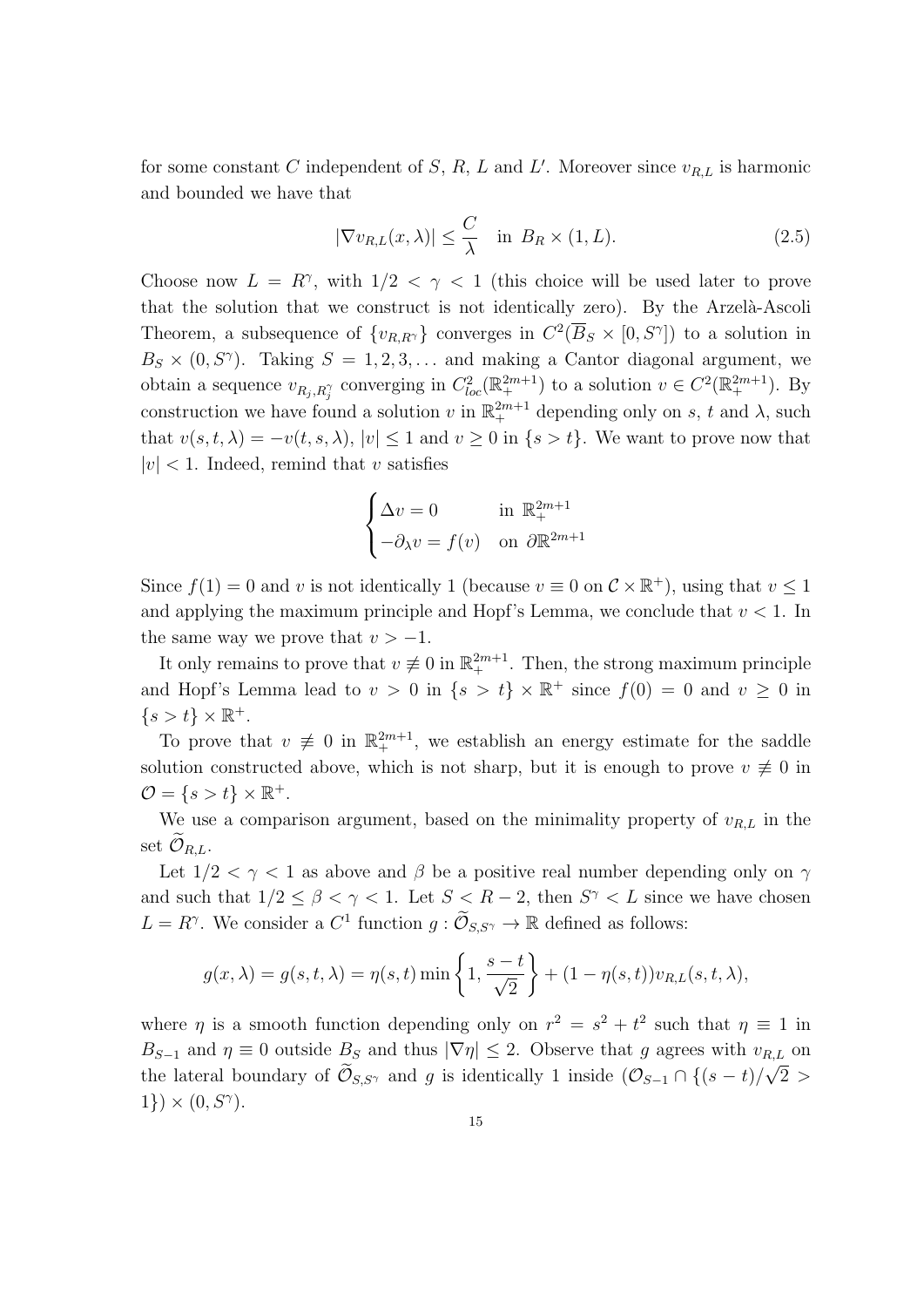Next we consider a  $C^1$  function  $\xi : (0, S^{\gamma}) \to (0, +\infty)$ , such that

$$
\xi(\lambda) = \begin{cases} 1 & \text{if } 0 < \lambda \le S^\gamma - S^\beta \\ \frac{\log S^\gamma - \log \lambda}{\log S^\gamma - \log \left( S^\gamma - S^\beta \right)} & \text{if } S^\gamma - S^\beta < \lambda \le S^\gamma \end{cases}
$$

Then, we define  $w : \widetilde{\mathcal{O}}_{S,S^{\gamma}} \to (-1,1)$  as follows

$$
w(x,\lambda) = \xi(\lambda)g(x,\lambda) + [1 - \xi(\lambda)]v_{R,L}(x,\lambda).
$$
\n(2.6)

For simplicity of notations we set  $\hat{\mathcal{O}} := (\mathcal{O}_{S-1} \cap \{(s-t)/\sqrt{S}\})$  $(2 > 1)$ ) ×  $(0, S^{\gamma} - S^{\beta})$ . Observe that *w* agree with  $v_{R,L}$  on  $\partial^+\widetilde{\mathcal{O}}_{S,S^{\gamma}}$  and  $w \equiv 1$  in  $\hat{\mathcal{O}}$ . We extend *w* to be identically equal to  $v_{R,L}$  in  $\widetilde{\mathcal{O}}_{R,L} \setminus \widetilde{\mathcal{O}}_{S,S}$ *γ*. By minimality of  $v_{R,L}$  in  $\widetilde{\mathcal{O}}_{R,L}$ , we have

$$
\mathcal{E}_{\widetilde{\mathcal{O}}_{R,L}}(v_{R,L}) \leq \mathcal{E}_{\widetilde{\mathcal{O}}_{R,L}}(w).
$$

Thus, since  $w = v_{R,L}$  in  $\widetilde{\mathcal{O}}_{R,L} \setminus \widetilde{\mathcal{O}}_{S,S^{\gamma}}$ , we get

$$
\mathcal{E}_{\widetilde{\mathcal{O}}_{S,S^{\gamma}}}(v_{R,L}) \leq \mathcal{E}_{\widetilde{\mathcal{O}}_{S,S^{\gamma}}}(w).
$$

We give now an estimate for  $\mathcal{E}_{\tilde{\mathcal{O}}_{S,S}^{\gamma}}(w)$ . First, observe that, since  $w \equiv 1$  on  $\mathcal{O}_{S-1} \cap$ *{*(*s − t*)*/* 2 *>* 1*}*, then

$$
\int_{\mathcal{O}_S} G(w) = \int_{\mathcal{O}_S \setminus (\mathcal{O}_{S-1} \cap \{(s-t)/\sqrt{2} > 1\})} G(w)
$$
\n
$$
\leq C|\mathcal{O}_S \setminus (\mathcal{O}_{S-1} \cap \{(s-t)/\sqrt{2} > 1\})| \leq CS^{2m-1}.
$$
\n(2.7)

Next, we give a bound for the Dirichlet energy of *w*. We have

$$
\int_{\tilde{\mathcal{O}}_{S,S\gamma}} |\nabla w(x,\lambda)|^2 dx d\lambda = \int_{\tilde{\mathcal{O}}_{S,S\gamma-S^{\beta}}} |\nabla w(x,\lambda)|^2 dx d\lambda + \int_{\tilde{\mathcal{O}}_{S,S\gamma}\backslash\tilde{\mathcal{O}}_{S,S\gamma-S^{\beta}}} |\nabla w(x,\lambda)|^2 dx d\lambda.
$$
 (2.8)

Since  $w \equiv 1$  in  $\hat{\mathcal{O}}$ , and  $|\widetilde{\mathcal{O}}_{S,S^{\gamma}-S^{\beta}} \setminus \hat{\mathcal{O}}| \leq CS^{2m-1+\gamma}$ , we get

$$
\int_{\widetilde{\mathcal{O}}_{S,S^{\gamma}}} |\nabla w(x,\lambda)|^2 dx d\lambda \leq C S^{2m-1+\gamma} + \int_{\widetilde{\mathcal{O}}_{S,S^{\gamma}}\backslash \widetilde{\mathcal{O}}_{S,S^{\gamma}-S^{\beta}}} |\nabla w(x,\lambda)|^2 dx d\lambda. \tag{2.9}
$$

Consider now the integral on the right-hand side of (2.9). By the definition (2.6) of *w*, we have that

$$
|\nabla w(x,\lambda)|^2 \leq |\xi'(\lambda)|^2 [g(x,\lambda) + v_{R,L}(x,\lambda)]^2 + \{|\nabla g|^2 + |\nabla v_{R,L}(x,\lambda)|^2\} [1 + \xi(\lambda)]^2.
$$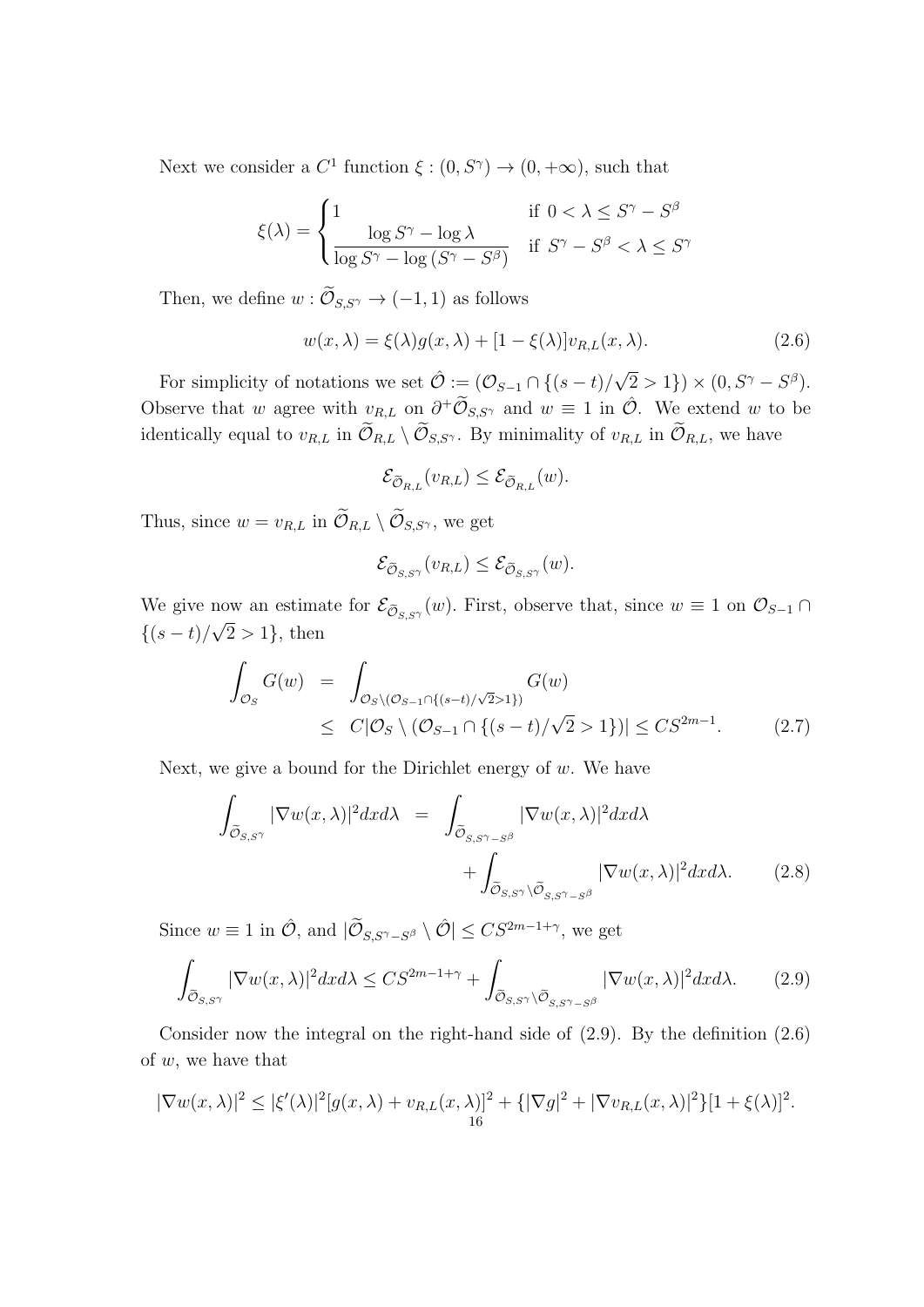Integrating in  $\mathcal{O}_{S,S^{\gamma}} \setminus \mathcal{O}_{S,S^{\gamma}-S^{\beta}}$ , using that *g*,  $|\nabla g|$ , *v*, and  $\xi$  are bounded, the definition of  $\xi$ , the gradient bound (2.5) for  $v_{R,L}$ , and the fact that  $\nabla g$  vanishes in  $(\mathcal{O}_{S-1} \cap \{(s-t)/\sqrt{2} > 1\}) \times (0, S^{\gamma})$ , we get

$$
\int_{\tilde{\mathcal{O}}_{S,S}\gamma\backslash\tilde{\mathcal{O}}_{S,S}\gamma-S^{\beta}} |\nabla w(x,\lambda)|^{2} \leq
$$
\n
$$
\leq C \int_{\mathcal{O}_{S}} \int_{S^{\gamma}-S^{\beta}}^{S^{\gamma}} |\xi'(\lambda)|^{2} d\lambda dx + CS^{2m-1+\gamma} + C \int_{\mathcal{O}_{S}} \int_{S^{\gamma}-S^{\beta}}^{S^{\gamma}} \frac{1}{\lambda^{2}} d\lambda dx + CS^{2m-1+\gamma}
$$
\n
$$
\leq C \left[ \frac{1}{\left(\log \frac{S^{\gamma}}{S^{\gamma}-S^{\beta}}\right)^{2}} + 1 \right] \int_{\mathcal{O}_{S}} \int_{S^{\gamma}-S^{\beta}}^{S^{\gamma}} \frac{1}{\lambda^{2}} d\lambda dx + CS^{2m-1+\gamma}
$$
\n
$$
\leq CS^{2m} \left[ \frac{1}{\left(-\log\left(1-S^{\beta-\gamma}\right)\right)^{2}} + 1 \right] \left[ \frac{1}{S^{\gamma}-S^{\beta}} - \frac{1}{S^{\gamma}} \right] + CS^{2m-1+\gamma}
$$
\n
$$
\leq CS^{2m} \cdot S^{2(\gamma-\beta)} \cdot S^{-\gamma} + CS^{2m-1+\gamma} \leq CS^{2m+\gamma-2\beta} + CS^{2m-1+\gamma}, \tag{2.10}
$$

where *C* denotes different positive constants independent on *S*.

Combining  $(2.7), (2.9)$  and  $(2.10),$  we get

$$
\mathcal{E}_{\widetilde{\mathcal{O}}_{S,S^{\gamma}}}(w) \le C(S^{2m-1} + S^{2m-1+\gamma} + S^{2m+\gamma-2\beta}).\tag{2.11}
$$

Since, by hypothesis,  $\gamma$  and  $\beta = \beta(\gamma)$  satisfy  $1/2 \leq \beta < \gamma < 1$ , then there exists  $\varepsilon = \varepsilon(\gamma) > 0$  such that

$$
\mathcal{E}_{\widetilde{\mathcal{O}}_{S,S^{\gamma}}}(w) \leq C S^{2m-\varepsilon}.
$$

Thus by minimality of *vR,L*, we get

$$
\mathcal{E}_{\widetilde{\mathcal{O}}_{S,S^{\gamma}}}(v_{R,L}) \leq C S^{2m-\varepsilon}.
$$

We now let *R* and  $L = R^{\gamma}$  tend to infinity to obtain

$$
\mathcal{E}_{\widetilde{\mathcal{O}}_{S,S^{\gamma}}}(v) \leq C S^{2m-\varepsilon}.
$$

Note that this bound, after odd reflection with respect to  $C$ , leads to the energy bound (1.14)

$$
\mathcal{E}_{C_{S,S\gamma}}(v) \leq C S^{2m-\varepsilon}.
$$

Using this estimate we prove the claim. Suppose that  $v \equiv 0$ . Then we would have

$$
c_m G(0)S^{2m} = \mathcal{E}_{C_{S,S}(\gamma)}(v) \leq C S^{2m-\varepsilon}.
$$

This is a contradiction for *S* large, and thus  $v \neq 0$ .

We give now the proof of the last part of the statement, that is, we prove stability of saddle-shaped solutions under perturbations vanishing on  $\mathcal{C} \times (0, +\infty)$ .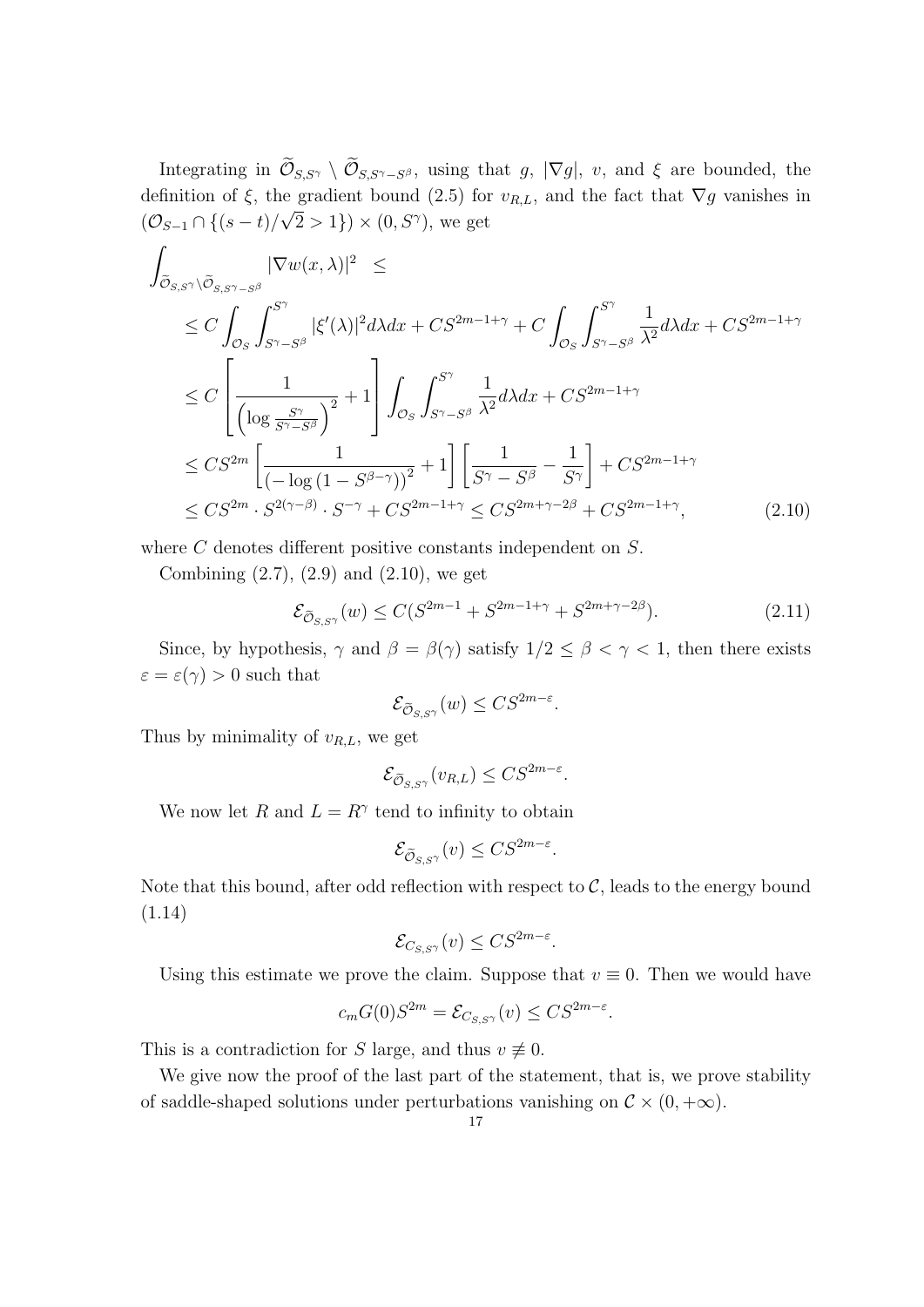Since  $f(0) = 0$ , concavity leads to  $f'(w) \le f(w)/w$  for all real numbers  $w \in (0,1)$ . Hence we have

$$
\begin{cases}\n-\Delta v = 0 & \text{in } \tilde{\mathcal{O}} \\
-\partial_{\lambda} v \ge f'(v)v & \text{on } \mathcal{O} \times \{0\}.\n\end{cases}
$$

By a simple argument (see the proof of Proposition 4.2 of [1]), it follows that the value of the quadratic form  $Q_v(\xi)$  is nonnegative for all  $\xi \in C^1$  with compact support in  $\mathcal{O} \cup \partial^0 \mathcal{O}$  (and not necessarily depending only on *s*, *t* and  $\lambda$ ). Indeed, multiply the equation  $-\Delta v = 0$  by  $\xi^2/v$ , where  $\xi \in C^1(\mathbb{R}^{2m+1}_+)$  with compact support in  $\widetilde{\mathcal{O}} \cup \partial^0 \widetilde{\mathcal{O}}$ , and integrate by parts in  $\tilde{\mathcal{O}}$ , we get:

$$
0 = \int_{\tilde{\mathcal{O}}} (-\Delta v) \frac{\xi^2}{v} = \int_{\tilde{\mathcal{O}}} \nabla v \cdot \nabla \xi \frac{2\xi}{v} - \int_{\tilde{\mathcal{O}}} |\nabla v|^2 \frac{\xi^2}{v^2} + \int_{\partial^0 \mathcal{O}} \frac{\xi^2}{v} \frac{\partial v}{\partial \lambda} \leq \int_{\tilde{\mathcal{O}}} |\nabla \xi|^2 - \int_{\partial^0 \mathcal{O}} f'(v) \xi^2 = Q_v(\xi).
$$

By an approximation argument, the same holds for all  $\xi \in C^1$  with compact support in the closure of  $\mathcal{O}$  and vanishing on  $\mathcal{C} \times \mathbb{R}^+$ . Finally, by odd symmetry with respect to  $\mathcal{C} \times \mathbb{R}^+$ , the same is true for all  $C^1$  functions  $\xi$  with compact support in  $\mathbb{R}^{2m+1}_+$  and vanishing on  $\mathcal{C} \times \mathbb{R}^+$ .  $+$ .  $\Box$ 

*Remark* 2.1. Observe that, if  $\gamma \rightarrow 1$ , estimate (2.11) tends to

$$
\mathcal{E}_{C_{S,S}}(v) \leq C S^{2m}.
$$

This is a not sharp energy estimate, indeed in Theorem 1.7 of  $[4]$ , Cabré and the author prove that saddle solutions *v* satisfy

$$
\mathcal{E}_{C_{S,S}}(v) \leq C S^{2m-1} \log S.
$$

## 3. Supersolution and subsolution for *A*1*/*<sup>2</sup>

In [9], Cabré and Tan introduced the operator  $A_{1/2}$ , which is the square root of the Laplacian for functions defined on a bounded set and that vanish on the boundary. Let *u* be defined in a bounded set  $H \subset \mathbb{R}^n$  and  $u \equiv 0$  on  $\partial H$ . Consider the harmonic extension *v* of *u* in the half-cylinder  $H \times (0, \infty)$  vanishing on the lateral boundary  $\partial H \times [0, \infty)$ . Define the operator  $A_{1/2}$  as follows

$$
A_{1/2}u := -\partial_{\lambda}v_{|H\times\{0\}}.\tag{3.1}
$$

Then, since  $\partial_{\lambda}v$  is harmonic and also vanishes on the lateral boundary, as for the case of the all space, the Dirichlet-Neumann map of the harmonic extension *v* on the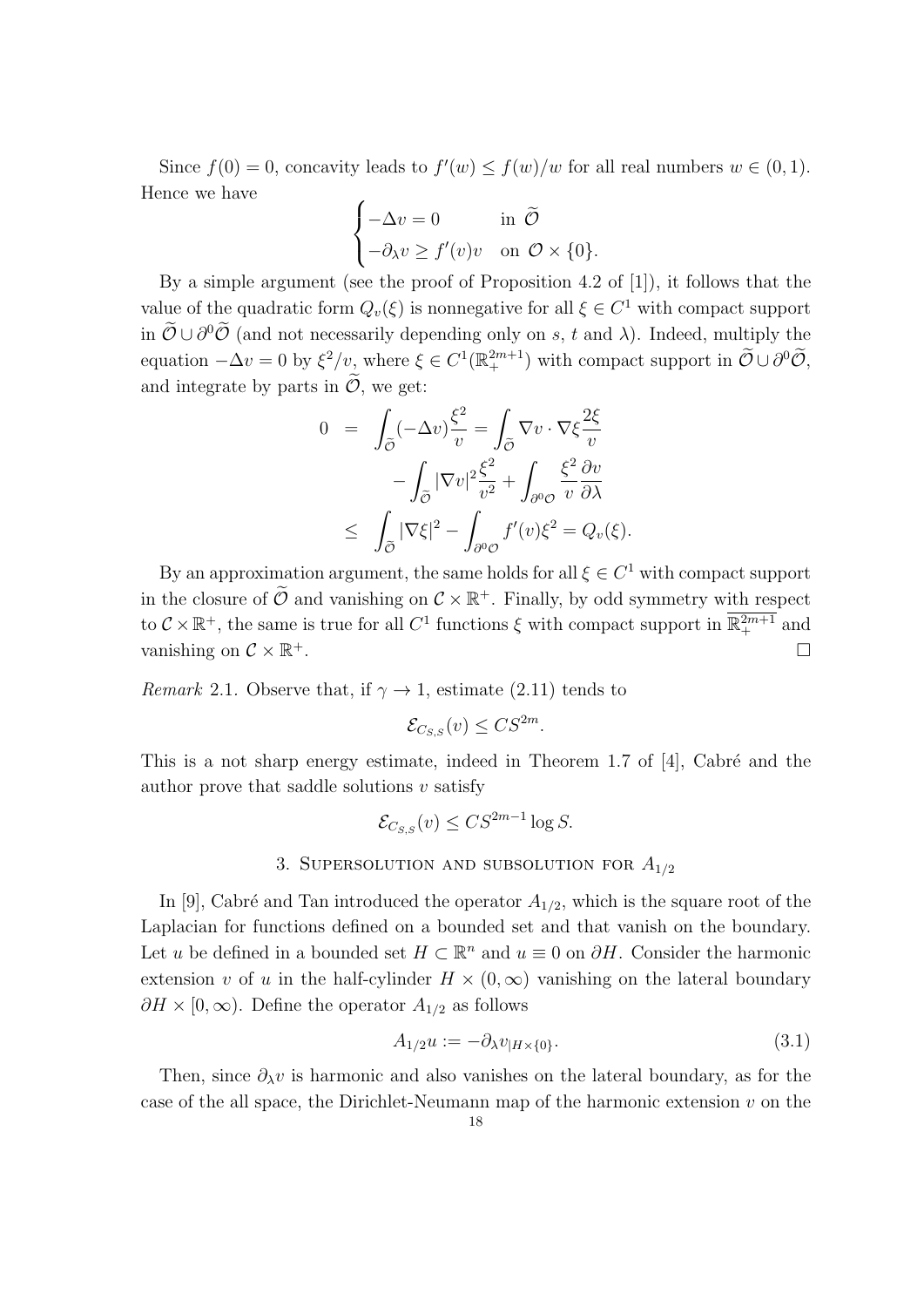bottom of the half cylinder is the square root of the Laplacian. That is, we have the property:

$$
A_{1/2} \circ A_{1/2} = -\Delta_H
$$

where  $-\Delta_H$  is the Laplacian in *H* with zero Dirichlet boundary value on  $\partial H$ .

Hence, we can study the problem

$$
\begin{cases}\nA_{1/2}u = f(u) & \text{in } H \\
u = 0 & \text{on } \partial H \\
u > 0 & \text{in } H,\n\end{cases}
$$
\n(3.2)

by studying the local problem

$$
\begin{cases}\n-\Delta v = 0 & \text{in } \Omega = H \times (0, \infty) \\
v = 0 & \text{on } \partial_L \Omega = \partial H \times [0, \infty) \\
v > 0 & \text{in } \Omega \\
-\partial_{\lambda} v = f(v) & \text{on } H \times \{0\}.\n\end{cases}
$$
\n(3.3)

In [9] some results (Lemma 3.2.3 and Lemma 3.2.4) need to assume that *H* is bounded. But for our aim, definition (3.1) is enough and it can be given also in the case that  $H$  is not bounded. Thus, we can consider problem  $(3.2)$  and  $(3.3)$  for a general open set  $H \subset \mathbb{R}^n$ .

In this section we give a subsolution and supersolution for the problem

$$
\begin{cases}\nA_{1/2}u = f(u) & \text{in } \mathcal{O} \\
u = 0 & \text{on } \partial\mathcal{O} \\
u > 0 & \text{in } \mathcal{O}.\n\end{cases}
$$
\n(3.4)

In what follows it will be useful to use the new variables:

$$
\begin{cases}\n y = \frac{s+t}{\sqrt{2}} \\
 z = \frac{s-t}{\sqrt{2}}\n \end{cases} (3.5)
$$

Note that  $|z| \leq y$  and that we may write the Simons cone as  $\mathcal{C} = \{z = 0\}.$ 

If we take into account these new variables, problem (1*.*15) becomes

$$
\begin{cases}\nv_{yy} + v_{zz} + v_{\lambda\lambda} + \frac{2(m-1)}{y^2 - z^2} (yv_y - zv_z) = 0 & \text{in } \mathbb{R}_+^{2m+1} \\
-\partial_{\lambda} v = f(v) & \text{on } \partial \mathbb{R}_+^{2m+1}\n\end{cases}
$$
\n(3.6)

We give the definition of supersolution and subsolution for problem (3.2) by using the associated local formulation (3.3).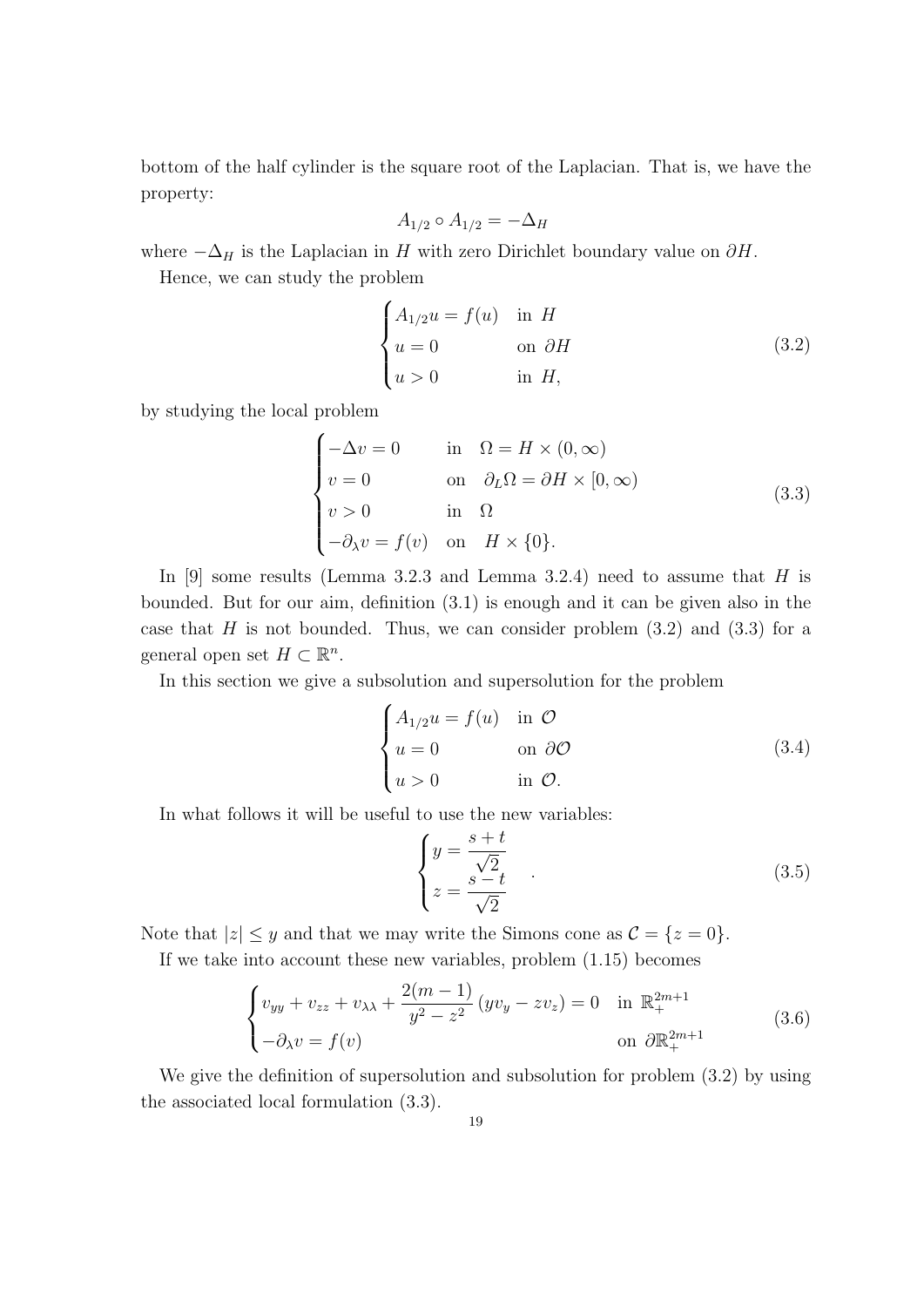**Definition 3.1.** a) We say that a function *w*, defined on  $H \times [0, +\infty)$ ,  $w \equiv 0$  on  $\partial H \times [0, +\infty)$  is a *supersolution* (*subsolution*) for problem (3.3) if

$$
\begin{cases}\n-\Delta w \ge (\le) 0 & \text{in } H \times (0, +\infty) \\
-\partial_{\lambda} w \ge (\le) f(w) & \text{on } H \times \{0\}.\n\end{cases}
$$

b) We say that a function *u*, defined on *H*,  $u \equiv 0$  on  $\partial H$ , is a *supersolution* (*subsolution*) for problem (3.2) if its harmonic extension *v* such that  $v \equiv 0$  on  $\partial H \times$  $[0, +\infty)$ , is a supersolution (subsolution) for problem  $(3.3)$ .

**Lemma 3.1.** *The following assertions are equivalent:*

- i) *u is a subsolution (supersolution) for problem (3.2);*
- ii) *there exists an extension w of u on*  $H \times (0, +\infty)$  *vanishing on*  $\partial H \times (0, +\infty)$ , *such that w is a subsolution (supersolution) for problem (3.3).*

*Proof.* The first implication  $i$ )  $\Rightarrow ii$  is trivial.

It remains to show that  $ii) \Rightarrow i$ ). We consider the case of supersolution (the argument for subsolution is analog). Suppose that there exists a function *w* defined on  $\mathbb{R}^{n+1}_+$  such that:

$$
\begin{cases}\n-\Delta w \ge 0 & \text{in } H \times (0, +\infty) \\
w \equiv 0 & \text{on } \partial H \times (0, +\infty) \\
w > 0 & \text{in } H \times (0, +\infty) \\
w(x, 0) = u(x) & \text{on } H \times \{0\} \\
-\partial_{\lambda} w \ge f(w) & \text{on } H \times \{0\}.\n\end{cases}
$$

Now consider the harmonic extension *v* of *u* in  $H \times (0, +\infty)$ , with  $v \equiv 0$  on  $\partial H \times$  $(0, +\infty)$ . Then by the maximum principle we have that  $v \leq w$  in  $H \times (0, +\infty)$ . This implies that

$$
-\partial_{\lambda}v \ge -\partial_{\lambda}w \text{ on } \partial H \times (0, +\infty)
$$

and hence that

$$
-\partial_{\lambda}v \ge f(v) \text{ on } \partial H \times (0, +\infty).
$$

We recall that in [8] it is proven that, under hypothesis (1.9), there exists a layer solution (i.e., a monotone increasing solution, from *−*1 to 1), for problem (1.3) in dimension  $n = 1$ . Normalizing it to vanish at  $\{x = 0\}$ , we call it  $u_0$  (see (1.13)). *√*

Moreover we remind that  $|s-t|/$ 2 is the distance to the Simons cone (see [10]).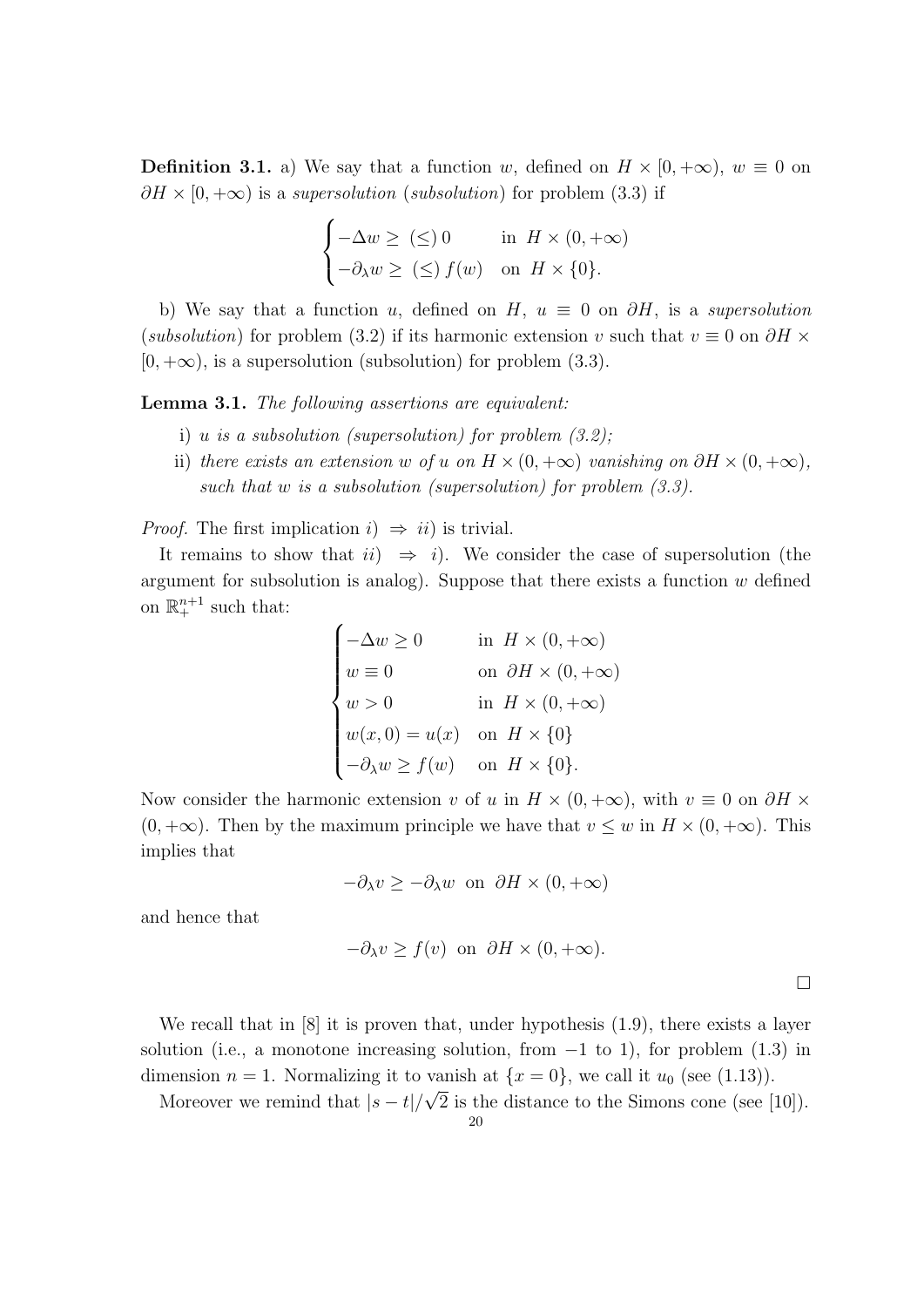We can give now the following proposition. The first part of the statement, which gives a supersolution for problem (3.2) in  $H = \mathcal{O}$ , is equivalent to Proposition 1.5 in the Introduction.

**Proposition 3.2.** Let f satisfy hypothesis  $(1.8)$ ,  $(1.9)$ ,  $(1.10)$ *. Let*  $u_0$  *be the layer solution, vanishing at the origin, of problem*  $(1.1)$  *in*  $\mathbb{R}$ *.* 

*Then, the function*  $u_0(z) = u_0(s-t)/\sqrt{2}$  *is a supersolution of problem (3.2) in the set*  $H = \mathcal{O} = \{ s > t \}.$ 

*Remark* 3.3*.* We observe that, if *f* satisfies hypothesis (1.8), (1.9), (1.10), then  $f(\rho)/\rho$ is non-increasing in (0, 1). Indeed, given  $0 < \rho < 1$ , there exists  $\rho_1$ , with  $0 < \rho_1 < \rho$ , such that

$$
\frac{f(\rho)}{\rho} = \frac{f(\rho) - f(0)}{\rho - 0} = f'(\rho_1) > f'(\rho).
$$

Therefore

$$
\left(\frac{f(\rho)}{\rho}\right)' = \frac{f'(\rho)\rho - f(\rho)}{\rho^2} = \frac{f'(\rho) - f'(\rho_1)}{\rho} < 0.
$$

*Proof of Proposition 3.2.* We begin by considering the function  $v_0((s-t)/$ *√* 2*, λ*) and we show that it is a supersolution of the problem  $(3.3)$  in the set  $\tilde{\mathcal{O}}$ .

First, we remind that the problem  $(3.3)$  in the  $(s, t, \lambda)$  variables reads

$$
\begin{cases}\n-(v_{ss} + v_{tt} + v_{\lambda\lambda}) - (m-1) \left(\frac{v_s}{s} + \frac{v_t}{t}\right) = 0 & \text{in } \tilde{\mathcal{O}} \\
v = 0 & \text{on } \mathcal{C} \times [0, +\infty) \\
-\partial_{\lambda} v = f(v) & \text{on } \tilde{\mathcal{O}} \cap \{\lambda = 0\} \\
v > 0 & \text{in } \tilde{\mathcal{O}}.\n\end{cases}
$$
\n(3.7)

By a direct computation, we have that  $v_0((s-t)/$  $(2, \lambda)$  is superharmonic in the set *{*(*s, t, λ*) : *s > t >* 0*}* and satisfies the Neumann condition *−∂λv* = *f*(*v*). In dimension  $2m+1 \geq 5$  there is nothing else to be checked, by a cut-off argument used as in (2.2).

In dimension  $2m + 1 = 3$ ,  $v_0((s - t)/\sqrt{2}, \lambda)$  is a supersolution in  $\mathcal O$  because the outer flux *−∂tv*0((*s − t*)*/ √*  $\overline{2}, \lambda) = \partial_x v_0 \left( (s-t) / \frac{1}{s} \right)$  $\sqrt{2}$ ,  $\lambda$ ) > 0 is positive. *√*

*Remark* 3.4*.* Observe that in dimension  $2m + 1 = 3$ ,  $v_0((s - t)/$  $(2, \lambda)$  is a solution of problem (1.3) away from the sets  $\{s = 0\}$ ,  $\{t = 0\}$ , while in higher dimensions it is a strict supersolution.

**Corollary 3.5.** Let f satisfy hypothesis  $(1.8)$ ,  $(1.9)$ ,  $(1.10)$ *. Let*  $u_0$  *be the layer solution, vanishing at the origin, of problem* (1.1) *in*  $\mathbb{R}$  *and suppose*  $K \geq 1$ *.* 

*Then, the function*  $\min\{Ku_0(z), 1\} = \min\{Ku_0(s - t/\sqrt{2}), 1\}$  *is a supersolution of problem* (3.2) *in the set*  $O = \{s > t\}$ *.*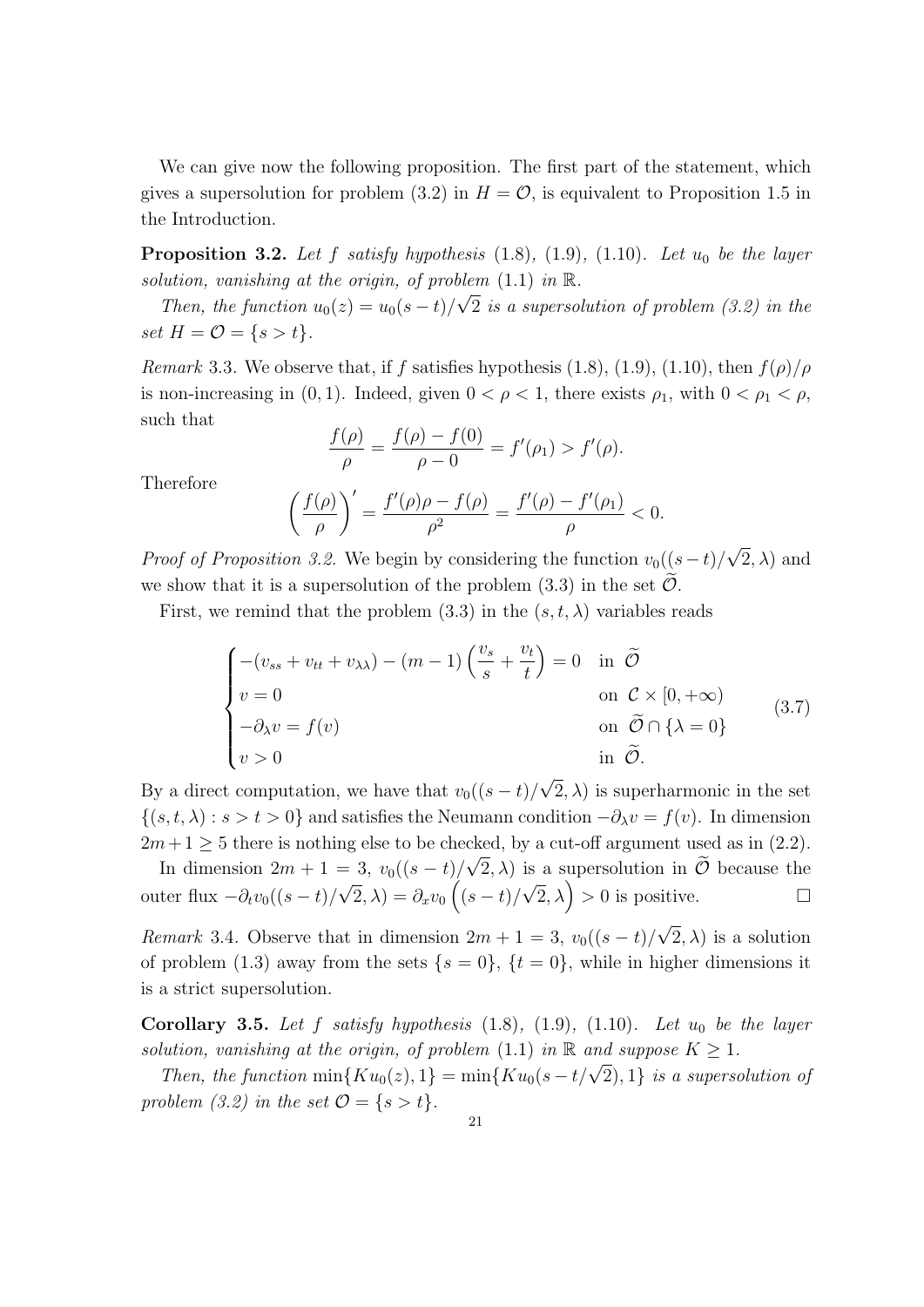*Proof.* Proceeding as in the proof of Proposition 3.2, we consider the function  $\min\{Kv_0(z,\lambda),1\}$ . To prove that it is a supersolution of problem (3.3) in *O*, it is enough to prove that it is a supersolution of problem (3.3) in the set  $\{(x, \lambda) \in \tilde{\mathcal{O}} :$  $Kv_0(z,\lambda) < 1$ .

First of all, in the proof of Proposition 3.2, we have seen that  $v_0(z, \lambda)$  is superharmonic in  $\mathcal{O}$ , and thus min $\{Kv_0(z,\lambda),1\} = Kv_0(z,\lambda)$  is superharmonic in the set  $\{(x, \lambda) \in \mathcal{O} : Kv_0(z, \lambda) < 1\}.$ 

Moreover

$$
-\partial_{\lambda}(Kv_0(z,0)) = Kf(v_0(z,0)) \text{ on } \{(x,0) \in \mathcal{O} : Kv_0(z,0) < 1\}.
$$

By Remark 3.3, we have that  $f(u)/u$  is decreasing and then for every  $K \geq 1$  we get

$$
\frac{Kf(u_0)}{Ku_0} = \frac{f(u_0)}{u_0} \ge \frac{f(Ku_0)}{Ku_0} \quad \text{if } Ku_0 < 1.
$$

This let us to conclude the proof, indeed

$$
-\partial_{\lambda}(Kv_0(z,0)) = Kf(v_0(z,0)) \ge f(Kv_0(z,0)) \quad \text{on } \{(x,0) \in \mathcal{O} : Kv_0(z,0) < 1\}.
$$

### 4. THE OPERATOR  $D_{H,\varphi}$  and maximum principles

In what follows we need to introduce a new nonlocal operator  $D_{H,\varphi}$ , which is the analogue of  $A_{1/2}$  but it can be applied to functions which do not vanish on the boundary of *H*.

Suppose that *u* and  $\varphi$  are functions defined in  $\overline{H} \subset \mathbb{R}^n$ , such that  $u = \varphi$  on  $\partial H$ . As in the case of  $A_{1/2}$  we want to consider the harmonic extension *v* of *u* in the cylinder  $\Omega = H \times (0, +\infty)$  and we have to give Dirichlet data on the lateral boundary of the cylinder  $\partial_L \Omega = \partial H \times (0, +\infty)$ . We do it in the following way: we put  $v(x, \lambda) = \varphi(x)$ for every  $(x, \lambda) \in \partial_L \Omega$ .

As before we define  $D_{H,\varphi}$  as follows:

$$
D_{H,\varphi}u:=-\partial_{\lambda}v_{|\Omega\times\{0\}}.
$$

We observe that, since *v* is independent on  $\lambda$  on  $\partial_L\Omega$ , we have  $v_\lambda = 0$  on the lateral boundary. Thus, we can apply the operator  $A_{1/2}$  to  $v_{\lambda}(x,0)$  and we get, as before

$$
A_{1/2} \circ D_{H,\varphi} = -\Delta_{H,\varphi}
$$

where  $-\Delta_{H,\varphi}$  is the Laplacian in *H* with Dirichlet boundary value  $\varphi$ .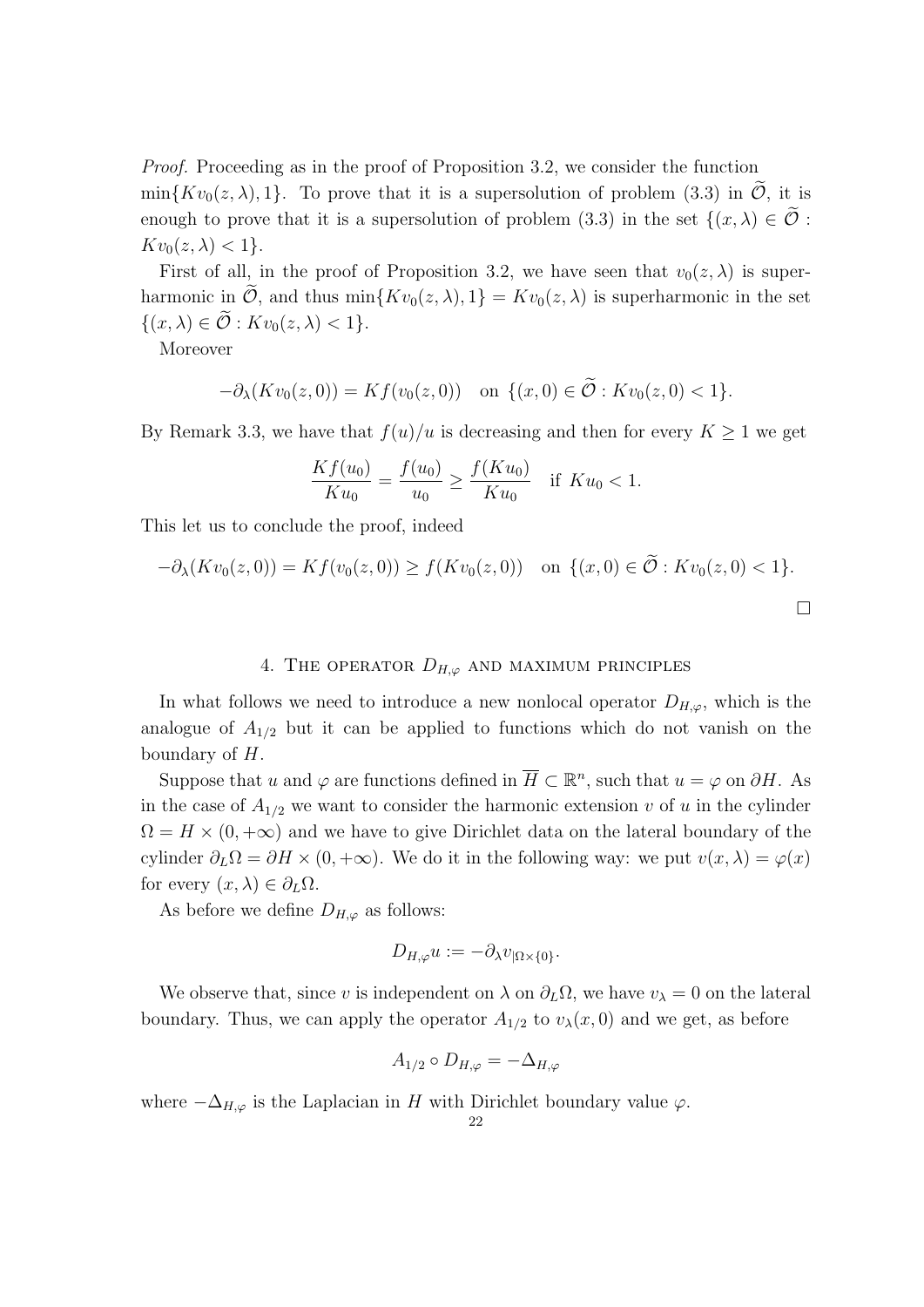If we have a nonlocal problem of the type

$$
\begin{cases} D_{H,\varphi}u = f(u) & \text{in } H \\ u = \varphi & \text{on } \partial H, \end{cases}
$$

then it can be restated in the local problem

$$
\begin{cases}\n-\Delta v = 0 & \text{in } \Omega \\
v(x, \lambda) = \varphi(x) & \text{on } \partial_L \Omega \\
-\partial_{\lambda} v = f(v) & \text{on } H \times \{0\}.\n\end{cases}
$$
\n(4.1)

Observe that the operator  $D_{H,\varphi}$  coincides with  $A_{1/2}$  if the boundary data  $\varphi$  is identically zero.

Next, we give some maximum principles for the operator  $D_{H,\varphi}$ .

**Lemma 4.1.** Let  $\Omega = H \times \mathbb{R}^+$  be a cylinder in  $\mathbb{R}^{n+1}_+$ , where  $H \subset \mathbb{R}^n$  is a bounded *domain.* Let  $v \in C^2(\Omega) \cap C(\overline{\Omega})$  be a bounded harmonic function in  $\Omega$ . Then,

$$
\inf_{\Omega} v = \inf_{\partial \Omega} v.
$$

*Proof.* Substracting a constant from *v*, we may assume that *v* is nonnegative on *∂*Ω and we need to show  $v \geq 0$  in  $\Omega$ .

We follow a classical argument based on the construction of a strictly positive harmonic function  $\psi$  in  $\Omega$  tending to infinity as  $|(x, \lambda)| \to \infty$ . We proceed in the following way.

First, since  $H \subset \mathbb{R}^n$  is bounded, there exists a ball  $B_R$  of radius  $R$  in  $\mathbb{R}^n$  such that  $\overline{H} \subset B_R$ . Let  $\mu_R$  and  $\phi_R$  be, respectively, the first eigenvalue and the corresponding eigenfunction of the Laplacian  $-\Delta$  in  $B_R$  with 0*−*Dirichlet value on  $\partial B_R$ .

We define the function  $\psi : B_R \times \mathbb{R}^+ \to \mathbb{R}$  as follows

$$
\psi(x,\lambda) = \phi_R(x)e^{\sqrt{\mu_R}\lambda}.
$$

Then the restriction of  $\psi$  in  $\Omega$  is a strictly positive harmonic function. Moreover, since  $\phi_R$  is strictly positive, we have that

$$
\lim_{|(x,\lambda)| \to +\infty} \psi(x,\lambda) = \lim_{\lambda \to +\infty} \psi(x,\lambda) = +\infty.
$$
 (4.2)

We consider now the function  $w = v/\psi$ . Then *w* satisfies

$$
\begin{cases}\n-\Delta w - 2 \frac{\nabla \psi}{\psi} \cdot \nabla w = 0 & \text{in } \Omega \\
w \ge 0 & \text{on } \partial \Omega.\n\end{cases}
$$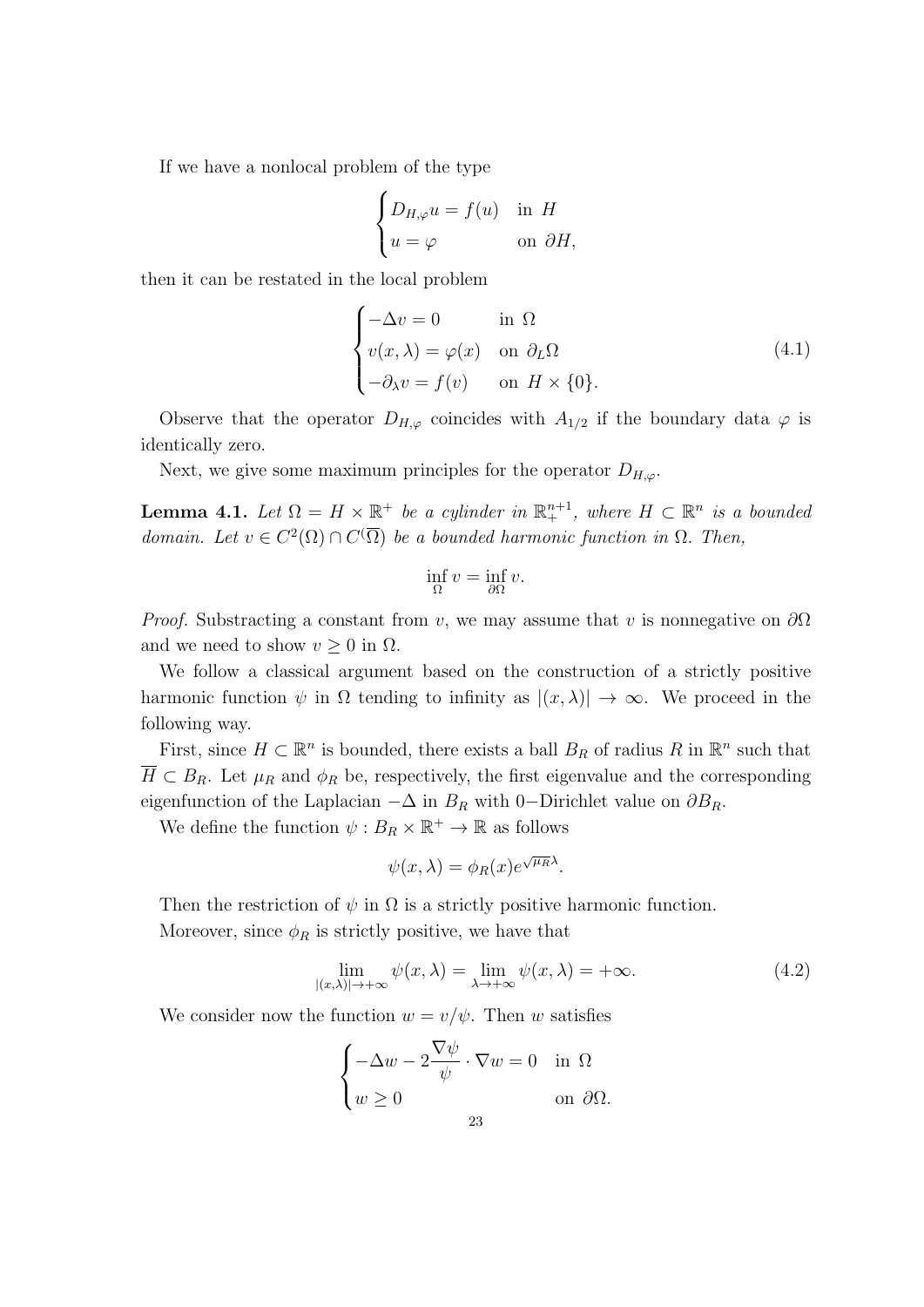Note that *w* has the same sign as *v*. In addition, by  $(4.2)$ ,  $w(x, \lambda) \rightarrow 0$  as  $|(x, \lambda)| \rightarrow$ +*∞* and thus, by the strong maximum principle (applied, by a contradiction argument, to a possible negative minimum)  $w \ge 0$  in  $\Omega$ , which implies  $v \ge 0$  in  $\Omega$ .

From the previous result we deduce the following lemma.

**Lemma 4.2.** *Assume that*  $u \in C^2(H) \cap C(\overline{H})$  *satisfies* 

$$
\begin{cases}\nD_{H,\varphi}u + c(x)u \ge 0 & \text{in } H, \\
u = \varphi & \text{on } \partial H,\n\end{cases}
$$

*where H is a bounded domain in*  $\mathbb{R}^n$  *and*  $c(x) \geq 0$  *in H. Suppose that*  $\varphi \geq 0$  *on*  $\partial H$ *. Then*  $u \geq 0$  *in H*.

*Proof.* Consider the harmonic extension *v* of *u* in  $\Omega = H \times (0, +\infty)$  with Dirichlet data  $v(x, \lambda) = \varphi(x)$  on the lateral boundary  $\partial_L \Omega = \partial H \times (0, +\infty)$  (as in the definition of the operator  $D_{H,\varphi}$ ). We prove that  $v \geq 0$  in  $\Omega$ , then in particular  $u \geq 0$  in  $H$ .

Suppose by contradiction that *v* is negative somewhere in  $\Omega \times \mathbb{R}^+$ . Since *v* is harmonic, by Lemma 4.1 the inf<sub>Ω</sub>  $v < 0$  will be achieved at some point  $(x_0, 0) \in$  $H \times \{0\}$ . Thus, we have

$$
\inf_{\Omega} v = v(x_0, 0) < 0.
$$

By Hopf's lemma,

$$
v_{\lambda}(x_0,0)>0.
$$

It follows

$$
-v_{\lambda}(x_0,0) = D_{H,\varphi}v(x_0,0) < 0.
$$

Therefore, since  $c \geq 0$ ,

$$
D_{H,\varphi}v(x_0,0) + c(x_0)v(x_0,0) < 0.
$$

This is a contradiction with the hypothesis  $D_{H,\varphi}u + c(x)u \geq 0$ .

The following corollary follows directly by the previous lemma.

**Corollary 4.3.** Let  $H$  be a bounded domain in  $\mathbb{R}^n$ . Suppose that  $u_1$  and  $u_2$  are two *bounded functions,*  $u_1, u_2 \in C^2(H) \cap C(\overline{H})$ *, which satisfy* 

$$
\begin{cases} D_{H,\varphi}u_1 \leq D_{H,\varphi}u_2 & \text{in } H \\ u_1 = u_2 = \varphi & \text{on } \partial H. \end{cases}
$$

*Then,*  $u_1 \leq u_2$  *in H.* 

We conclude this section with the following strong maximum principle.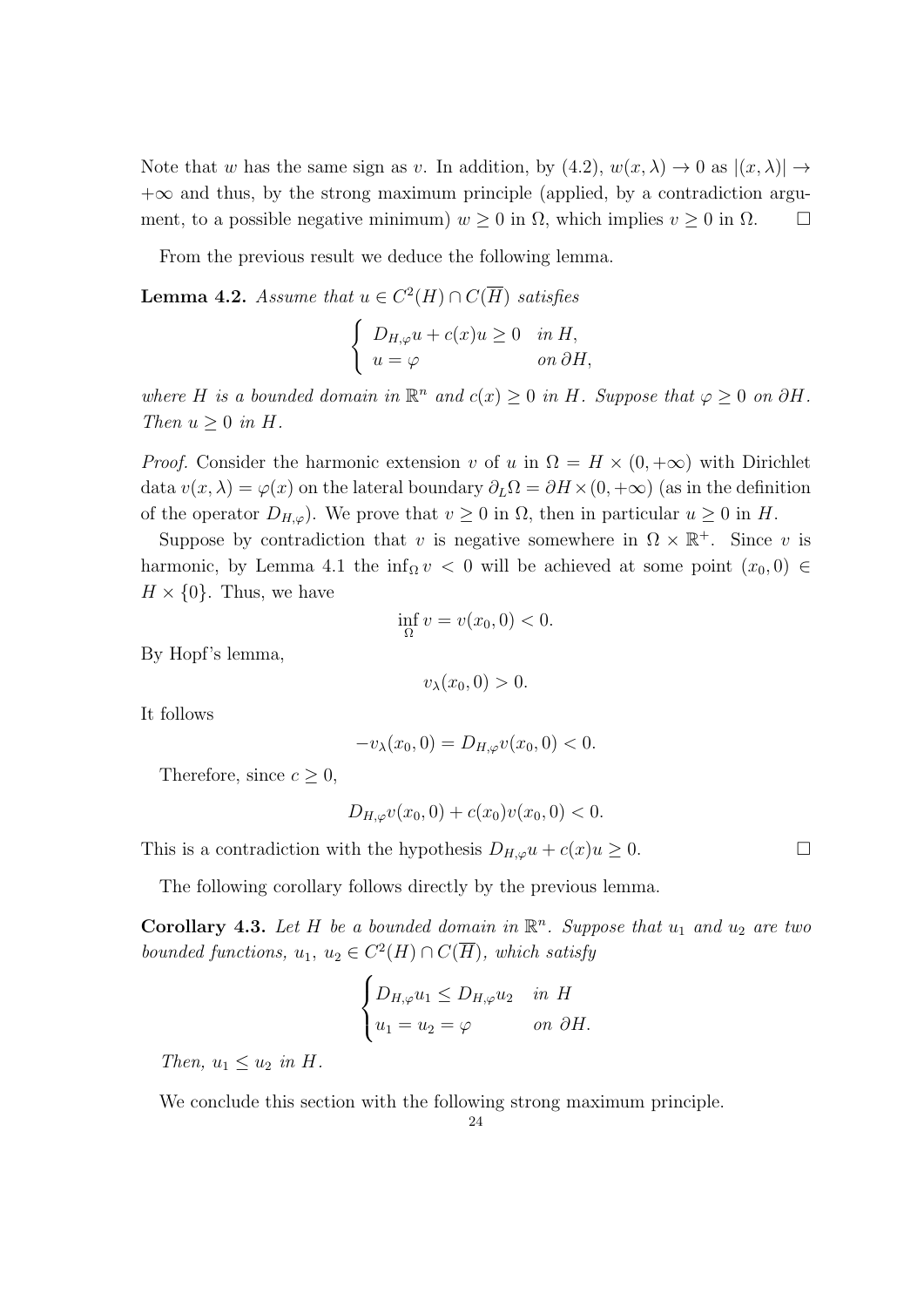**Lemma 4.4.** *Assume that*  $u \in C^2(H) \cap C(\overline{H})$  *satisfies* 

$$
\begin{cases}\nD_{H,\varphi}u + c(x)u \ge 0 & \text{in } H, \\
u \ge 0 & \text{in } H, \\
u = \varphi & \text{on } \partial H,\n\end{cases}
$$

*where*  $\Omega$  *is a smooth bounded domain in*  $\mathbb{R}^n$  *and*  $c \in L^\infty(H)$ *. Suppose*  $\varphi \geq 0$  *on*  $\partial H$ *. Then, either*  $u > 0$  *in*  $H$ *, or*  $u \equiv 0$  *in*  $H$ *.* 

*Proof.* The proof is similar to the one of Lemma 4.2.

Consider the harmonic extension *v* of *u* in  $\Omega = H \times [0, +\infty)$  with lateral boundary data  $v = \varphi$  on  $\partial_L \Omega$ . We observe that  $v \geq 0$  in  $\Omega$ . Suppose that  $v \neq 0$  but  $v = 0$ somewhere in  $\Omega$ . Then there exists a minimum point  $x_0 \in H$  such that  $v(x_0, 0) = 0$ . Hence by Hopf's lemma we see that  $\partial_{\lambda}v(x_0,0) > 0$ . This implies that  $D_{H,\varphi}u(x_0) +$  $c(x_0)u(x_0) < 0$ , since  $v(x_0, 0) = u(x_0) = 0$ , which is a contradiction.

#### 5. Maximal saddle solution and monotonicity properties

In this section we prove Theorem 1.4 concerning the existence and monotonicity properties of a maximal saddle solution. In the proof we will use that every saddle solution *u* of  $(-\Delta)^{1/2}u = f(u)$  is bounded above by the function  $u_b(z) =$  $\min\{1, K|u(z)|\}$  where  $z = |s - t|/$ *√* 2 is the distance to the Simons cone and *K* is a large constant. Let  $R > 0$  and consider the open region

$$
T_R = \{ x \in \mathbb{R}^{2m} : t < s < R \}. \tag{5.1}
$$

Note that  $T_R \supset \mathcal{O}_R = \mathcal{O} \cap B_R$ .

Let, as before,  $v$  be the harmonic extension of a saddle solution  $u$  in the half-space  $\mathbb{R}^{2m+1}_+$ . The regularity results given in [8] give a uniform upper bound for *|*∇*v|* (see (2.1)). Then, since  $v = 0$  on  $\mathcal{C} \times \mathbb{R}^+ = \{z = 0\} \times \mathbb{R}^+$ , there exists a constant *C*, depending only on *n*,  $||u||_{\infty}$ , and  $||f||_{C^1}$ , such that

$$
|v(x,\lambda)| = |v(y,z,\lambda)| \le C|z|, \text{ for every } (x,\lambda) \in \overline{\mathbb{R}^{2m+1}_+}.
$$

In particular, we have that  $|u(x)| = |v(x, 0)| \le C|z|$  for every  $x \in \mathbb{R}^{2m}$ .

Observe that there exists a real number  $K \geq 1$  such that

$$
\min\{1, C|z|\} \le \min\{1, K|u_0(z)|\} \quad \text{for every } z.
$$

Indeed it is enough to choose

$$
K \ge \max\{C/u_0'(0), 1/u_0(C^{-1})\}.
$$
\n(5.2)

This is possible since the quantities  $u'_0(0)$  and  $u_0(C^{-1})$  are strictly positive.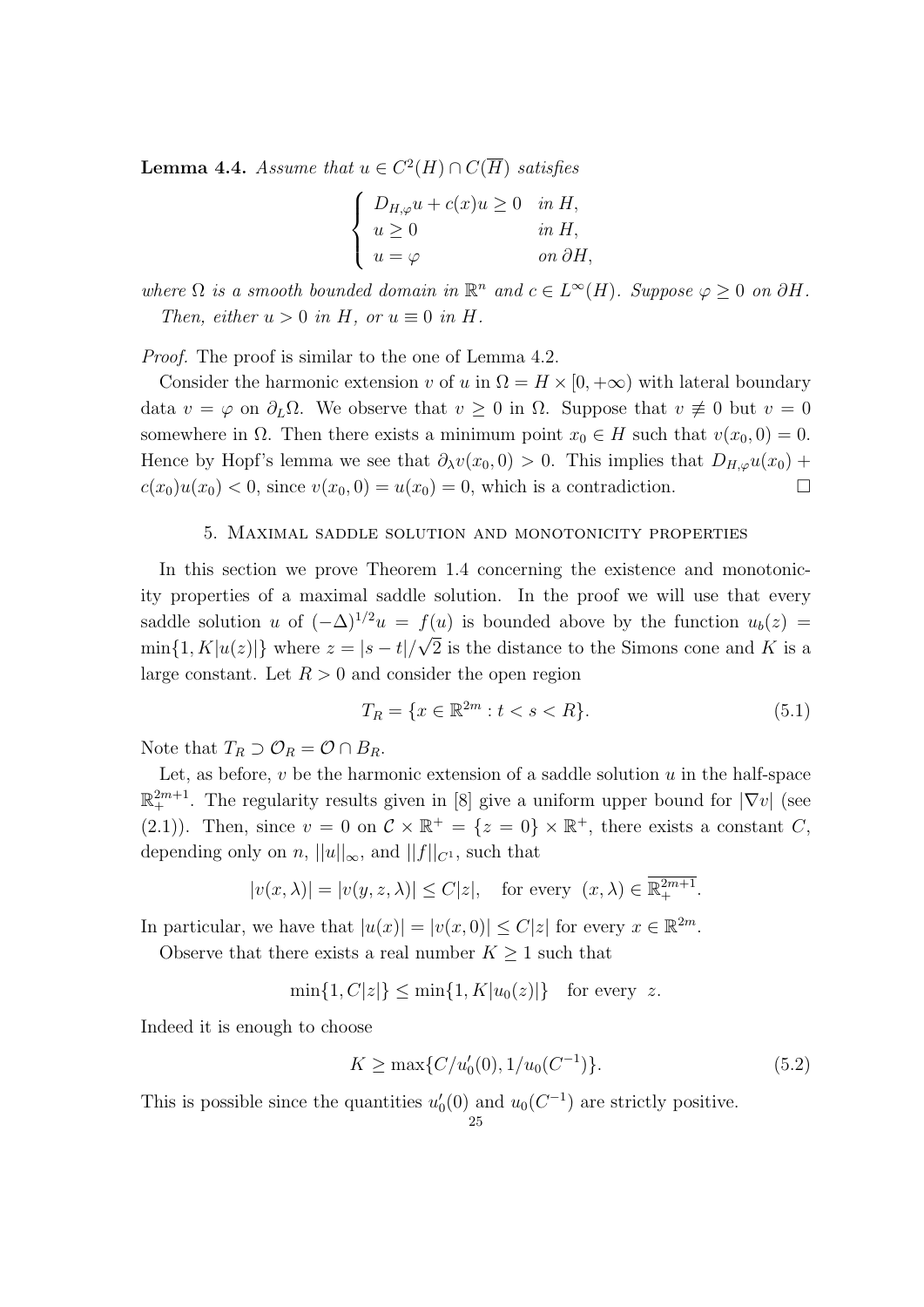If we choose K as in (5.2), then the harmonic extension  $v$  in  $\mathbb{R}^{2m+1}_+$  of every saddle solution  $u$  of  $(1.1)$  satisfies

$$
|v(x,\lambda)| \le \min\{1, K|u_0(z)|\} \quad \text{for every } (x,\lambda) \in \overline{\mathbb{R}^{2m+1}_+}.
$$
 (5.3)

We define

$$
u_b(z) := \min\{1, K|u_0(z)|\},\tag{5.4}
$$

where *K* satisfies (5.2). Note that  $u_b = 0$  on  $C \cap \overline{T_R}$ .

**Lemma 5.1.** *Let f satisfies conditions* (1.8)*,* (1.9)*,* (1.10)*.*

*Then, there exists a positive solution*  $\overline{u}_R$  *of* 

$$
\begin{cases}\nD_{T_R, u_b} u = f(u) & \text{in } T_R \\
u = u_b & \text{on } \partial T_R.\n\end{cases}
$$

*which is maximal in*  $T_R$  *in the following sense. We have that*  $\overline{u}_R \geq u$  *in*  $T_R$  (and *hence in*  $\mathcal{O}_R$ *)* for every bounded solution *u* of  $(-\Delta)^{1/2}u = f(u)$  *in*  $\mathbb{R}^{2m}$  *that vanishes on the Simons cone and has the same sign as*  $s - t$ *. In addition*  $\overline{u}_R$  *depends only on s and t.*

*Proof.* We construct a sequence of solutions of linear problems involving the operator  $D_{T_R, u_b}$  and, by the iterative use of the maximum principle, we prove that this sequence is non increasing and it converges to the maximal solution  $\overline{u}_R$ .

We set

$$
Lw := (D_{T_R, u_b} + a) w
$$
, and  $g(w) := f(w) + aw$ ,

where *a* is a positive constant chosen such that  $g'(w) = f'(w) + a$  is positive for every *w*.

Next we define a sequence of functions  $\overline{u}_{R,j}$  as follows. We set

$$
\overline{u}_{R,0}(x) := u_b = \min\{1, K u_0(z)\}, \quad \text{for every } x \in T_R,
$$

and we define  $\overline{u}_{R,j+1}$  to be the solution of the linear problem

$$
\begin{cases}\nL\overline{u}_{R,j+1} = g(\overline{u}_{R,j}) & \text{in } T_R \\
\overline{u}_{R,j+1} = u_b & \text{on } \partial T_R.\n\end{cases} \tag{5.5}
$$

Since *L* is obtained by adding a positive constant to  $D_{T_R, u_b}$ , it satisfies the maximum principles (Lemma 4.2 and Corollary 4.3) and hence the above problem admits a unique solution  $\overline{u}_{R,j+1} = \overline{u}_{R,j+1}(x)$ . Furthermore (and here we argue by induction), since the problem and its data are invariant by orthogonal transformations in the first (respectively, in the last) *m* variables  $x_i$ , the solution  $\overline{u}_{R,j+1}$  depends only on *s* and *t*.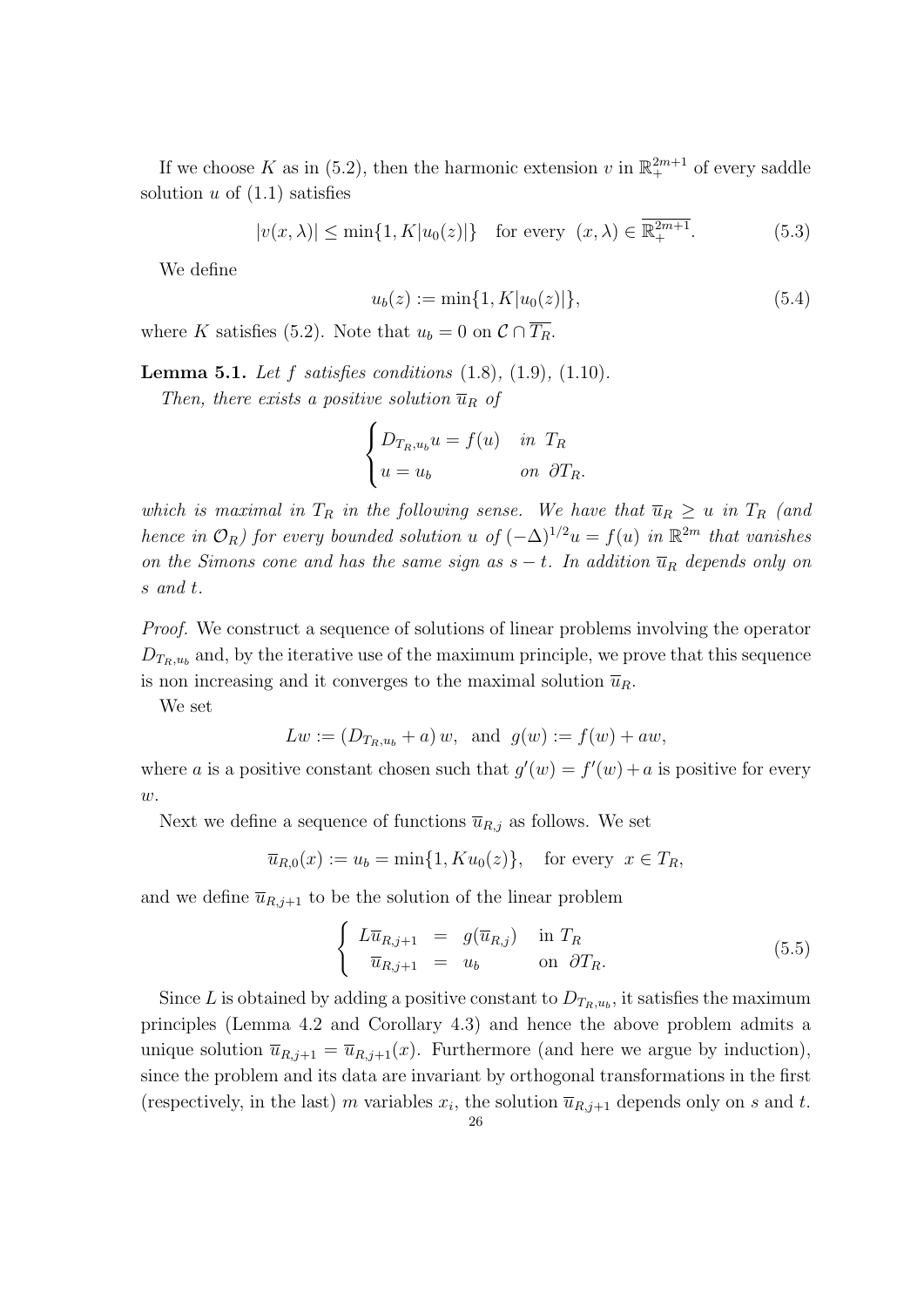First, observe that by Corollary 3.5, the function  $\overline{u}_{R,0} = \min\{1, K u_0(z)\}\$ is a supersolution of problem  $Lw = g(w)$ , i.e.,  $L\overline{u}_{R_0} \geq g(\overline{u}_{R,0})$ . This implies that  $L\overline{u}_{R,1} = g(\overline{u}_{R,0}) \leq L\overline{u}_{R,0}$  and then  $\overline{u}_{R,1} \leq \overline{u}_{R,0} \leq 1$  in  $T_R$ . Moreover  $u_b \geq 0$  on *∂T<sub>R</sub>* and therefore, by Lemma 4.2,  $\overline{u}_{R,1}$  ≥ 0 in  $T_R$ .

Assume now that  $0 \leq \overline{u}_{R,j} \leq \overline{u}_{R,j-1} \leq 1$  for some  $j \geq 1$ . By the choice of *a*, we have  $g(\overline{u}_{R,j}) \leq g(\overline{u}_{R,j-1})$ . We get

$$
L\overline{u}_{R,j+1} = g(\overline{u}_{R,j}) \le g(\overline{u}_{R,j-1}) = L\overline{u}_{R,j}.
$$

Again by the maximum principle (Corollary (4.3))  $\overline{u}_{R,j+1} \leq \overline{u}_{R,j}$ . Besides,  $\overline{u}_{R,j+1} \geq$ 0 since  $g(\overline{u}_{R,j}) \geq 0$ . Therefore, by induction we have proven that the sequence  $\overline{u}_{R,j}$ is nonincreasing, that is

$$
1 \ge \overline{u}_{R,0}(x) \ge \overline{u}_{R,1}(x) \ge \cdots \ge \overline{u}_{R,j}(x) \ge \overline{u}_{R,j+1}(x) \ge \cdots \ge 0.
$$

By monotone convergence, this sequence converges to a nonnegative solution in *TR*,  $\overline{u}_R$ , which depends only on *s* and *t*, and such that  $\overline{u}_R = u_b(z)$  on  $\partial T_R$ . Thus, the strong maximum principle (Lemma 4.4) leads to  $\overline{u}_R > 0$  in  $T_R$ .

Moreover,  $\overline{u}_R$  is maximal with respect to any bounded solution  $u, |u| < 1$  in  $\mathbb{R}^{2m}$ , that vanishes on the Simons cone and has the same sign as  $s - t$ . Indeed, let  $\overline{v}_{R,1}$ be the harmonic extension of  $\bar{u}_{R,1}$  in  $T_R \times \mathbb{R}^+$  which is equal to  $u_b$  on the lateral boundary  $\partial T_R \times \mathbb{R}^+$ . It is the solution of the following problem

$$
\begin{cases}\n\Delta \overline{v}_{R,1} = 0 & \text{in } T_R \times \mathbb{R}^+ \\
\overline{v}_{R,1} = u_b & \text{on } \partial T_R \times \mathbb{R}^+ \\
-\partial_{\lambda} \overline{v}_{R,1} + a \overline{v}_{R,1} = g(\overline{u}_{R,0}) = g(u_b) & \text{on } T_R \times \{0\}.\n\end{cases}
$$
\n(5.6)

Consider now *v* the harmonic extension of *u* in  $\mathbb{R}^{2m+1}_+$ . Then the restriction of *v* to  $T_R$ , which we still call *v*, is the solution of the problem

$$
\begin{cases}\n\Delta v = 0 & \text{in } T_R \times \mathbb{R}^+ \\
-\partial_{\lambda} v + av = g(u) & \text{on } T_R \times \{0\}.\n\end{cases}
$$
\n(5.7)

Recall that by (5.3), we have that  $v \leq u_b$  in  $\mathbb{R}^{2m+1}_+$ . Since g is increasing, then the difference  $v - \overline{v}_{R,1}$  is a solution of

$$
\begin{cases}\n\Delta(v - \overline{v}_{R,1}) = 0 & \text{in } T_R \times \mathbb{R}^+ \\
v - \overline{v}_{R,1} = v - u_b \le 0 & \text{on } \partial T_R \times \mathbb{R}^+ \\
-\partial_{\lambda}(v - \overline{v}_{R,1}) + a(v - \overline{v}_{R,1}) = g(u) - g(u_b) \le 0 & \text{on } T_R \times \{0\}.\n\end{cases}
$$
\n(5.8)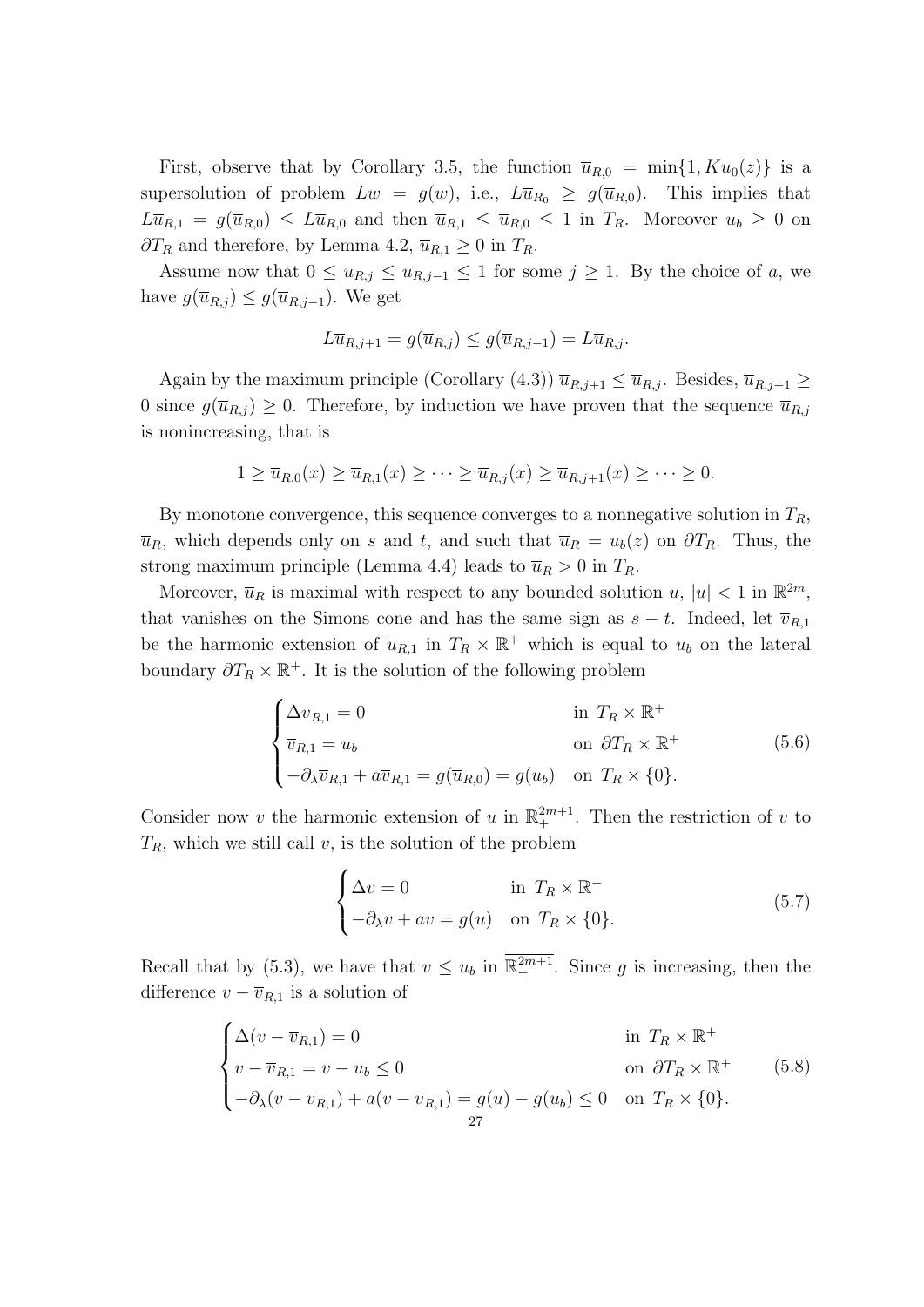We claim that  $v \leq \overline{v}_{R,1}$  in  $T_R \times [0, +\infty)$ . Indeed, suppose by contradiction that  $v - \overline{v}_{R,1}$  is positive somewhere in  $T_R \times [0, +\infty)$ . Then, by the maximum principle (Lemma 4.2),  $\sup(v - \overline{v}_{R,1}) > 0$  will be achieved at some point  $(x_0, 0) \in T_R \times \{0\}$ . By Hopf's Lemma and since *a* is positive, we would have

$$
-\partial_{\lambda}(v-\overline{v}_{R,1})(x_0,0) + a(v-\overline{v}_{R,1})(x_0,0) > 0.
$$

This is a contradiction with the last inequality of (5.8). Thus we have proved that  $v \leq \overline{v}_{R,1}$  in  $T_R \times \mathbb{R}^+$ .

Suppose now that  $v \leq \overline{v}_{R,i}$ . Arguing as before, we consider the problem satisfied by  $(v - \overline{v}_{R,j+1})$ . Using the maximum principle and Hopf's Lemma we deduce that  $v \leq \overline{v}_{R,j+1}$  in  $T_R \times [0, +\infty)$ . By induction,  $v \leq \overline{v}_{R,j}$  for every *j* and, in particular,  $u \leq \overline{u}_{R,j}$  for every *j*. Then,

$$
u \le \overline{u}_R = \lim_{j \to \infty} \overline{u}_{R,j}
$$
 in  $T_R$ .

The following are monotonicity results for the maximal solution constructed above.

**Lemma 5.2.** Let  $\overline{u}_R$  be the function constructed in Lemma 5.1. Let  $\overline{v}_R$  be the har*monic function in*  $T_R \times (0, +\infty)$  *such that*  $\overline{v}_R(x, 0) = \overline{u}_R(x)$  *for every*  $x \in T_R$  *and*  $v(x, \lambda) = u_b(x)$  *for every*  $(x, \lambda) \in \partial T_R \times (0, +\infty)$ . *Then*  $\partial_t \overline{v}_R \leq 0$ *.* 

*Proof.* We consider the nonincreasing sequence of function  $\bar{u}_{R,j}$  constructed in the proof of Lemma 5.1. We set  $\overline{v}_{R,0}(x,\lambda) = \overline{u}_{R,0}(x) = \min\{1, K u_0(z)\}\$ for every  $(x,\lambda) \in$  $\mathbb{R}^{2m+1}_+$  and, for every  $j \geq 1$  we call  $\overline{v}_{R,j}$  the harmonic extension of  $\overline{u}_{R,j}$  in  $T_R \times (0, +\infty)$ such that  $\overline{v}_{R,j}(x,\lambda) = u_b(x)$  for every  $(x,\lambda) \in \partial T_R \times (0, +\infty)$ .

The function  $\overline{v}_{R,j}$  is a solution in coordinates *s* and *t* of the problem

$$
\begin{cases} \partial_{ss}\overline{v}_{R,j} + \partial_{tt}\overline{v}_{R,j} + \partial_{\lambda\lambda}\overline{v}_{R,j} + \frac{(m-1)}{s}\partial_{s}\overline{v}_{R,j} + \frac{(m-1)}{t}\partial_{t}\overline{v}_{R,j} = 0 & \text{in } T_{R} \times (0, \infty) \\ \overline{v}_{R,j} = u_{b} & \text{on } \partial T_{R} \times (0, +\infty), \\ -\partial_{\lambda}\overline{v}_{R,j} + a\overline{v}_{R,j} = g(\overline{v}_{R,j-1}) & \text{on } T_{R} \times \{0\} \end{cases}
$$

Differentiating with respect to *t* we get:

$$
\begin{cases}\n-\Delta(\partial_t \overline{v}_{R,j}) + \frac{(m-1)}{t^2} \partial_t \overline{v}_{R,j} = 0 & \text{in } T_R \times (0, \infty) \\
-\partial_{\lambda}(\partial_t \overline{v}_{R,j}) + a \partial_t \overline{v}_{R,j} = g'(\overline{v}_{R,j-1}) \partial_t \overline{v}_{R,j-1} & \text{on } T_R \times \{0\}.\n\end{cases}
$$
\n(5.9)

We observe that  $\partial_t \overline{v}_{R,j} \leq 0$  on  $\partial T_R \times (0, +\infty)$ . Indeed  $\overline{v}_{R,j} \equiv 0$  on  $(\mathcal{C} \cap \partial T_R) \times$  $(0, +\infty)$  and  $\overline{v}_{R,i} > 0$  inside  $T_R \times (0, +\infty)$ . Then,  $\partial_t \overline{v}_{R,i} \leq 0$  on  $\{t = s < R\} \times (0, +\infty)$ .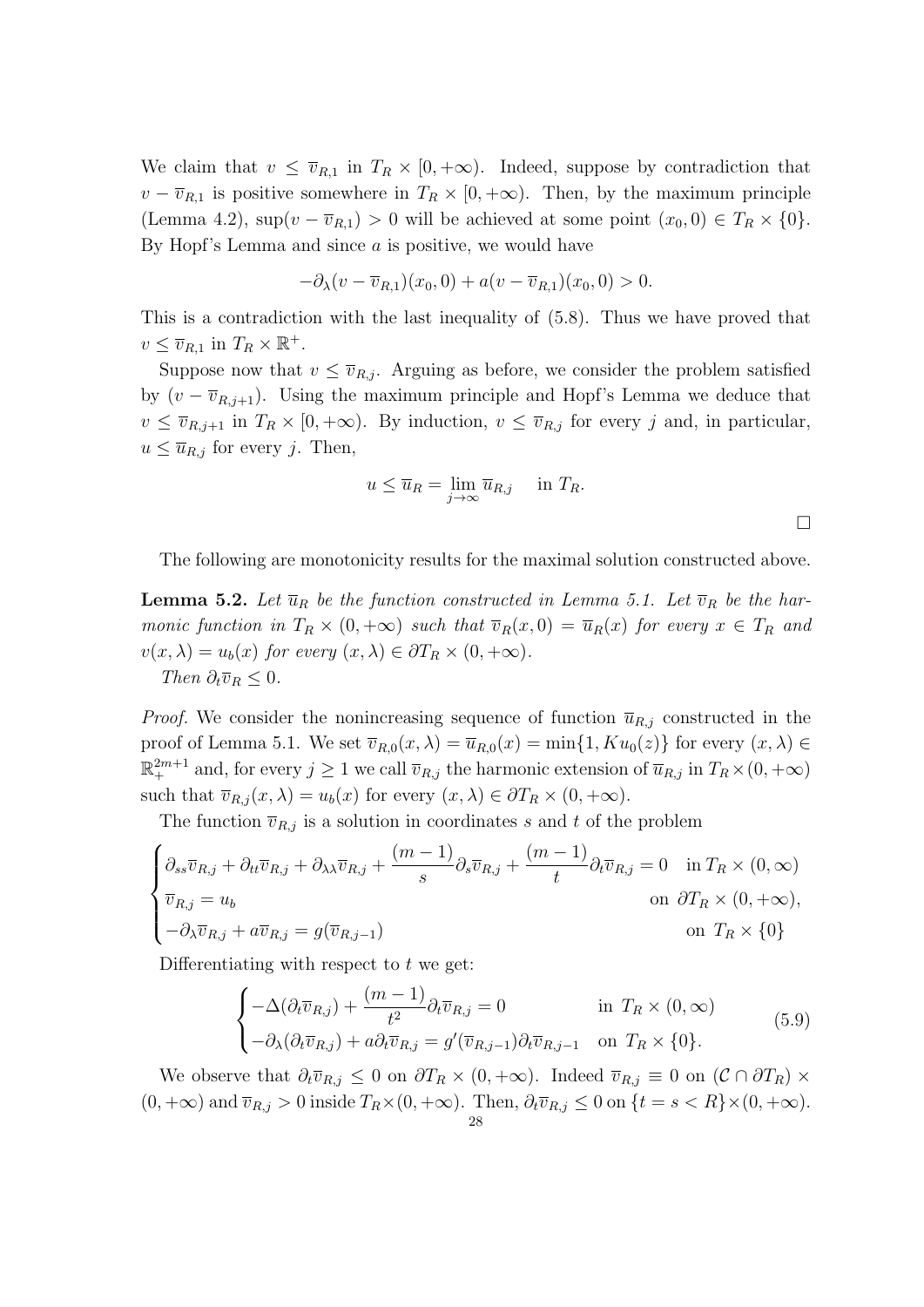$M$ oreover  $\bar{v}_{R,j} = \min\{Ku_0(z), 1\} = \min\{Ku_0((R - t))/\}$ *√*  $2\} = \min\{Ku_0((R-t)/\sqrt{2}), 1\}$  on  $\{t < s = R\}$  and thus  $\partial_t \overline{v}_{R,j} = -K/\sqrt{2} \dot{u}_0((R-t)/\sqrt{2}) \leq 0$  on  $\{t < s = R\} \times (0, +\infty)$ .

Now, we argue by induction. First, recall that

$$
\overline{v}_{R,0} = \min\{Ku_0(z), 1\} = \min\{Ku_0((s-t)/\sqrt{2}), 1\},\
$$

then  $\partial_t \overline{v}_{R,0} \leq 0$ .

Suppose that  $\partial_t \overline{v}_{R,j-1} \leq 0$ , we prove that  $\partial_t \overline{v}_{R,j} \leq 0$ . Indeed we have that  $(m -$ 1)*/t*<sup>2</sup> ≥ 0. Moreover, for what said before,  $\partial_t \overline{v}_{R,j}$  ≤ 0 on the lateral boundary of the set  $T_R \times (0, +\infty)$  and it satisfies the Neumann condition

$$
-\partial_{\lambda}(\partial_t \overline{v}_{R,j}) + a\partial_t \overline{v}_{R,j} = g'(\overline{v}_{R,j-1})\partial_t \overline{v}_{R,j-1} \quad \text{on } T_R \times \{0\}. \tag{5.10}
$$

Assume by contradiction that  $\partial_t \overline{v}_{R,j}$  is positive somewhere in  $T_R \times \mathbb{R}^+$ , then, by the maximum principle the sup  $\overline{v}_{R,j} > 0$  will be achieved at some point  $(x_0, 0)$  in  $T_R \times \{0\}$ . Since  $g' > 0$  and  $a > 0$ , applying Hopf's Lemma we get a contradiction with (5.10). This implies that  $\partial_t \overline{v}_{R,j} \leq 0$  for every *j* and then, passing to the limit, that  $\partial_t \overline{v}_R \leq 0$ .

**Lemma 5.3.** Let  $\overline{u}_R$  be the function constructed in Lemma 5.1. Let  $\overline{v}_R$  be the har*monic function in*  $T_R \times (0, +\infty)$  *such that*  $\overline{v}_R(x, 0) = \overline{u}_R(x)$  *for every*  $x \in T_R$  *and*  $\overline{v}_R(x, \lambda) = u_b(x)$  *for every*  $(x, \lambda) \in \partial T_R \times (0, +\infty)$ . *Then,*  $\partial_y \overline{v}_R \geq 0$ *.* 

*Proof.* Consider as before the sequences of functions  $\overline{v}_{R,j}$  and  $\overline{u}_{R,j}$ . We first observe that  $\partial_y \overline{v}_{R,j} \geq 0$  on  $\partial T_R \times (0, +\infty)$ . Indeed  $\overline{v}_{R,j} \equiv 0$  on the part of the boundary  ${t = s < R} \times (0, +\infty)$ . Thus, since  $\partial_y$  is a tangential derivative here, we have  $\partial_y \overline{v}_{R,j} \equiv 0$  on  $\{t = s < R\} \times (0, +\infty).$ 

Take now a point  $(s = R, t, \lambda)$ , with  $0 < t < R$ , on the remaining part of the boundary. Recall that  $\bar{v}_{R,j} \leq \bar{u}_{R,0} = \min\{Ku_0(z), 1\} = \min\{Ku_0((s-t)/\sqrt{2}), 1\}$  in all of  $T_R \times (0, +\infty)$ .

Then, for every  $0 < \delta < t$  we have

$$
\overline{v}_{R,j}(R-\delta, t-\delta, \lambda) \leq \min \left\{ Ku_0\left(\frac{R-\delta-(t-\delta)}{\sqrt{2}}\right), 1 \right\}
$$
  
= 
$$
\min \left\{ Ku_0\left(\frac{R-t}{\sqrt{2}}\right), 1 \right\} = u_b(R, t).
$$

Then  $\partial_y \overline{v}_{R,j} \geq 0$  on  $\{t < s = R\} \times (0, +\infty)$ . 29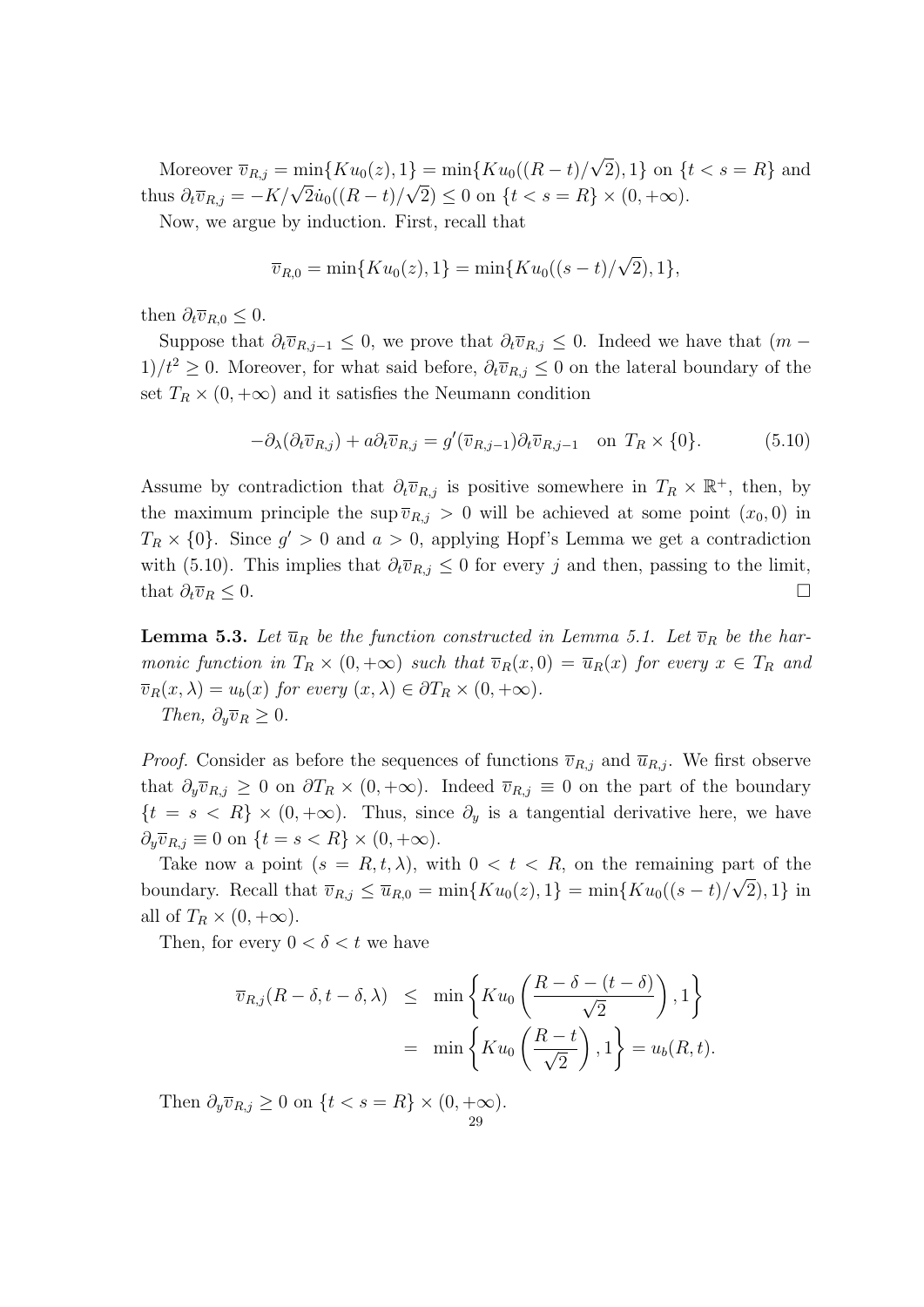Next, we consider the problem satisfied by  $\partial_t \overline{v}_{R,j}$  and  $\partial_s \overline{v}_{R,j}$ . We recall that  $\partial_t \overline{v}_{R,j}$ is a solution of (5.9) and  $\partial_s \overline{v}_{R,j}$  satisfies

$$
\begin{cases}\n-\Delta(\partial_s \overline{v}_{R,j}) + \frac{(m-1)}{s^2} \partial_s \overline{v}_{R,j} = 0 & \text{in } T_R \times (0, \infty) \\
-\partial_\lambda(\partial_s \overline{v}_{R,j}) + a \partial_s \overline{v}_{R,j} = g'(\overline{v}_{R,j-1}) \partial_s \overline{v}_{R,j-1} & \text{on } T_R \times \{0\}.\n\end{cases}
$$
\n(5.11)

Thus, since  $\partial_y = (\partial_s + \partial_t)$ / 2, we have that  $\partial_y \overline{v}_{R,j}$  satisfies the equation

$$
-\Delta(\partial_y \overline{v}_{R,j}) = -\frac{m-1}{\sqrt{2}} \left( \frac{\partial_s \overline{v}_{R,j}}{s^2} + \frac{\partial_t \overline{v}_{R,j}}{t^2} \right)
$$
  
= 
$$
-\frac{m-1}{s^2} \partial_y \overline{v}_{R,j} - \frac{(m-1)(s^2 - t^2)}{\sqrt{2}s^2 t^2} \partial_t \overline{v}_{R,j}.
$$

Then  $\partial_y \overline{v}_{R,j}$  is a solution of the problem

$$
\begin{cases}\n-\Delta(\partial_y \overline{v}_{R,j}) + \frac{(m-1)}{s^2} \partial_y \overline{v}_{R,j} + \frac{(m-1)(s^2 - t^2)}{\sqrt{2s^2 t^2}} \partial_t \overline{v}_{R,j} = 0 & \text{in } T_R \times (0, \infty) \\
\partial_y \overline{v}_{R,j} \ge 0 & \text{on } \partial T_R \times (0, +\infty) \\
-\partial_\lambda(\partial_y \overline{v}_{R,j}) + a \partial_y \overline{v}_{R,j} = g'(\overline{v}_{R,j-1}) \partial_y \overline{v}_{R,j-1} & \text{on } T_R \times \{0\}.\n\end{cases}
$$

By the proof of Lemma 5.2 we see that  $\partial_t \overline{v} \leq 0$  in  $T_R \times (0, +\infty)$  and thus

$$
\frac{(m-1)(s^2-t^2)}{\sqrt{2}s^2t^2}\partial_t\overline{v}_{R,j} \le 0, \text{ in } T_R \times (0,+\infty).
$$

Then, we can apply, as in the proof of Lemma 5.2, the maximum principle and Hopf's Lemma, to obtain  $\partial_y \overline{v}_{R,j} \geq 0$  for every *j*. Finally, passing to the limit for *j* → ∞, we get  $\partial_y \overline{v}_R \ge 0$  in  $T_R \times (0, +\infty)$ .

We can give now the proof of Proposition 1.4.

*Proof of Proposition 1.4.* In Lemma 5.1 we established the existence of a maximal solution  $\bar{u}_R$  in  $T_R$ , that is,  $\bar{u}_R$  is a solution of  $D_{T_R,u_b}\bar{u}_R = f(\bar{u}_R)$  in  $T_R$  and

$$
\overline{u}_R \geq u
$$

for every bounded solution  $|u| \leq 1$  in  $\mathbb{R}^{2m}$  that vanishes on  $\mathcal C$  and has the same sign as  $s - t$ .

By standard elliptic estimates and the compactness arguments as in the proof of Theorem 1.3, up to a subsequence we can take the limit as  $R \to +\infty$  and obtain a solution  $\overline{u}$  in  $\mathcal{O} = \{s > t\}$ , with  $\overline{u} = 0$  on  $\mathcal{C}$ . By construction,

$$
u \leq \overline{u} := \lim_{R_j \to \infty} \overline{u}_{R_j},
$$

for all solutions *u* as above. In addition,  $\overline{u}$  depends only on *s* and *t*.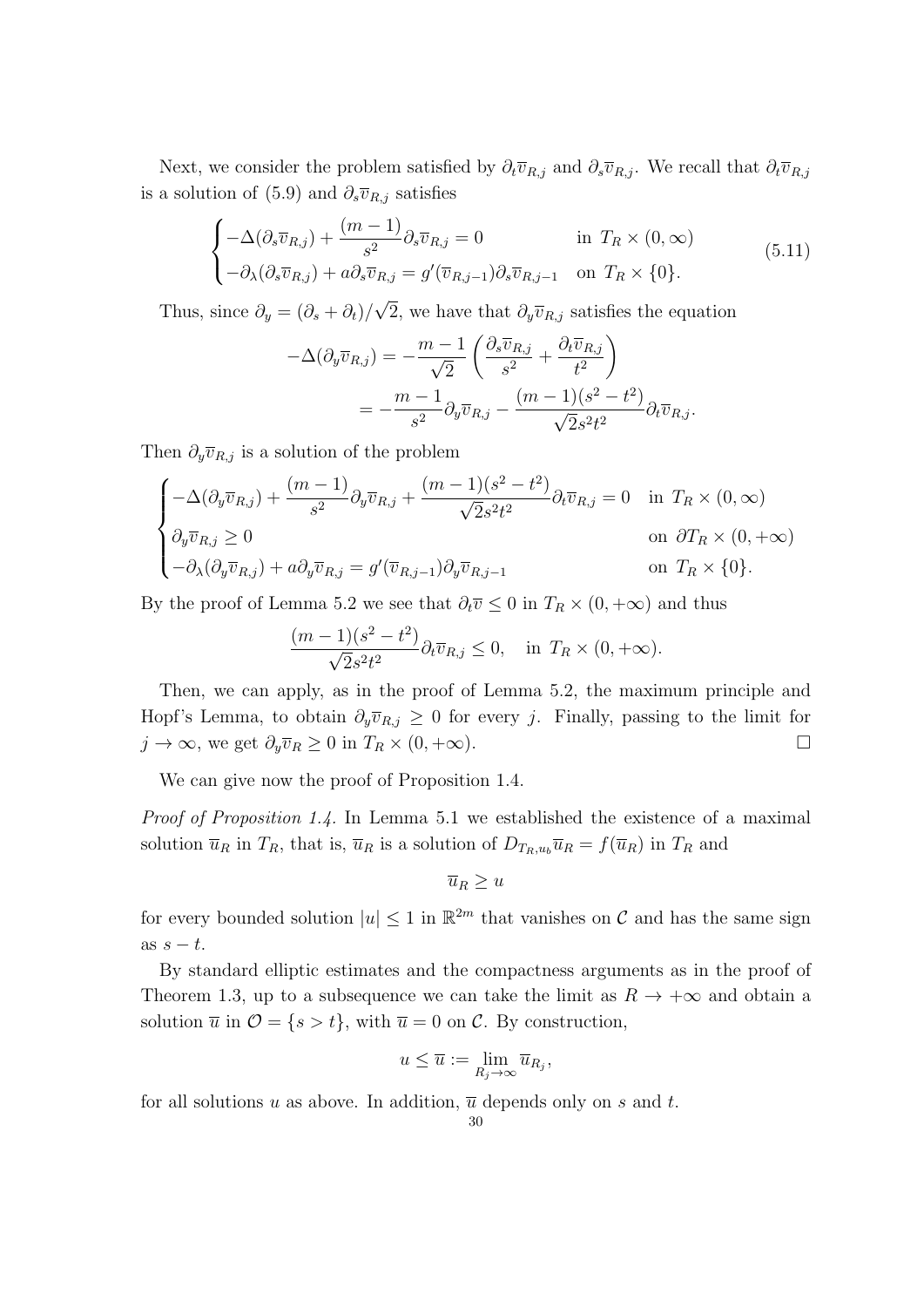By maximality of  $\bar{u}$  and the existence of saddle solution of Theorem 1.3, we deduce that  $\overline{u} > 0$  in  $\mathcal{O}$ .

Since  $f$  is odd, by odd reflection with respect to the Simons cone, we obtain a maximal solution  $\overline{u}$  in  $\mathbb{R}^{2m}$  such that  $|u| \leq |\overline{u}|$  in  $\mathbb{R}^{2m}$ .

Let  $\bar{v}$  be the harmonic extension of  $\bar{u}$  in  $\mathbb{R}^{2m+1}_+$ . We prove now the monotonicity properties of  $\overline{v}$ .

By Lemmas 5.2 and 5.3, we have that  $\partial_t \overline{v}_R \leq 0$  and  $\partial_y \overline{v}_R \geq 0$  in  $T_R \times (0, +\infty)$ . Letting  $R \to +\infty$ , we get  $\partial_t \overline{v} \leq 0$  and  $\partial_y \overline{v} \geq 0$  in  $\widetilde{\mathcal{O}}$ . As a consequence  $\partial_s \overline{v} \geq 0$  in  $\widetilde{\mathcal{O}}$ . Since  $v(s, t, \lambda) = -v(t, s, \lambda)$ , it follows that  $\partial_s \overline{v} \geq 0$  and  $\partial_t \overline{v} \leq 0$  in  $\mathbb{R}^{2m+1}_+$ .

Now,  $\partial_t \overline{v} \leq 0$  in  $\mathbb{R}^{2m+1}_+$  and satisfies

$$
-\Delta \partial_t \overline{v} + \frac{m-1}{t^2} \partial_t \overline{v} = 0 \quad \text{in } \mathbb{R}_+^{2m+1}.
$$

Then, the strong maximum principle implies that  $\partial_t \overline{v} < 0$  in  $\mathbb{R}^{2m+1}_+ \setminus \{t = 0\}$ . Moreover we multiply by *t* the following equation satisfied by  $\overline{v}$  in  $\mathbb{R}^{2m+1}_+$ 

$$
\partial_{ss}\overline{v} + \partial_{tt}\overline{v} + \partial_{\lambda\lambda}\overline{v} + \frac{m-1}{s}\overline{v}_s + \frac{m-1}{t}\overline{v}_t = 0.
$$

Using that  $\overline{v} \in C^2$  and letting  $t \to 0$ , we get  $\partial_t \overline{v} = 0$  on  $\{t = 0\}$ . In the same way we deduce that  $\partial_s \overline{v} > 0$  in  $\mathbb{R}^{2m+1}_+ \setminus \{s = 0\}$  and  $\partial_s \overline{v} = 0$  on  $\{s = 0\}$ . Recalling that  $\partial_z = (\partial_s - \partial_t)/2$ *√* 2, statement c) follows directly by a) and b). Finally, we remind that  $\partial_y \overline{v}$  satisfies

$$
-\Delta\partial_y \overline{v} = -\frac{m-1}{s^2} \partial_y \overline{v} - \frac{(m-1)(s^2 - t^2)}{\sqrt{2}s^2 t^2} \partial_t \overline{v} \ge -\frac{m-1}{s^2} \partial_y \overline{v},\tag{5.12}
$$

in  ${s > t > 0} \times [0, +\infty)$ , since  $\partial_t \overline{v}$  ≤ 0 in this set. Since we have already proven that *∂*<sup>*y*</sup>  $\geq$  0 in {*s > t >* 0} × [0*,* +∞), the strong maximum principle implies  $\partial_y \overline{v}$  > 0 in  $\{s > t > 0\} \times [0, +\infty).$ 

# 6. ASYMPTOTIC BEHAVIOUR OF SADDLE SOLUTIONS IN  $\mathbb{R}^{2m}$

In this section we study the asymptotic behaviour at infinity of solutions which are odd with respect to the Simons cone and positive in the set  $\mathcal{O} = \{s > t\}$ . In particular our result holds for saddle solutions.

We will consider the  $(y, z)$  system of coordinates. Recall that we have defined in (1.17) *y* and *z* by

$$
\begin{cases}\n y = \frac{s+t}{\sqrt{2}} \\
 z = \frac{s-t}{\sqrt{2}},\n\end{cases}
$$
\n(6.1)

which satisfy  $y \geq 0$  and  $-y \leq z \leq y$ .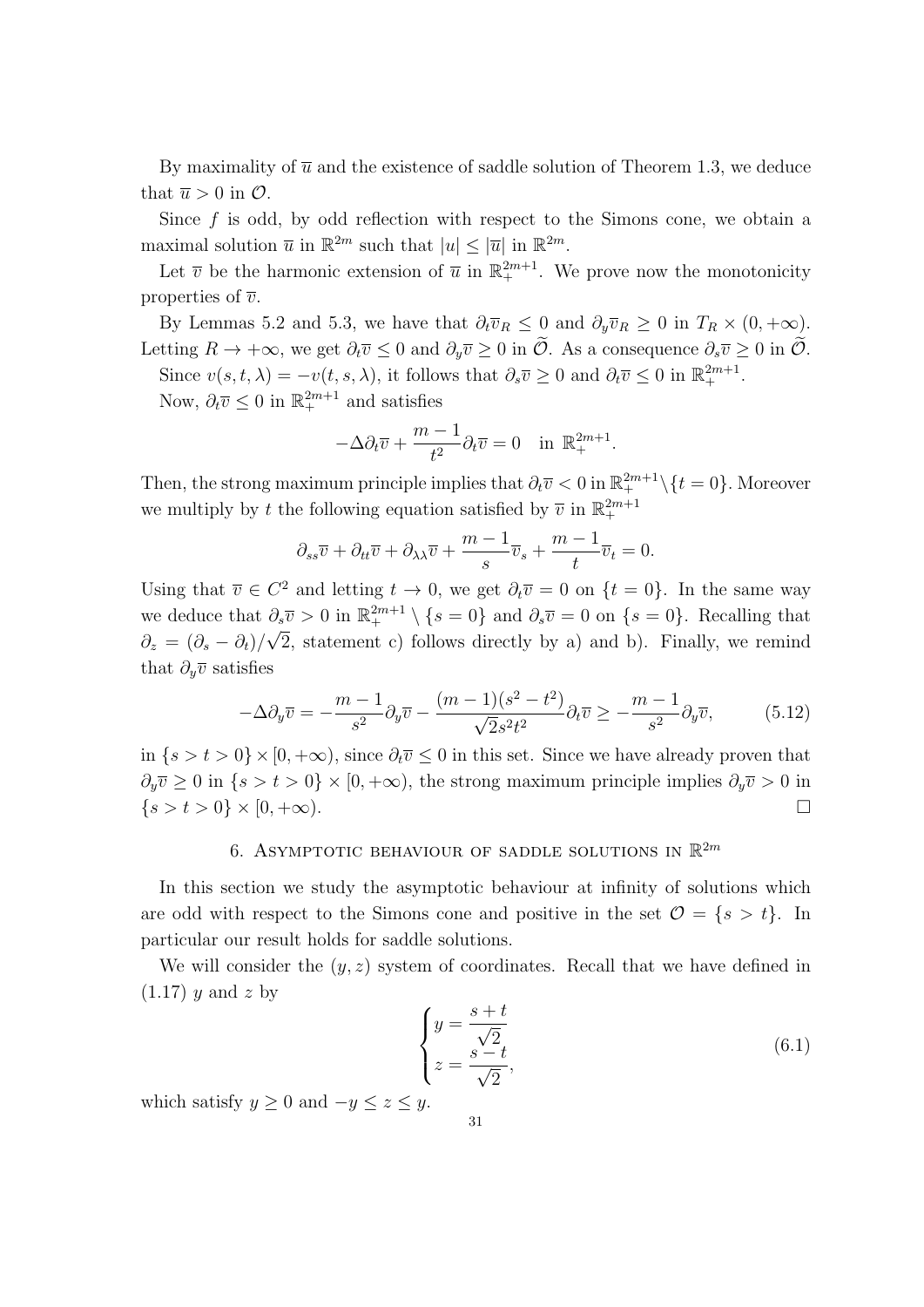We give the proof of Theorem 1.6, which states that any solution *u* as above tends to infinity to the function

$$
U(x) := u_0(z) = u_0(d(x, \mathcal{C})),
$$

uniformly outside compact sets. We recall that  $u_0$  is the layer solution of  $(-\Delta)^{1/2}u_0 =$  $f(u_0)$  in R which vanishes at the origin, and  $d(\cdot, \mathcal{C})$  denotes the distance to the Simons cone. Similarly *∇u* converges to *∇U*. We will use this fact in the proof of instability of saddle solutions in dimension  $2m = 4$  and  $2m = 6$ .

Our proof of the asymptotic behaviour follows a method used by Cabré and Terra for the classical equation  $-\Delta u = f(u)$ . They use a compactness argument based on translations of the solution, combined with two crucial Liouville-type results for nonlinear equations. Here, we use analog Liouville results for the nonlinear Neumann problem satisfied by the harmonic extension *v* of our saddle solutions *u*. Both results were proven using the moving planes method.

The first result establishes a symmetry property for solutions of a nonlinear Neumann problem in the half-space, and it was proven in [18].

### **Theorem 6.1.** *(*[18]*)*

Let  $\mathbb{R}^{n+1}_+ = \{(x_1, x_2, \cdots, x_n, \lambda) \mid \lambda > 0\}$  and let f be such that  $f(u)/u^{\frac{n+1}{n-1}}$  is non*increasing. Assume that v is a solution of problem*

$$
\begin{cases}\n-\Delta v = 0 & \text{in } \mathbb{R}^{n+1}_+, \\
-\partial_{\lambda} v = f(v) & \text{on } {\lambda = 0}, \\
v > 0 & \text{in } \mathbb{R}^{n+1}_+.\n\end{cases}
$$
\n(6.2)

*Then*  $v$  *depends only on*  $\lambda$ *.* 

*More precisely, there exist*  $a \geq 0$  *and*  $b > 0$  *such that* 

$$
v(x, \lambda) = v(\lambda) = a\lambda + b \quad and \quad f(b) = a.
$$

*Remark* 6.2. If *f* satisfies hypothesis (1.8), (1.9), (1.10), then  $f(u)/u^{\frac{n+1}{n-1}}$  is nonincreasing.

Indeed, by Remark 3.3,  $f(u)/u$  is non-increasing in  $(0, 1)$ . Moreover, we can write

$$
\frac{f(u)}{u^{\frac{n+1}{n-1}}} = \frac{f(u)}{u} \cdot u^{1-\frac{n+1}{n-1}}.
$$

Since  $(n+1)/(n-1) > 1$ , then  $u^{1-\frac{n+1}{n-1}}$  is non-increasing, and thus *f* satisfies the hypothesis of Theorem 6.1 above and Theorem 6.4 below.

**Corollary 6.3.** *Let f satisfy* (1.8)*,* (1.9)*,* (1.10)*. Let v be a bounded solution of problem* (6.2)*.*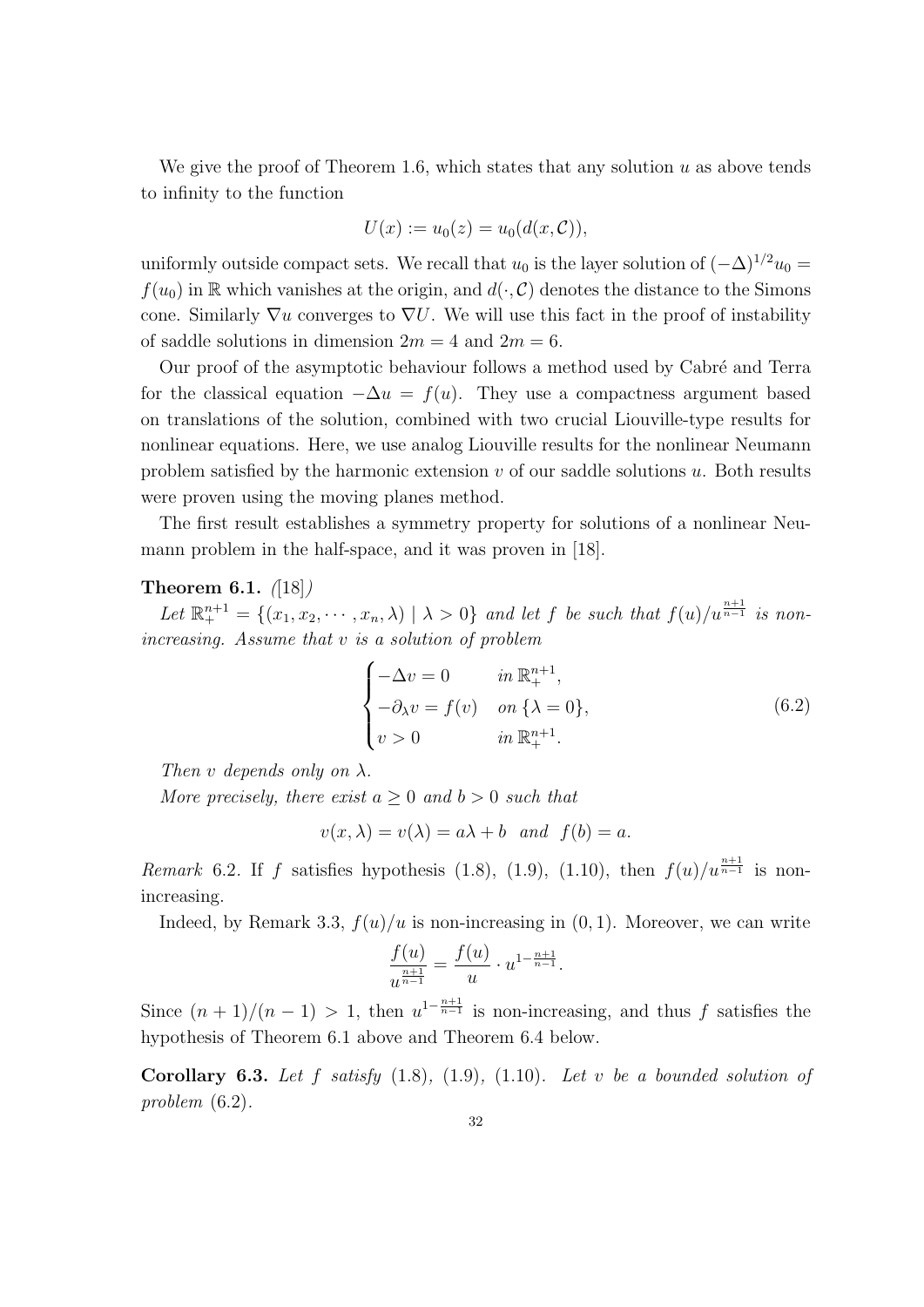*Then,*  $v \equiv 0$  *or*  $v \equiv 1$ *.* 

*Proof of Corollary 6.3.* By Remark 6.2, *f* satisfies the hypothesis of Theorem 6.1. Moreover since *f* is bistable, we have that *f* is odd,  $f(0) = f(\pm 1) = 0$ ,  $f > 0$  in  $(0, 1)$ and  $f < 0$  in  $(1, +\infty)$ . Then, since *v* is bounded, necessarely we have  $v(x, \lambda) = b$ with  $f(b) = 0$ , that is  $v \equiv 0$  or  $v \equiv 1$ .

The following theorem, proven in [9], establishes an analog symmetry property but for solutions in a quarter of space.

**Theorem 6.4.** ([9]) Let  $\mathbb{R}_{++}^{n+1} = \{(x_1, x_2, \dots, x_n, \lambda) \mid x_n > 0, \lambda > 0\}$  and let f be such *that*  $f(u)/u^{\frac{n+1}{n-1}}$  *is non-increasing. Assume that v is a bounded solution of problem* 

$$
\begin{cases}\n-\Delta v = 0 & \text{in } \mathbb{R}^{n+1}_{++}, \\
-\partial_{\lambda} v = f(v) & \text{on } \{x_n > 0, \lambda = 0\}, \\
v = 0 & \text{on } \{x_n = 0, \lambda \ge 0\}, \\
v > 0 & \text{in } \mathbb{R}^{n+1}_{++}.\n\end{cases}
$$

*Then v depends only on*  $x_n$  *and*  $\lambda$ *.* 

Before proving Theorem 1.6, we give the following definition of semi-stability, which will be used in the proof of the asymptotic behaviour.

**Definition 6.1.** Let  $\Omega \subset \mathbb{R}^{n+1}$  be an open set. Let *v* be a bounded solution of

$$
\begin{cases} \Delta v = 0 & \text{in } \Omega \\ -\partial_{\lambda} v = f(v) & \text{on } \partial^0 \Omega. \end{cases}
$$

We say that *v* is *semi-stable* in  $\Omega$  if the second variation of the energy  $\delta^2 \mathcal{E} / \delta^2 \xi^2$  with respect to perturbations  $\xi$  with compact support in  $\Omega \cup \partial^0 \Omega$  is nonnegative.

That is, if

$$
Q_v(\xi) = \int_{\Omega} |\nabla \xi|^2 dx d\lambda - \int_{\partial^0 \Omega} f'(u)\xi^2 dx \ge 0,
$$

for all  $\xi \in C_c^{\infty}(\Omega \cup \partial^0 \Omega)$ .

Now, we can give the proof of our asymptotic behaviour result.

*Proof of Theorem 1.6.* Let *u* be a bounded solution of  $(-\Delta)^{1/2}u = f(u)$  in  $\mathbb{R}^{2m}$  such that  $u \equiv 0$  on  $\mathcal{C}$ ,  $u > 0$  in  $\mathcal{O}$ , and  $u$  is odd with respect to  $\mathcal{C}$ . Consider the harmonic extension *v* of *u* in  $\mathbb{R}^{2m+1}_+$ , that satisfies

$$
\begin{cases}\n\Delta v = 0 & \text{in } \mathbb{R}_+^{2m+1} \\
-\partial_{\lambda} v = f(v) & \text{on } \partial \mathbb{R}_+^{2m+1} \\
& \text{33}\n\end{cases}
$$
\n(6.3)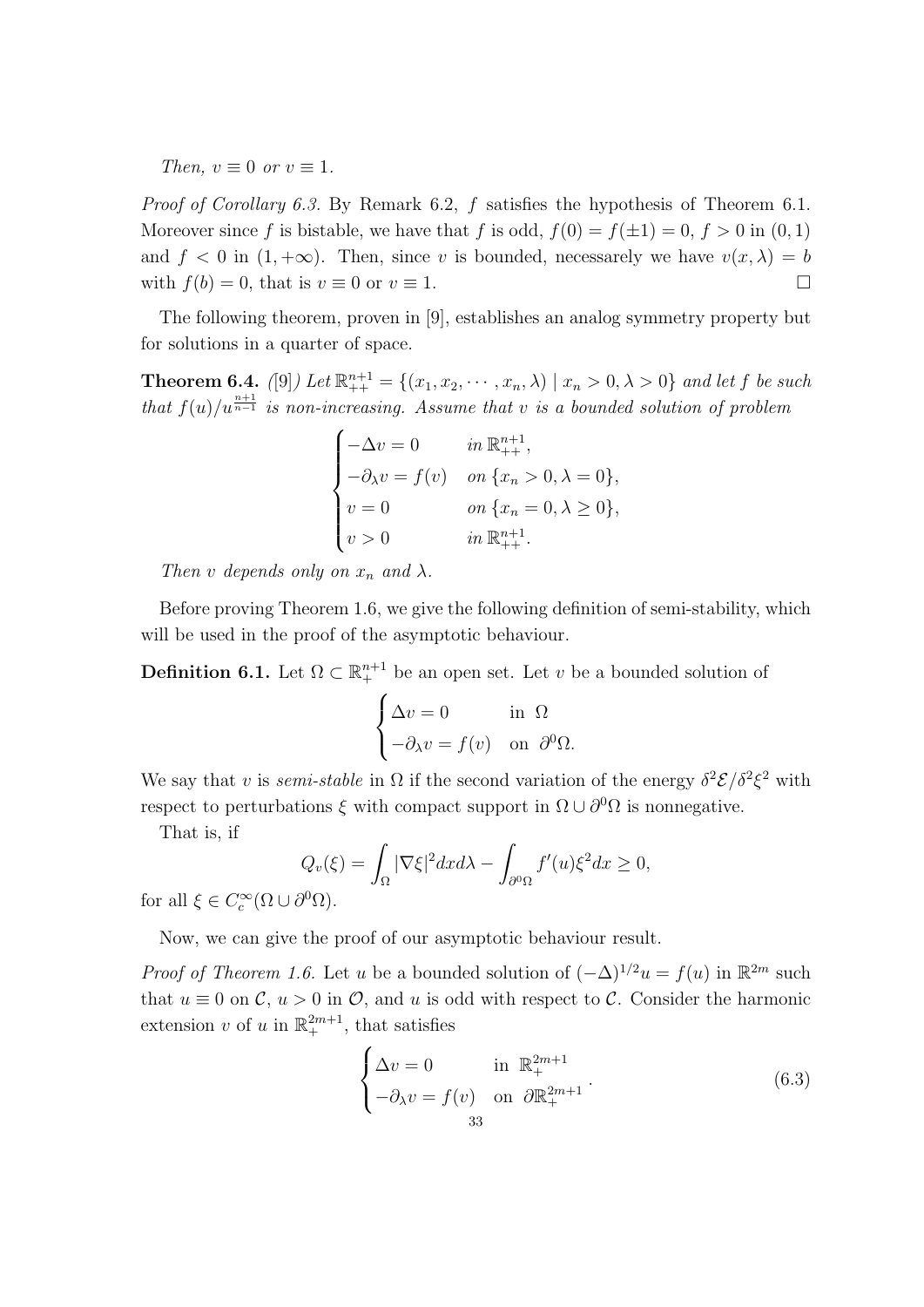Set  $V(x, \lambda) := v_0(z, \lambda)$ , where  $v_0$  is the harmonic extension in  $\mathbb{R}^2_+$  of the layer solution *u*<sub>0</sub> defined in (1.13). We want to prove that for every  $\lambda \geq 0$ 

$$
v(x, \lambda) - V(x, \lambda) \to 0
$$
 and  $\nabla v(x, \lambda) - \nabla V(x, \lambda) \to 0$ ,

uniformly as  $|x| \to \infty$ .

Suppose that the theorem does not hold. Thus, there exists  $\epsilon > 0$  and a sequence  ${x_k}$  with

$$
|x_k| \to \infty \quad \text{and} \quad |v(x_k, \lambda) - V(x_k, \lambda)| + |\nabla v(x_k, \lambda) - \nabla V(x_k, \lambda)| \ge \epsilon. \tag{6.4}
$$

By continuity we may move slightly  $x_k$  and assume  $x_k \notin C$  for all k. Moreover, up to a subsequence (which we still denote by  $\{x_k\}$ ), either  $\{x_k\} \subset \{s > t\}$  or  $\{x_k\} \subset \{s < t\}$ . By the symmetries of the problem we may assume  $\{x_k\} \subset \{s > t\} = \mathcal{O}$ .

We distinguish two cases:

CASE 1 { dist $(x_k, C) = d_k$ } is unbounded.

In this case, since  $0 < z_k = \text{dist}(x_k, C) = d_k \to +\infty$  (for a subsequence), we have that  $V(x_k, \lambda) = v_0(z_k, \lambda) = v_0(d_k, \lambda)$  tends to 1 and  $|\nabla V(x_k, \lambda)|$  tends to 0, that is,

 $V(x_k, \lambda) \to 1$  and  $|\nabla V(x_k, \lambda)| \to 0$ .

From this and (6.4) we have

$$
|v(x_k, \lambda) - 1| + |\nabla v(x_k, \lambda)| \ge \frac{\epsilon}{2}, \tag{6.5}
$$

for *k* large enough. Taking subsequence (and relabeling the subindex) we may assume  $dist(x_k, C) = d_k \geq 2k$ .

Consider the ball  $B_k(0) \subset \mathbb{R}^{2m}$  of radius *k* centered at  $x = 0$ , and define

$$
w_k(\tilde{x}, \lambda) = v(\tilde{x} + x_k, \lambda)
$$
, for every  $(\tilde{x}, \lambda) \in B_k(0) \times (0, +\infty)$ .

Since  $B_k(0) + x_k \subset \{s > t\}$ , we have that  $0 < w_k < 1$  in  $B_k(0) \times (0, +\infty)$  and

$$
\begin{cases}\n\Delta w_k = 0 & \text{in } B_k(0) \times (0, +\infty) \\
-\partial_\lambda w_k = f(v) & \text{on } B_k(0) \times \{\lambda = 0\}.\n\end{cases}
$$
\n(6.6)

Letting *k* tend to infinity we obtain, through a subsequence, a nonnegative solution *w* of the problem

$$
\begin{cases}\n-\Delta w = 0 & \text{in } \mathbb{R}_+^{2m+1} \\
-\partial_\lambda w = f(v) & \text{on } \partial \mathbb{R}_+^{2m+1} \\
w > 0 & \text{in } \mathbb{R}_+^{2m+1}.\n\end{cases}
$$
\n(6.7)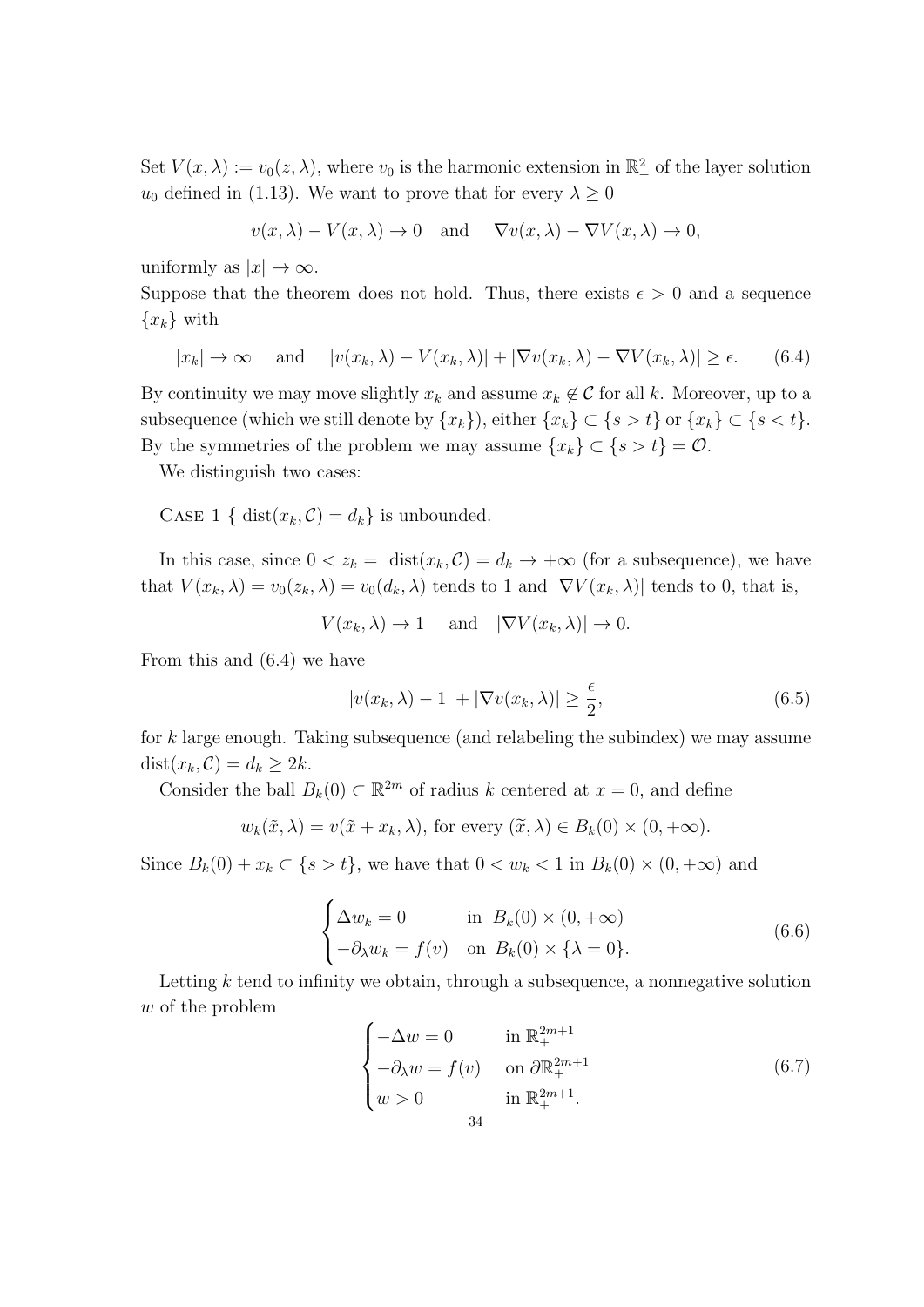Since *f* satisfies (1.8), (1.9), (1.10), we have that, by Corollary 6.3,  $w \equiv 0$  or  $w \equiv 1$ . In either case,  $\nabla w(0) = 0$ , that is,  $|\nabla v(x_k, \lambda)|$  tends to 0.

Next we show that  $w \neq 0$ . By Theorem 1.3 we have that *v* is stable in  $\mathcal{O} \times (0, +\infty)$ . Hence,  $w_k$  is semi-stable in  $B_k(0) \times (0, +\infty)$  (since  $B_k(0) + x_k \subset \mathcal{O}$ ) in the sense of Definition 6.1. This implies that *w* is stable in all of  $\mathbb{R}^{2m+1}_+$  and therefore  $w \neq 0$ (otherwise, since  $f'(0) > 0$  we could construct a test function  $\xi$  such that  $Q_w(\xi) < 0$ which would be a contradiction with the fact that *w* is stable).

Hence, it must be  $w \equiv 1$ . But this implies that  $w(0, \lambda) = 1$  and so  $v(x_k, \lambda)$  tends to 1. Therefore, we have that  $v(x_k, \lambda)$  tends to 1 and  $|\nabla v(x_k, \lambda)|$  tends to 0, which is a contradiction with (6*.*5). We have proven the theorem in this case 1.

CASE 2 { dist $(x_k, C) = d_k$ } is bounded.

The points  $x_k$  remain at a finite distance to the cone. Then, at least for a subsequence,

$$
d_k \to d \ge 0 \quad \text{ as } k \to \infty.
$$

Let  $x_k^0 \in \mathcal{C}$  be a point that realizes the distance to the cone, that is,

$$
dist(x_k, C) = |x_k - x_k^0| = d_k,
$$
\n(6.8)

and let  $\nu_k^0$  be the inner unit normal to  $\mathcal{C} = \partial \mathcal{O}$  at  $x_k^0$ . Note that  $B_{d_k}(x_k) \subset \mathcal{O} \subset \mathbb{R}^{2m} \setminus \mathcal{C}$ and  $x_k^0 \in \partial B_{d_k}(x_k) \cap C$ , i.e.,  $x_k^0$  is the point where the sphere  $\partial B_{d_k}(x_k)$  is tangent to the cone *C*. It follows that  $x_k^0 \neq 0$  and that  $(x_k - x_k^0)/d_k$  is the unit normal  $\nu_k^0$  to *C* at  $x_k^0$ . That is,  $x_k = x_k^0 + d_k \nu_k^0$ .

Now, since the sequence  $\{\nu_k^0\}$  is bounded, there exists a subsequence such that

$$
\nu_k^0 \to \nu \in \mathbb{R}^{2m}, \quad |\nu| = 1.
$$

Write  $w_k(\tilde{x}, \lambda) = v(\tilde{x} + x_k^0, \lambda)$ , for  $\tilde{x} \in \mathbb{R}^{2m}$ . The functions  $w_k$  are all solutions of

$$
\begin{cases} \Delta w_k = 0 & \text{in } \mathbb{R}_+^{2m+1} \\ -\partial_\lambda w_k = f(w_k) & \text{on } \partial \mathbb{R}_+^{2m+1} . \end{cases}
$$
 (6.9)

and are uniformly bounded. Hence, by elliptic estimates, the sequence  $\{w_k\}$  converges locally in space in  $C^2$ , up to a subsequence, to a solution *w* in  $\mathbb{R}^{2m+1}_+$ . Therefore we have that, as *k* tends to infinity and up to a subsequence,

$$
w_k \to w
$$
 and  $\nabla w_k \to \nabla w$  uniformly on compact sets of  $\mathbb{R}_+^{2m+1}$ ,  
35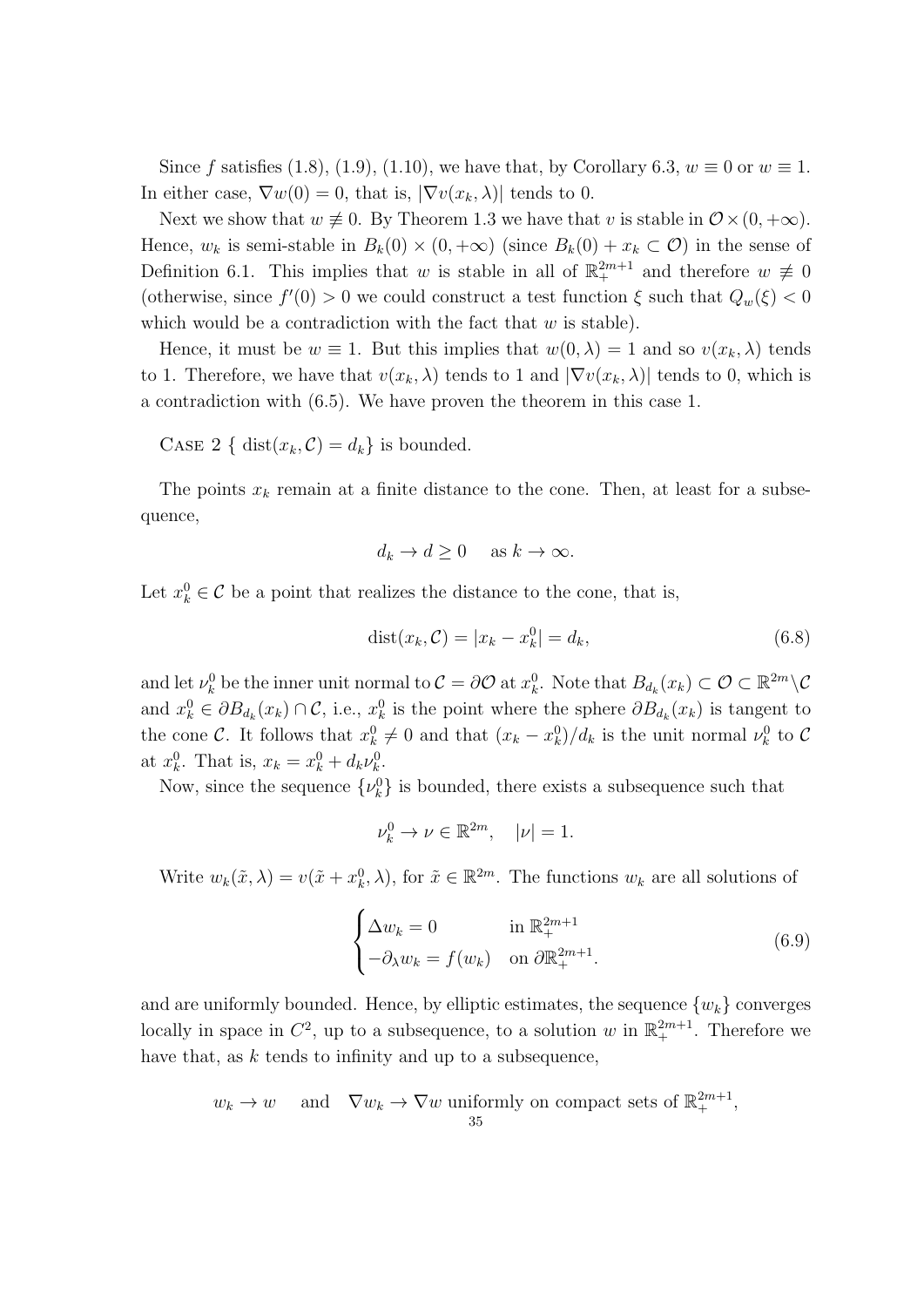where *w* is a solution

$$
\begin{cases}\n\Delta w = 0 & \text{in } \mathbb{R}_+^{2m+1} \\
-\partial_{\lambda} w = f(w) & \text{on } \partial \mathbb{R}_+^{2m+1}.\n\end{cases}
$$
\n(6.10)

Note that the curvature of  $C$  at  $x_k^0$  goes to zero as  $k$  tends to infinity, since  $C$  is a cone and  $|x_k| \to \infty$  (note that  $|x_k^0| \to \infty$  due to  $|x_k| \to \infty$  and  $|x_k - x_k^0| = d_k \to d < \infty$ ). Thus, *C* at  $x_k^0$  is flatter and flatter as  $k \to \infty$  and since we translate  $x_k^0$  to 0, the limiting solution *w* satisfies

$$
\begin{cases}\n\Delta w = 0 & \text{in } M := \{(x, \lambda) \in \mathbb{R}_+^{2m+1} : \tilde{x} \cdot \nu = 0, \lambda > 0\} \\
w \ge 0 & \text{in } M \\
w = 0 & \text{on } \{\tilde{x} \cdot \nu = 0\} \\
-\partial_{\lambda} w = f(w) & \text{on } \{\lambda = 0\}.\n\end{cases}
$$
\n(6.11)

For the details of the proof of this fact see [11].

Now, since *v* is stable for perturbations vanishing on  $\partial \mathcal{O} \times \mathbb{R}^+$ , it follows that *w* is stable for perturbations with compact support in *M*, and therefore *w* can not be identically zero. By Theorem 6.4, since *f* satisfies (1.8), (1.9), (1.10), we deduce that *w* is symmetric, that is, it is a function of only two variable (the orthogonal direction to  $H$  and  $\lambda$ ). It follows that

$$
w(\tilde{x}, \lambda) = v_0(\tilde{x} \cdot \nu, \lambda)
$$
 for all  $(\tilde{x}, \lambda) \in M$ .

From the definition of  $w_k$ , and using that  $z_k = d_k = |x_k - x_k^0|$  is a bounded sequence and that  $x_k - x_k^0 = d_k \nu_k^0$ , we have that

$$
v(x_k, \lambda) = w_k(x_k - x_k^0, \lambda) = w(x_k - x_k^0, \lambda) + o(1) = v_0((x_k - x_k^0) \cdot \nu, \lambda) + o(1)
$$
  
=  $v_0((x_k - x_k^0) \cdot \nu_k^0, \lambda) + o(1) = v_0(d_k, \lambda) + o(1)$   
=  $v_0(z_k, \lambda) + o(1) = V(x_k, \lambda) + o(1).$ 

The same argument can be done for  $\nabla v(x_k, \lambda)$  and  $\nabla V(x_k, \lambda)$ . We arrive to a contradiction with  $(6.4)$ .

#### 7. Instability in dimensions 4 and 6

Before proving the theorem on the instability of saddle solutions in dimensions 4 and 6, we establish a lemma that will be useful later.

**Lemma 7.1.** *Assume that f satisfies conditions* (1.8)*,* (1.9)*,* (1.10)*. Let v be a bounded solution of (1.3) in*  $\mathbb{R}^{n+1}$  *and w a function such that*  $|v| \leq |w| \leq 1$  *in*  $\mathbb{R}^{n+1}$ .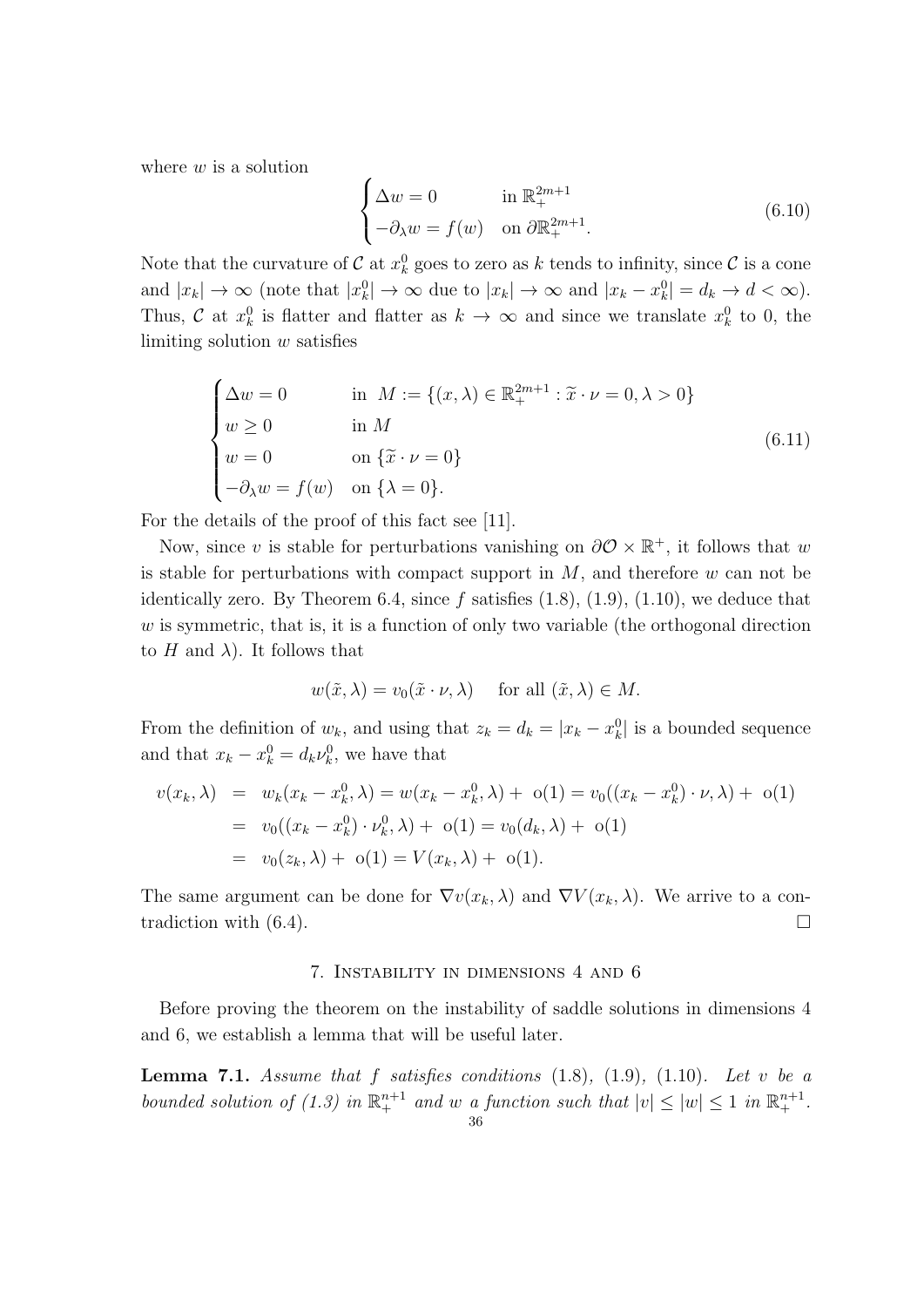*Then,*

$$
Q_v(\xi) \le Q_w(\xi) \quad \text{ for all } \xi \in C_0^{\infty}(\overline{\mathbb{R}^{n+1}_+}),
$$

*where*  $Q_w$  *is defined by* 

$$
Q_w(\xi) = \int_{\mathbb{R}^{n+1}_+} |\nabla \xi|^2 dx d\lambda - \int_{\partial \mathbb{R}^{n+1}_+} f'(w) \xi^2 dx.
$$

*In particular, if there exists a function*  $\xi \in C_0^{\infty}(\mathbb{R}^{n+1})$  *such that*  $Q_w(\xi) < 0$ *, then v is unstable.*

*Proof.* Let *v* be a bounded solution of (1.3) and *w* a function with  $|v| \le |w| \le 1$ .

Since  $f'$  is decreasing in  $(0, 1)$  we have that

$$
f'(|v|) \ge f'(|w|) \quad \text{in } \mathbb{R}^{n+1}_+.
$$

Moreover,  $f'$  being even yields,

$$
f'(v) \ge f'(w) \quad \text{in } \mathbb{R}_+^{n+1},
$$

so that

$$
Q_v(\xi) \le Q_w(\xi),
$$

for every test function  $\xi \in C_0^{\infty}(\mathbb{R}^{n+1}_+).$ 

Hence, if there exists  $\xi_0$  such that  $Q_w(\xi_0) < 0$ , then also  $Q_v(\xi_0) < 0$ . That is, *v* is unstable.  $\Box$ 

In the proof of the instability results for dimension 4 and 6 we use the maximal solution  $\overline{v}$  of problem (1.3) and, more importantly, the equation satisfied by  $\overline{v}_z = \partial_z \overline{v}$ . We prove that this solution  $\overline{v}$  is unstable by constructing a test function  $\xi(y, z, \lambda)$  $\eta(y, \lambda)\overline{v}_z(y, z, \lambda)$  such that  $Q_{\overline{v}}(\xi) < 0$ . Two crucial ingredients will be the asymptotic behaviour and monotonicity results for  $\overline{v}$  (Theorems 1.6 and 1.4). Since  $\overline{v}$  is maximal, Lemma 7.1 implies that all bounded solutions  $-1 \le v \le 1$  vanishing on  $C \times \mathbb{R}^+$  and having the same sign as  $s - t$  are also unstable.

We recall that if  $v$  is a function depending only on  $s$ ,  $t$  and  $\lambda$ , then the second variation of the energy is given by

$$
c_m Q_v(\xi) = \int_0^{+\infty} \int_{\{s>0, t>0\}} s^{m-1} t^{m-1} (\xi_s^2 + \xi_t^2 + \xi_\lambda^2) ds dt d\lambda - \int_{\{s>0, t>0\}} s^{m-1} t^{m-1} f'(v) \xi^2 ds dt,
$$

where  $c_m$  is a positive constant depending on  $m$ . Here, the perturbations are of the form  $\xi = \xi(s, t, \lambda)$  and vanishes for *s, t* and  $\lambda$  large enough.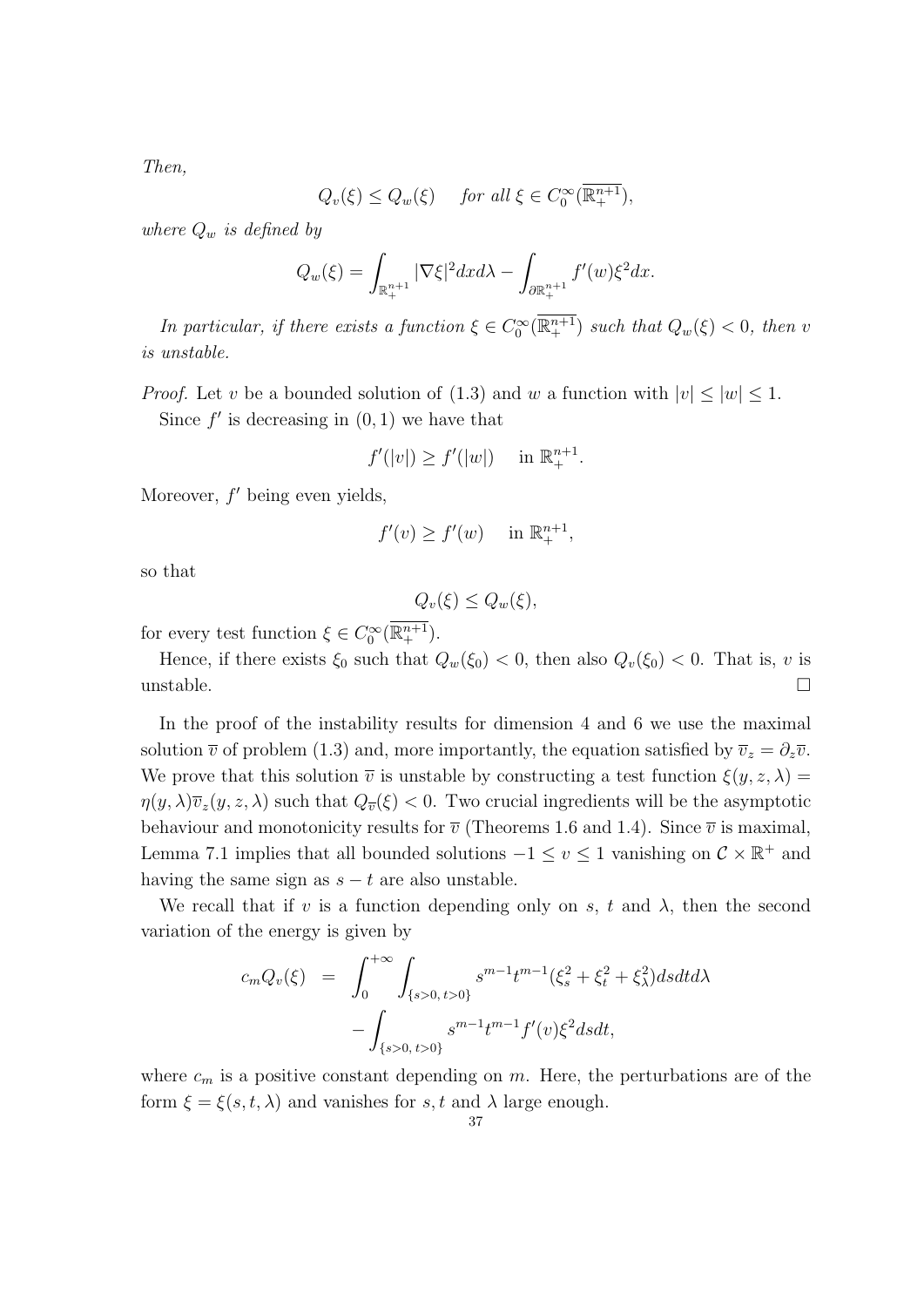Moreover, if we change to variables  $(y, z, \lambda)$ , for a different constant  $c_m$  we get,

$$
c_m Q_v(\xi) = \int_0^{+\infty} \int_{\{-y < z < y\}} (y^2 - z^2)^{m-1} (\xi_y^2 + \xi_z^2 + \xi_\lambda^2) dy dz d\lambda - \int_{\{-y < z < y\}} (y^2 - z^2)^{m-1} f'(v) \xi^2 dy dz,
$$

where  $\xi = \xi(y, z, \lambda)$  vanishes for *y* and  $\lambda$  large enough.

*Proof of Theorem* 1.7. We begin by establishing that the maximal solution  $\overline{v}$  is unstable in dimension  $2m = 4$  and  $2m = 6$ . As said before, using that  $\overline{v}$  is maximal and applying Lemma 7.1, we deduce the instability of *v* in dimensions 4 and 6.

We have, for every test function  $\xi$ ,

$$
Q_{\overline{v}}(\xi) = \int_{\mathbb{R}^{2m+1}_+} |\nabla \xi|^2 dx d\lambda - \int_{\partial \mathbb{R}^{2m+1}_+} f'(\overline{v}) \xi^2 dx.
$$

Suppose now that  $\xi = \xi(y, z, \lambda) = \eta(y, z, \lambda) \psi(y, z, \lambda)$ . For  $\xi$  to be Lipschitz and of compact support in  $\mathbb{R}^{2m+1}_+$ , we need  $\eta$  and  $\psi$  to be Lipschitz functions of compact support in  $y \in [0, +\infty)$  and  $\lambda \in [0, +\infty)$ . The expression for  $Q_{\overline{v}}$  becomes,

$$
Q_{\overline{v}}(\xi) = \int_0^{+\infty} \int_{\mathbb{R}^{2m}} \left( |\nabla \eta|^2 \psi^2 + \eta^2 |\nabla \psi|^2 + 2\eta \psi \nabla \eta \cdot \nabla \psi \right) dx d\lambda
$$

$$
- \int_{\mathbb{R}^{2m}} f'(\overline{v}) \eta^2 \psi^2 dx.
$$

Using that  $2\eta\psi\nabla\eta\cdot\nabla\psi = \psi\nabla(\eta^2)\cdot\nabla\psi$ , and integrating by parts this term we have

$$
Q_{\overline{v}}(\xi) = \int_0^{+\infty} \int_{\mathbb{R}^{2m}} \left( |\nabla \eta|^2 \psi^2 - \eta^2 \psi \Delta \psi \right) dx d\lambda - \int_{\mathbb{R}^{2m}} \left( \psi(y, z, 0) \eta^2 \partial_\lambda \psi(y, z, 0) + f'(\overline{v}) \eta^2 \psi^2 \right) dx,
$$

that is,

$$
Q_{\overline{v}}(\xi) = \int_0^{+\infty} \int_{\mathbb{R}^{2m}} \left( |\nabla \eta|^2 \psi^2 - \eta^2 \psi \Delta \psi \right) dx d\lambda - \int_{\mathbb{R}^{2m}} \eta^2 \psi (\partial_\lambda \psi + f'(\overline{v}) \psi) dx.
$$

Choose  $\psi(y, z, \lambda) = \overline{v}_z(y, z, \lambda)$ . We consider now problem (1.3), which is satisfied by  $\overline{v}$ , written in the  $(y, z, \lambda)$  variables

$$
\begin{cases} \overline{v}_{yy} + \overline{v}_{zz} + \overline{v}_{\lambda\lambda} + \frac{2(m-1)}{y^2 - z^2} (y\overline{v}_y - z\overline{v}_z) = 0 & \text{in } \mathbb{R}_+^{2m+1} \\ -\partial_\lambda \overline{v} = f(\overline{v}) & \text{on } \partial \mathbb{R}_+^{2m+1} . \end{cases}
$$
(7.1)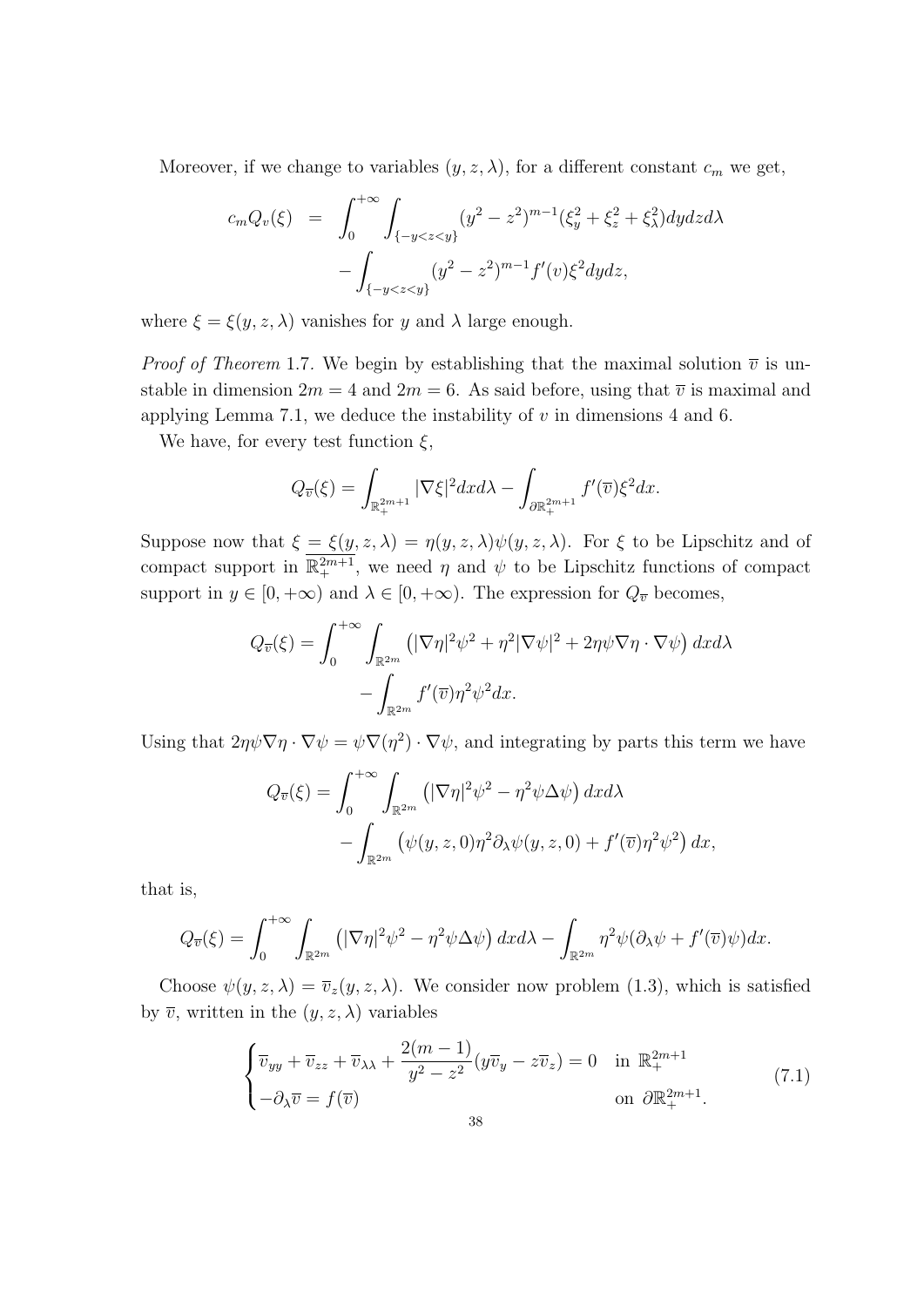If we differentiate these equations written in  $(y, z, \lambda)$  variables with respect to z, we find

$$
\begin{cases}\n\Delta \overline{v}_z - \frac{2(m-1)}{y^2 - z^2} \overline{v}_z + \frac{4(m-1)z}{(y^2 - z^2)^2} (y \overline{v}_y - z \overline{v}_z) = 0 & \text{in } \mathbb{R}_+^{2m+1} \\
-\partial_{\lambda} \overline{v}_z = f'(\overline{v}) \overline{v}_z & \text{on } \partial \mathbb{R}_+^{2m+1}.\n\end{cases}
$$
\n(7.2)

Replacing in the expression for  $Q_{\overline{v}}$  we obtain,

$$
Q_{\overline{v}}(\xi) = \int_0^{+\infty} \int_{\mathbb{R}^{2m}} \left( |\nabla \eta|^2 \overline{v}_z^2 - \right. \\ -\eta^2 \left\{ \frac{2(m-1)(y^2+z^2)}{(y^2-z^2)^2} \overline{v}_z^2 - \frac{4(m-1)zy}{(y^2-z^2)^2} \overline{v}_y \overline{v}_z \right\} \right) dx d\lambda.
$$

Next we change coordinates to  $(y, z, \lambda)$  and we have, for some positive constant  $c_m$ ,

$$
c_m Q_{\overline{v}}(\xi) = \int_0^{+\infty} \int_{\{-y < z < y\}} (y^2 - z^2)^{m-1} \left( |\nabla \eta|^2 \overline{v}_z^2 - \right. \\ \left. -\eta^2 \left\{ \frac{2(m-1)(y^2 + z^2)}{(y^2 - z^2)^2} \overline{v}_z^2 - \frac{4(m-1)zy}{(y^2 - z^2)^2} \overline{v}_y \overline{v}_z \right\} \right) dy dz d\lambda.
$$

Now choose  $\eta(y, z, \lambda) = \eta_1(y)\eta_2(\lambda)$ , where  $\eta_1$  and  $\eta_2$  are smooth functions with compact support in  $[0, +\infty)$ . Moreover we require that  $\eta_2(\lambda) \equiv 1$  for  $\lambda < N$  and  $\eta_2(\lambda) \equiv 0$  for  $\lambda > N+1$ , where *N* is a large positive number that we will choose later. For  $a > 1$ , a constant that we will make tend to infinity, let  $\phi = \phi(\rho)$  be a Lipschitz function of  $\rho := y/a$  with compact support  $[\rho_1, \rho_2] \subset [0, +\infty)$ . Let us denote by

$$
\eta_1^a(y) := \phi(y/a) \quad \text{ and } \quad
$$

$$
\xi_a(y, z, \lambda) = \eta_1^a(y)\eta_2(\lambda)\overline{v}_z(y, z, \lambda) = \phi(y/a)\eta_2(\lambda)\overline{v}_z(y, z, \lambda).
$$

The change  $y = a\rho$ ,  $dy = ad\rho$  yields,

$$
c_m Q_{\overline{v}}(\xi_a) = a^{2m-3} \int_0^{N+1} \int_{\rho_1}^{\rho_2} \int_{\{-a\rho < z < a\rho\}} \rho^{2(m-1)} \left(1 - \frac{z^2}{a^2 \rho^2}\right)^{m-1} \left(\phi_\rho^2 \eta_2^2(\lambda) \overline{v}_z^2\right)
$$

$$
+a^2\phi^2(\rho)(\eta_2')^2\overline{v}_z^2-\phi^2\eta_2^2\Big\{\frac{2(m-1)(1+\frac{z^2}{a^2\rho^2})}{\rho^2(1-\frac{z^2}{a^2\rho^2})^2}\overline{v}_z^2-\frac{4(m-1)z}{a\rho^3(1-\frac{z^2}{a^2\rho^2})^2}\overline{v}_y\overline{v}_z\Big\}\Big)dzd\rho d\lambda. \tag{7.3}
$$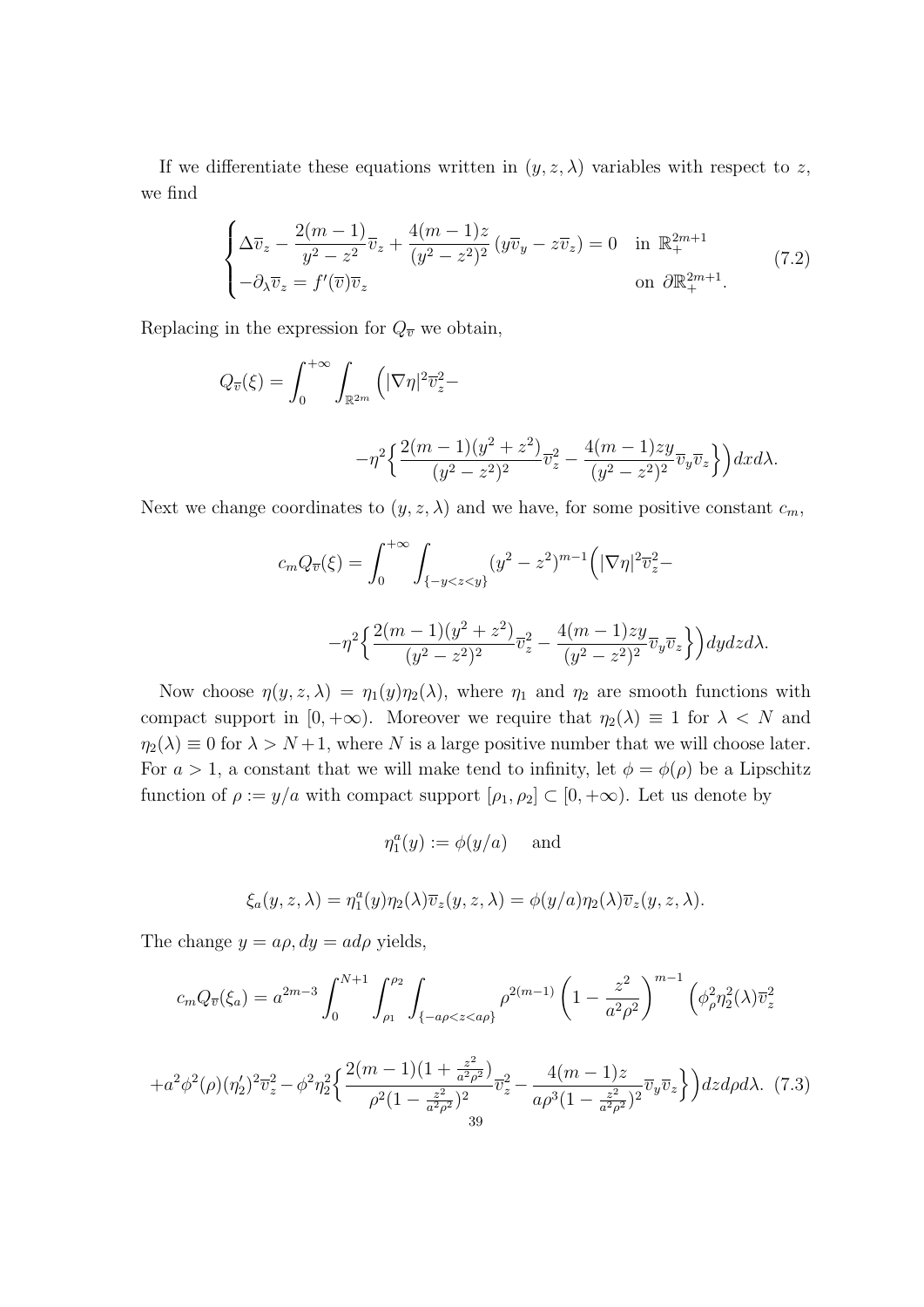Dividing by  $a^{2m-3}N$  and using that  $\left(1-\frac{z^2}{a^2s}\right)$  $\left(\frac{z^2}{a^2\rho^2}\right)^2 \leq 1$  and  $1 + \frac{z^2}{a^2\rho^2}$  $\frac{z^2}{a^2\rho^2} \geq 1$ , we obtain

$$
\frac{c_m Q_{\overline{u}}(\xi_a)}{a^{2m-3}N} \le
$$
\n
$$
\leq \frac{1}{N} \int_0^{N+1} \int_{\rho_1}^{\rho_2} \int_{\{-a\rho < z < a\rho\}} \rho^{2(m-1)} \eta_2^2 \overline{v}_z^2(a\rho, z, \lambda) \left(\phi_\rho^2 - \frac{2(m-1)}{\rho^2} \phi^2\right) dz d\rho d\lambda
$$
\n
$$
+ \frac{a^2}{N} \int_N^{N+1} \int_{\rho_1}^{\rho_2} \int_{\{-a\rho < z < a\rho\}} \rho^{2(m-1)} \phi^2(\eta_2')^2 \overline{v}_z^2 dz d\rho d\lambda
$$
\n
$$
+ \frac{1}{N} \int_0^{N+1} \int_{\rho_1}^{\rho_2} \int_{\{-a\rho < z < a\rho\}} \frac{4(m-1)z\rho^{2m-5} \eta_2^2 \phi^2(\rho)}{a} \overline{v}_y(a\rho, z, \lambda) \overline{v}_z(a\rho, z, \lambda) dz d\rho d\lambda.
$$
\n
$$
= I_1 + I_2 + I_3.
$$

We study these three integrals separately.

Consider first *I*<sub>3</sub>. From Theorem 1.6 we have that  $\overline{v}_y(a\rho, z, \lambda) \to 0$  uniformly, for all  $\rho \in [\rho_1, \rho_2] = \text{supp}\phi$ , as *a* tends to infinity. Hence, given  $\epsilon > 0$ , for *a* sufficiently large,  $|\bar{v}_y(a\rho, z)| \le \epsilon$ . Moreover, we have seen in Theorem 1.4 that  $\bar{v}_z \ge 0$ . Hence, since  $\phi$  is bounded, for *a* large we have

$$
I_3 \leq \left| \frac{1}{N} \int_0^{N+1} \eta_2^2 \int \frac{4(m-1)z \rho^{2m-5} \phi^2(\rho)}{a} \overline{v}_y \overline{v}_z d\rho dz d\lambda \right|
$$
  
\n
$$
\leq \frac{1}{N} \int_0^{N+1} \eta_2^2 \int \left| \frac{4(m-1)z \rho^{2m-5} \phi^2(\rho)}{a} \right| |\overline{v}_y| \overline{v}_z d\rho dz d\lambda
$$
  
\n
$$
\leq \frac{1}{N} \int_0^{N+1} \eta_2^2 \int 4(m-1) \rho^{2m-4} \phi^2(\rho) |\overline{v}_y| \overline{v}_z d\rho dz d\lambda
$$
  
\n
$$
\leq \frac{C\epsilon}{N} \int_{\rho_1}^{\rho_2} \rho^{2m-4} d\rho \int_0^{N+1} \eta_2^2 d\lambda \int_{-a\rho}^{a\rho} \overline{v}_z dz
$$
  
\n
$$
= \frac{C\epsilon}{N} \int_0^{N+1} \eta_2^2 \int_{\rho_1}^{\rho_2} (\overline{v}(a\rho, a\rho, \lambda) - \overline{v}(a\rho, -a\rho, \lambda)) d\rho d\lambda
$$
  
\n
$$
\leq C\epsilon,
$$

where *C* are different constants depending on  $\rho_1$  and  $\rho_2$ . Hence, as *a* tends to infinity, this integral converges to zero.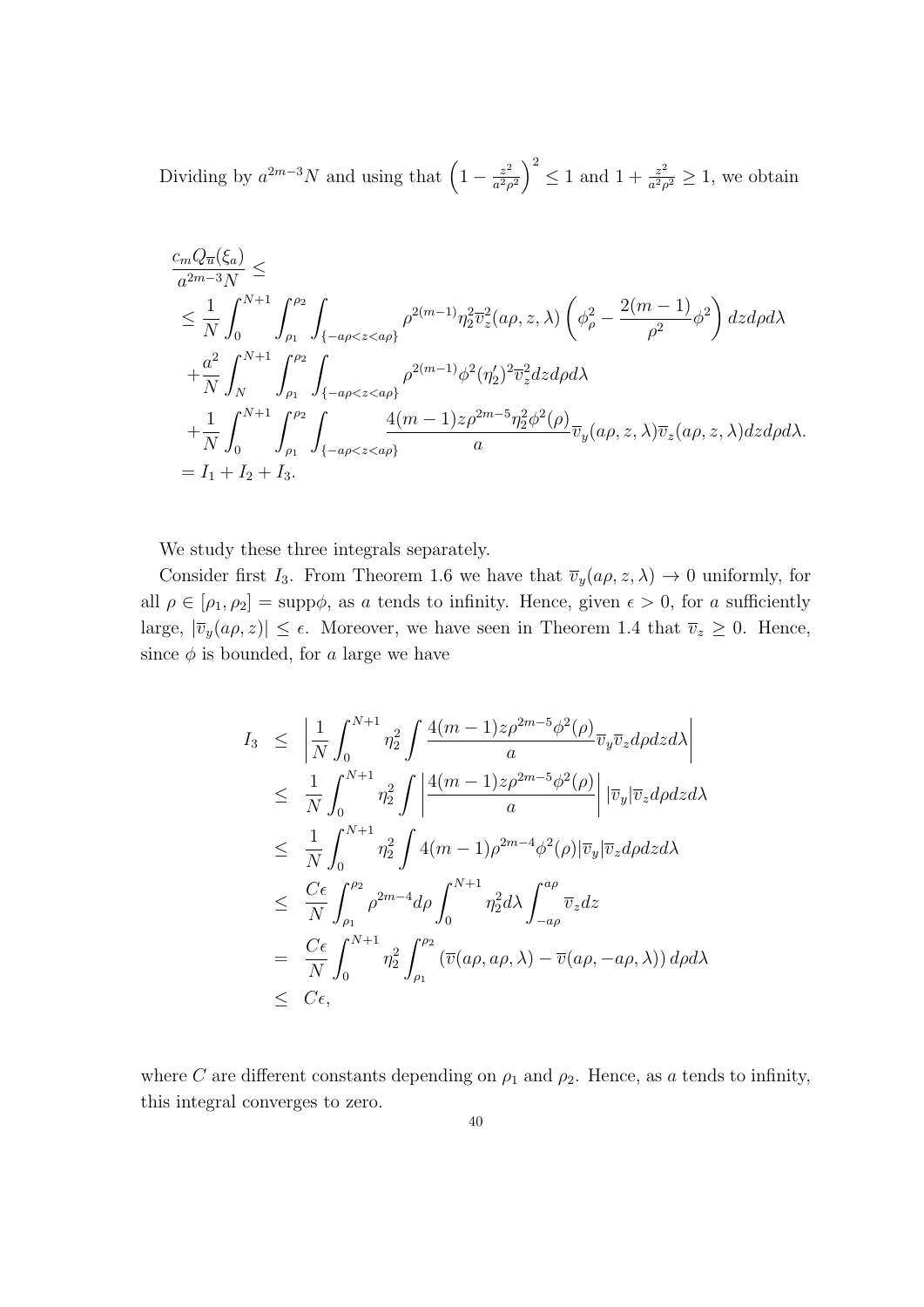Now, consider  $I_2$  and choose *N* such that  $a^2/N \leq 1/a^2$ . With this choice of *N*, we have

$$
I_2 = \frac{a^2}{N} \int_N^{N+1} \int_{\rho_1}^{\rho_2} \int_{\{-a\rho < z < a\rho\}} \rho^{2(m-1)} \phi^2 (\eta_2')^2 \overline{v}_z^2
$$
\n
$$
\leq \frac{1}{a^2} \int_N^{N+1} \int_{\rho_1}^{\rho_2} \int_{\{-a\rho < z < a\rho\}} \rho^{2(m-1)} \phi^2 (\eta_2')^2 \overline{v}_z^2
$$
\n
$$
\leq \frac{C}{a} \sup \overline{v}_z^2.
$$

Thus,  $I_2$  tends to 0 as  $a \to \infty$ .

Next, consider  $I_1$ . We have that, again by Theorem 1.6,  $\overline{v}_z(a\rho, z, \lambda)$  converges to  $\partial_z v_0(z,\lambda)$  which is a bounded positive integrable function. We write

$$
I_{1} = \frac{1}{N} \int_{0}^{N+1} \eta_{2}^{2} \int_{\rho_{1}}^{\rho_{2}} \int_{\{-a\rho < z < a\rho\}} \rho^{2(m-1)} \overline{v}_{z}^{2}(a\rho, z, \lambda) \left(\phi_{\rho}^{2} - \frac{2(m-1)}{\rho^{2}} \phi^{2}\right) d\rho dz d\lambda
$$
\n
$$
= \frac{1}{N} \int_{0}^{N+1} \eta_{2}^{2} \int_{\rho_{1}}^{\rho_{2}} \int_{\{-a\rho < z < a\rho\}} (\partial_{z} v_{0})^{2} \rho^{2(m-1)} \left(\phi_{\rho}^{2} - \frac{2(m-1)}{\rho^{2}} \phi^{2}\right) d\rho dz d\lambda
$$
\n
$$
+ \frac{1}{N} \int_{0}^{N+1} \eta_{2}^{2} \int_{\rho_{1}}^{\rho_{2}} \int_{\{-a\rho < z < a\rho\}} \rho^{2(m-1)} (\overline{v}_{z}(a\rho, z, \lambda) - \partial_{z} v_{0}(z, \lambda)) (\overline{v}_{z}(a\rho, z, \lambda)
$$
\n
$$
+ \partial_{z} v_{0}(z, \lambda)) \left(\phi_{\rho}^{2} - \frac{2(m-1)}{\rho^{2}} \phi^{2}\right) d\rho dz d\lambda.
$$

For a large,  $|\overline{v}_z(a\rho, z, \lambda) - \partial_z v_0(z, \lambda)| \leq \epsilon$  in  $[\rho_1, \rho_2]$ . In addition  $\overline{v}_z(a\rho, z, \lambda) + \partial_z v_0(z, \lambda)$ is positive and is a derivative with respect to *z* of a bounded function, thus it is integrable in *z*. Hence, since  $\phi = \phi(\rho)$  is smooth with compact support, the second integral converges to zero as *a* tends to infinity. Therefore, letting *a* tend to infinity, we obtain

$$
\limsup_{a \to \infty} \frac{c_m Q_{\overline{v}}(\xi_a)}{a^{2m-3} N} \leq
$$
\n
$$
\leq \limsup_{a \to \infty} \frac{1}{N} \left( \int_0^{N+1} d\lambda \, \eta_2^2 \int_0^{+\infty} dz \, (\partial_z v_0)^2(z) \right) \int d\rho \, \rho^{2(m-1)} \left( \phi_\rho^2 - \frac{2(m-1)}{\rho^2} \phi^2 \right)
$$
\n
$$
\leq C \int_0^{+\infty} (\partial_z v_0)^2(z) dz \int \rho^{2(m-1)} \left( \phi_\rho^2 - \frac{2(m-1)}{\rho^2} \phi^2 \right) d\rho.
$$
\n(7.4)

Finally, we prove that when  $2m = 4$  and  $2m = 6$ , there exists a test function  $\phi$  for which

$$
\int \rho^{2(m-1)} \left( \phi_{\rho}^{2} - \frac{2(m-1)}{\rho^{2}} \phi^{2} \right) d\rho < 0.
$$
 (7.5)

The integral in  $\rho$  can be seen as an integral in  $\mathbb{R}^{2m-1}$  of radial functions  $\phi = \phi(|x|)$ *φ*(*ρ*).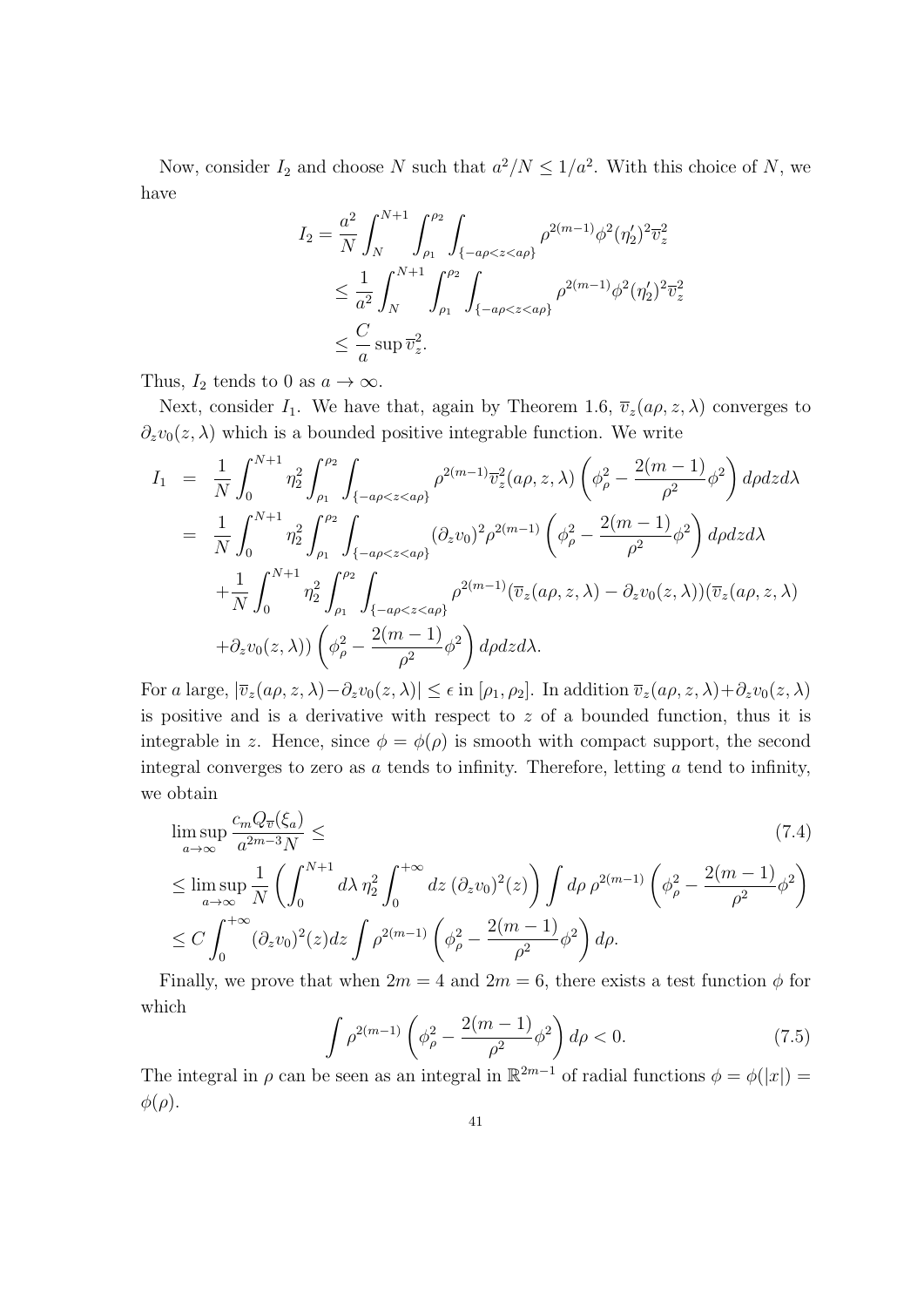Hardy's inequality in  $\mathbb{R}^{2m-1}$  states (see e.g. [15]) that

$$
\frac{(2m-1-2)^2}{4} \int_{\mathbb{R}^{2m-1}} \frac{\varphi^2}{|x|^2} dx \le \int_{\mathbb{R}^{2m-1}} |\nabla \varphi|^2 dx
$$

holds for every  $H^1$  function  $\varphi$  with compact support, and the constant  $(2m-1-2)^2/4$ is the best possible. Using this inequality we have that the integral in  $(7.5)$  is positive for all Lipschitz  $\phi$  with compact support if and only if

$$
2(m-1) \le \frac{(2m-1-2)^2}{4}.
$$

Writing  $n = 2m$ , the above inequality holds if and only if

$$
n^2 - 10n + 17 \ge 0,
$$

that is,  $n \geq 8$ . Thus, when  $2m = 4$  and  $2m = 6$ , we have that the integral (7.5) is negative for some compactly supported Lipschitz function  $\phi = \phi(\rho)$  and then we conclude that the limsup in (7.4) is negative for such  $\phi$  and hence that  $\bar{u}$  is unstable.  $\Box$ 

*Remark* 7.2. We observe that for  $n \geq 8$  the limsup in (7.4) is nonnegative for every  $\phi$  and we conclude a certain asymptotic stability at infinity of  $\overline{v}$ .

#### **REFERENCES**

- [1] G. Alberti, L. Ambrosio and X. Cabr´e, *On a long-standing conjecture of E. De Giorgi: symmetry in 3D for general nonlinearities and a local minimality property,* Acta Appl. Math. **65** (2001), 9–33.
- [2] L. Ambrosio and X. Cabré, *Entire solutions of semilinear elliptic equations in*  $\mathbb{R}^3$  *and a Conjecture of De Giorgi,* Journal Amer. Math. Soc. **13** (2000), 725–739.
- [3] E. Bombieri, E. De Giorgi, and E. Giusti, *Minimal cones and the Bernstein problem*, Invent. Math. **7** (1969), 243–268.
- [4] X. Cabr´e and E. Cinti, *Energy estimates and 1-D symmetry for nonlinear equations involving the half-Laplacian*, Discrete and Continuous Dynamical Systems **28**, (2010), 1179-1206. A special issue Dedicated to Louis Nirenberg on the Occasion of his 85th Birthday.
- [5] X. Cabr´e and E. Cinti, *Fractional diffusion equations: energy estimates and 1-D symmetry in dimension 3*, forthcoming.
- [6] X. Cabr´e and Y. Sire, *Nonlinear equations for fractional Laplacians I: regularity, maximum principles, and Hamiltonian estimates*, arXiv: 1012.0867.
- [7] X. Cabr´e and Y. Sire, *Nonlinear equations for fractional Laplacians II: existence, uniqueness, and qualitative properties of solutions*, forthcoming.
- [8] X. Cabré and J. Solà-Morales, *Layer solutions in a halph-space for boundary reactions*, Comm. Pure and Appl. Math. **58**, (2005), 1678–1732.
- [9] X. Cabr´e and J. Tan, *Positive solutions of nonlinear problems involving the square root of the Laplacian*, Advances in Mathematics **224**, (2010), 2052-2093.